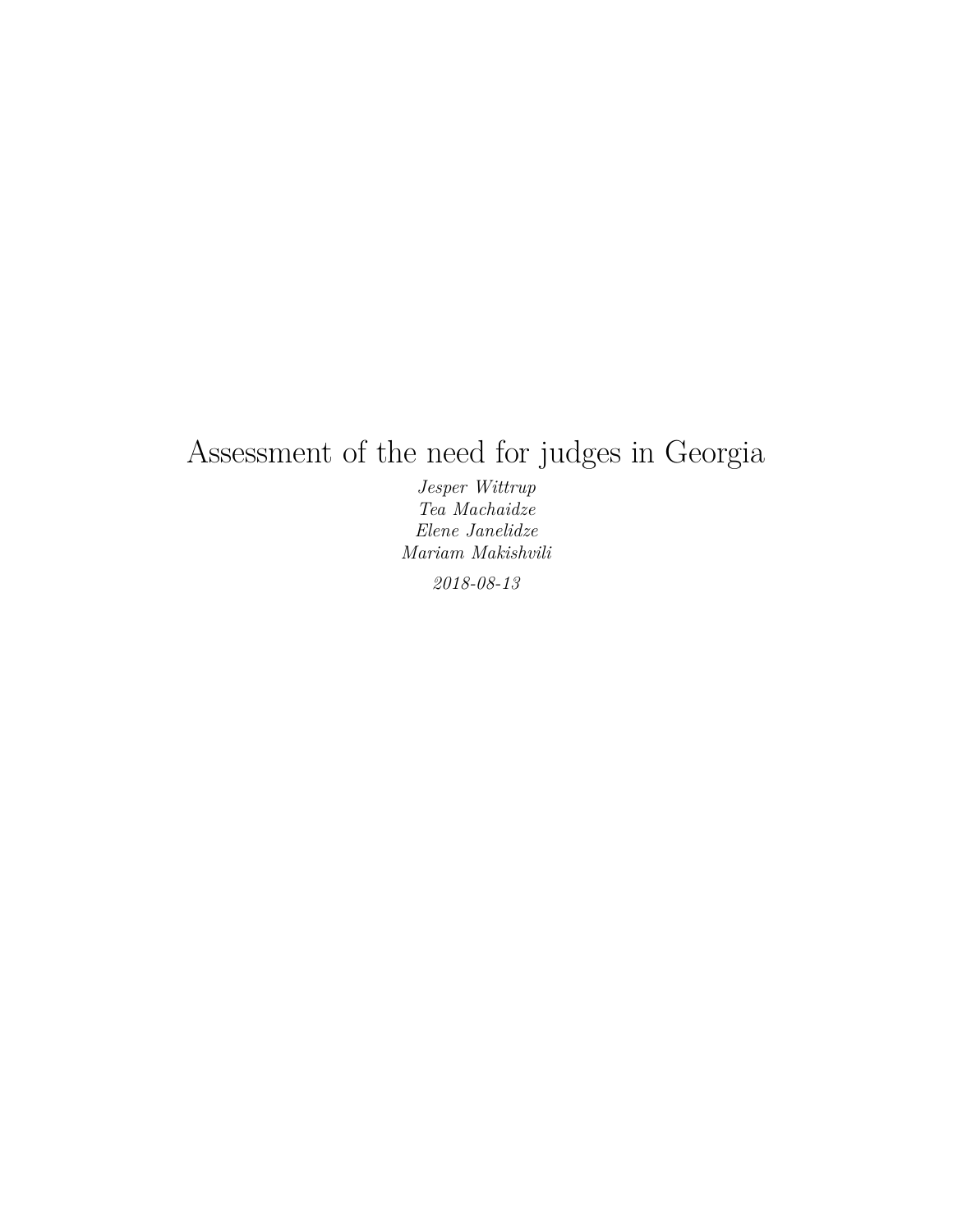# **Contents**

|                |            | <b>Executive Summary</b>                                  | $\bf{3}$ |
|----------------|------------|-----------------------------------------------------------|----------|
| $\mathbf{1}$   |            | Introduction                                              | 5        |
| $\overline{2}$ |            | Methodology                                               | 6        |
| 3              | Data       |                                                           | 14       |
| 4              |            | Establishment of judicial workload indicators             | 18       |
|                | 4.1        |                                                           | 18       |
|                | 4.2        |                                                           | 22       |
|                | 4.3        |                                                           | 25       |
|                | 4.4        |                                                           | 27       |
| 5              |            | Assessment of the need for judges in Georgia              | 31       |
| 6              |            | Qualitative analysis: Comparison with six other countries | 41       |
| $\overline{7}$ |            | Discussion of backlog                                     | 45       |
| 8              |            | Conclusion                                                | 48       |
|                | References |                                                           | 51       |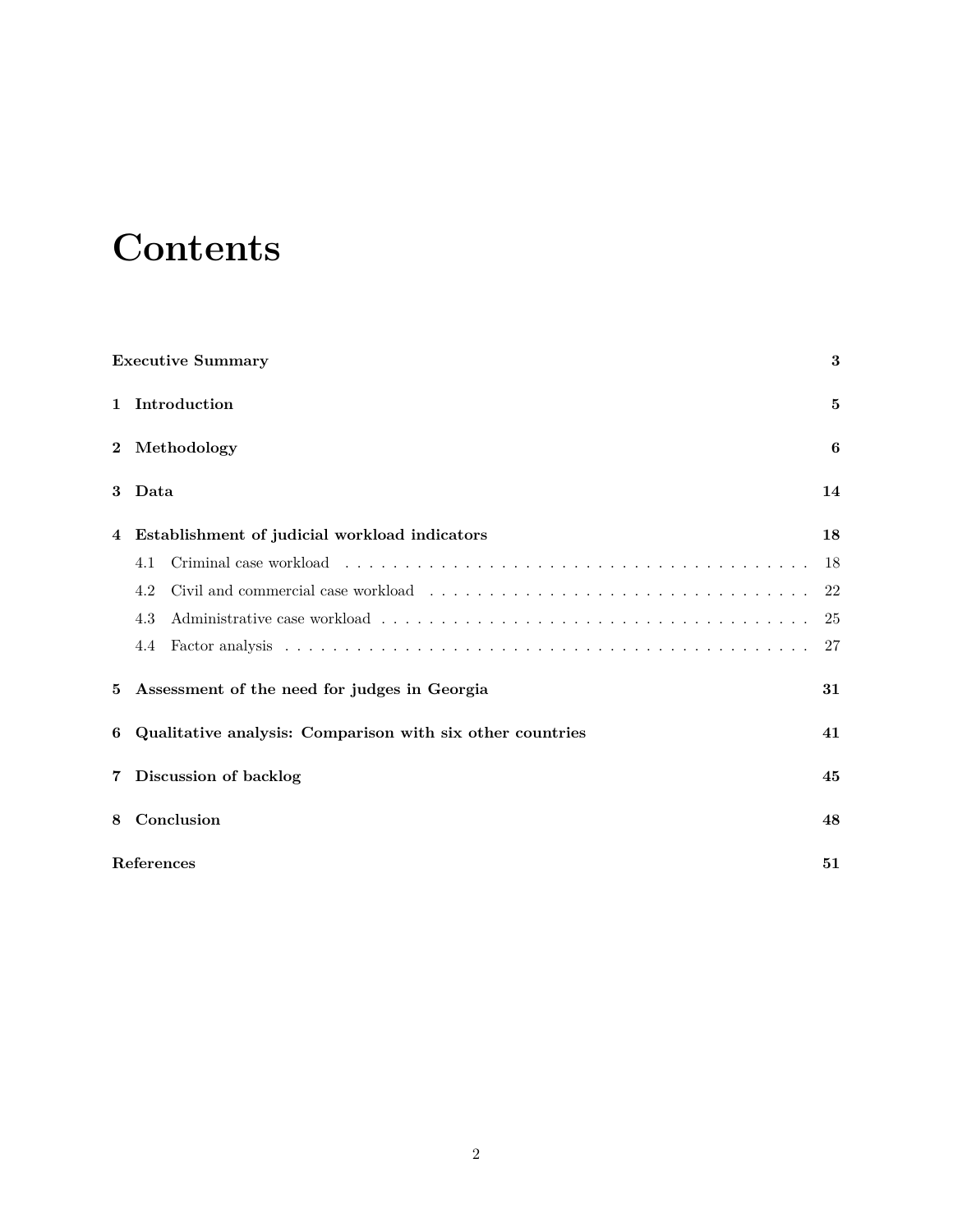## <span id="page-2-0"></span>**Executive Summary**

Our study estimates that Georgia needs 410 judges, or in the range from 380 to 450 judges. Even with 410 judges, the Georgian courts will - given the current estimates for court workload - have a high ratio of workload to judges when compared to most other countries with well-functioning judicial systems. The estimated number (410) is considerably higher than the current (around 310 judges), but it is in line with the number of judges Georgia used to have before the major reforms in the mid-2000s.

Our estimate is based on an analysis of factors which predicts the demand for judicial services. We have documented how the number of cases (criminal, civil/commercial and administrative) per 100.000 inhabitants in the European countries correlates highly with these factors implicating judicial demand.

The judicial demand/workload-workload indicators provide a unique opportunity to assess the need for judges in any particular country. In contrast to more traditional approaches, these indicators do not depend upon the number of cases reported (to CEPEJ) by any particular country. Furthermore, these indicators do not naively assume that population size is the only variable that matters when assessing the number of judges. The approach recognizes that social, demographic, political and economic variables have a substantial impact on judicial workload, and thus the need for judges.

To benchmark the number of judges in Georgia against other countries from the identified indicators for judicial demand, we use Data Envelopment Analysis (DEA). Our benchmarking analysis aims to address some very important additional challenges. First, there are substantial differences regarding the structures of European judicial systems. One may therefore question our ability to compare quantitative data across nations. To address this issue, we have supplemented our quantitative analysis with a qualitative study.

Another challenge for our benchmarking efforts is that the countries in our study may not have a "proper" number of judges. They could have too few, leading to a bad-functioning court system, or they could have too many, leading to inefficient use of public resources.

To address the first concern (some other countries may have to few judges), we introduce various indicators of judicial quality. In some models, we restrict comparison to other countries with high scores on judicial quality indicators, suggesting our assessment of the proper number of judges in Georgia is only based on well-functioning judicial systems.

To address the second concern (some other countries may have too many judges) we have decided to require that Georgia remains "efficient" in comparison with the other countries. This implies that the proposed number of judges in Georgia should provide Georgian judges with an estimated workload which is not lower than in any of the other countries it is compared with. For this reason, we consider our estimate for the need to increase the number of judges with about 100 judges – compared to the current number – to be very conservative.

It is beyond the scope of this particular study to provide detailed recommendations for how and when such an increase in the number of judges should be implemented. Careful planning is obviously needed to ensure a successful implementation.

Phase Two of this project will - if carried out - be an assessment of the distribution of judges and staff among courts with the intent being to construct a smart version of a case weighting system (CWS) and analyzing the court workflow process. An effective case weighting system will be crucial for ensuring an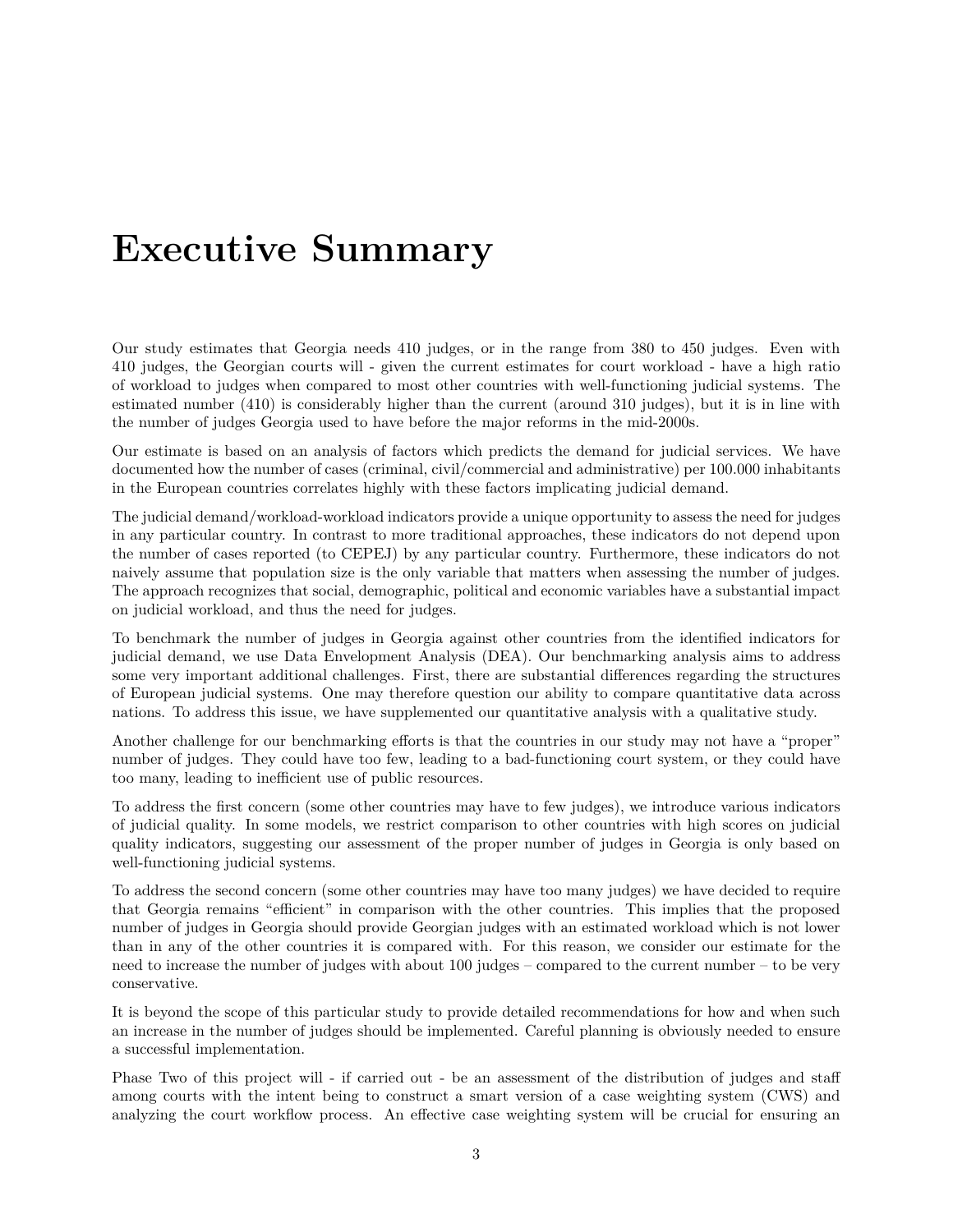efficient allocation of new positions among courts. The analysis of workflow processes will also provide more knowledge about the potential for removing current barriers to optimal work performance in the Georgian courts.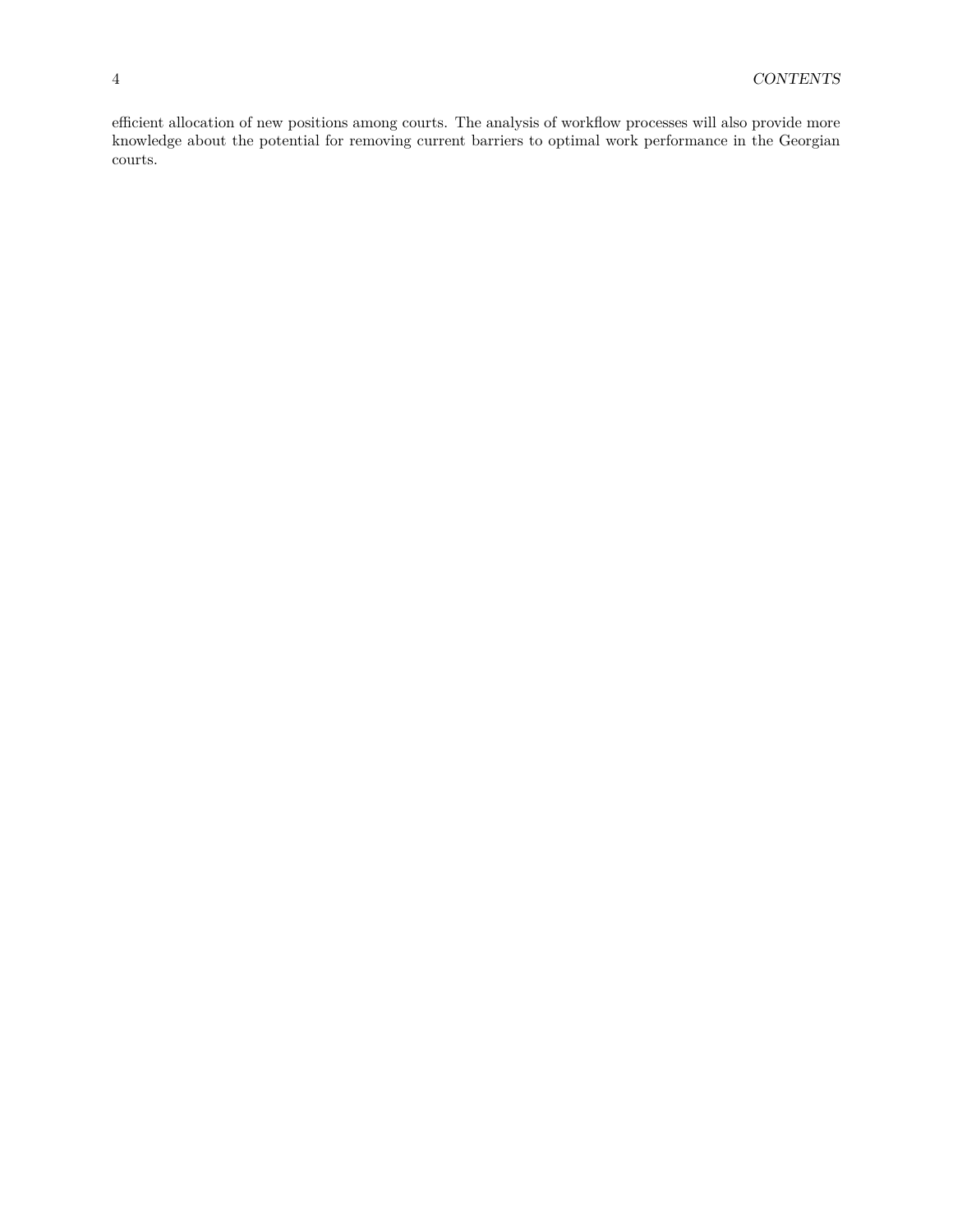### <span id="page-4-0"></span>**Chapter 1**

## **Introduction**

The Promoting Rule of Law in Georgia Activity (PROLoG) aims to strengthen the justice system to ensure due process, judicial independence, and the protection of human rights. It is funded by the United States Agency for International Development (USAID) and implemented by the East-West Management Institute (EWMI).

To facilitate the efficient functioning of the court system and improve the quality of justice, PROLoG has offered the Georgian High Council of Justice (HCOJ) expert support in designing and conducting a needs assessment to identify the optimal number and distribution of courts, judges, and support staff throughout the country based on needs and workloads in courts throughout the country. As first step in the process, PROLoG's expert Jesper Wittrup conducted a feasibility study of current practices and availability of data necessary for a needs assessment.

Based on the feasibility study, PROLoG and the HCOJ have determined to move forward with conducting the full study, but in two phases. Phase One will be a relatively smallscale study to identify the proper overall number of judges in Georgia; Phase Two will be an assessment of the distribution of judges and staff among courts with the intent being to construct a smart version of a case weighting system (CWS) and analyzing the workflow process.

This report presents the phase One study on the proper overall judges in Georgia. The study has been conducted by PROLoG international expert Jesper Wittrup in cooperation with EU4Justice local expert Tea Machaidze, and Council of Europe local experts Eka Lomtatidze, Elene Janelidze and Mariam Makishvili.

The overall methodolgy of the study has been developed by Jesper Wittrup. Tea Machaidze has been responsible for describing the characateristics of the Georgian judicial system, including the grouping of the system into a legal family, and the role of prosecutors. She has also been responsible for obtaining updated statistical data for the Georgian courts.

Elene Janelidze, Mariam Makishvili and Eka Lomtatidze have been responsible for collecting information, including updated statistical data, about a the judicial systems in a number of countries, selected because the results from the quantitative analysis are most sensitive to exactly these countries. They have furthermore been responsible for organizing and summing up focus group meetings with stakeholders.

Chapter 2 presents the methodology of the study. Chapter 3 discusses data. In chapter 4 indicators of judicial workload are established. Chapter 5 presents the quantitative assessment of the need for judges in Georgia. Chapter 6 summarizes the findings from the qualitative analysis. Chapter 7 looks at the backlog situation. Chapter 8 concludes the study.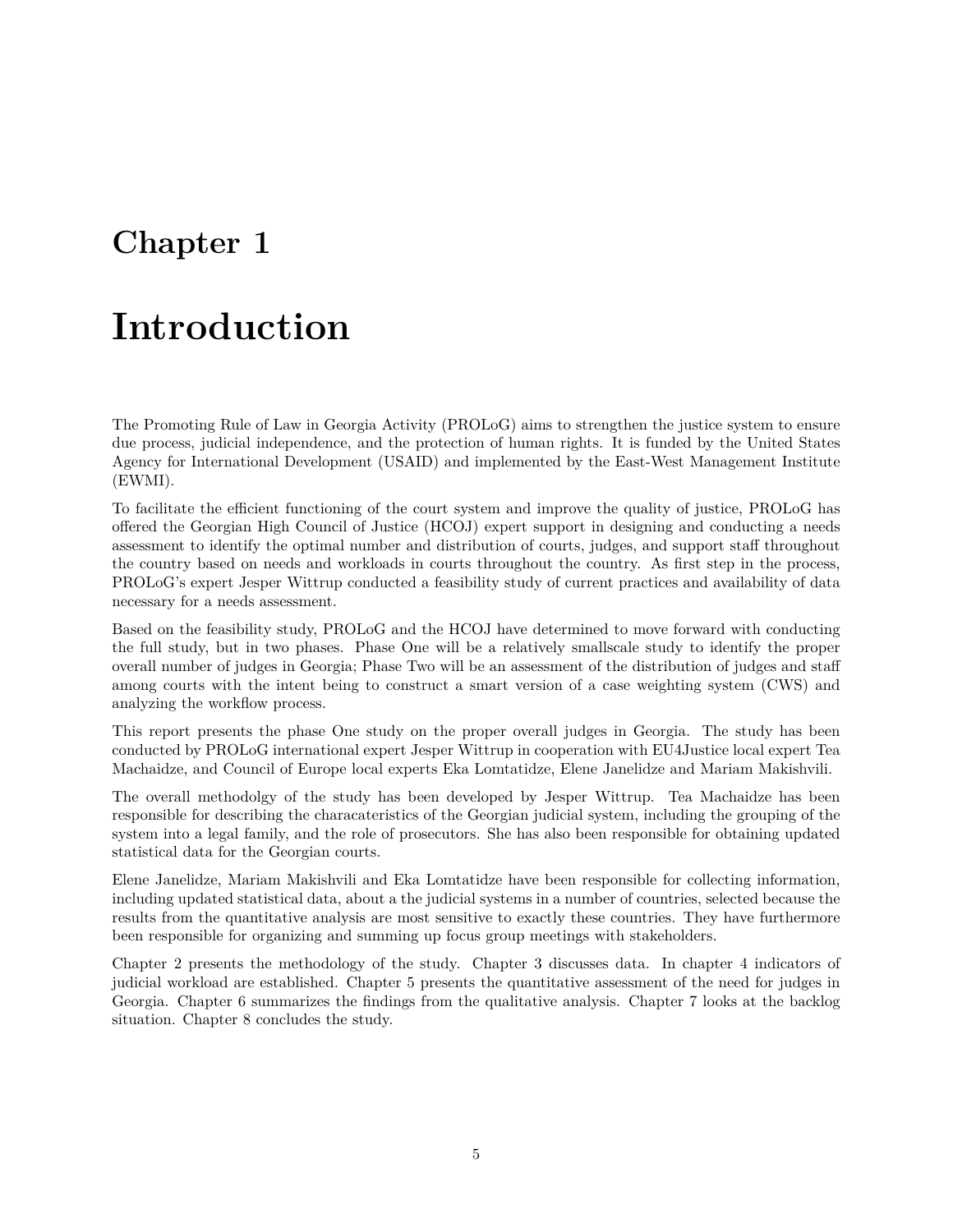### <span id="page-5-0"></span>**Chapter 2**

## **Methodology**

To assess the proper number of judges in Georgia we rely on comparative analysis. We use data for the number of judges in other European countries to - in combination with a substantial number of relevant socio-economic and demographic variables - assess the number of judges we would expect is needed in Georgia.

There are some important limitations to the basic comparative approach, which we aim to address in our analysis. First, these other countries may not have a "proper" number of judges. They could have too few, leading to a bad-functioning court system, or they could have too many, leading to inefficient use of public resources.

To address the first concern (some other countries may have to few judges), we introduce various indicators of judicial quality. In some models, we restrict comparison to other countries with high scores on judicial quality indicators, suggesting our assessment of the proper number of judges in Georgia is only based on well-functioning judicial systems.

To address the second concern (some other countries may have too many judges) we have decided to require that Georgia remains "efficient" in comparison with the other countries. This implies that the proposed number of judges in Georgia should provide Georgian judges with an estimated workload which is not lower than in any of the other countries it is compared with.

Another important concern with a comparative assessment like this is the vast differences regarding the structures of European judicial systems. This is a huge challenge facing any comparative analysis of the number of judges. A good introductory discussion of these challenges, when relying upon data from CEPEJ, is provided by Marco Fabri  $(2017).$  $(2017).$  $(2017).$ <sup>1</sup>

For the purpose of this study we have identified the following issues which may seriously impact the assessment of the proper number of judges:

- Differences in the way professional judges are defined and counted. This study relies partly on CEPEJ-data<sup>[2](#page-5-2)</sup>, but the different countries may not have a uniform approach for counting judges. For instance, some countries appear to have omitted reporting certain types of judges. Some countries have reported the number of judges according to the Full-time-equivalent-method, while others have not. Furthermore, since for the majority of countries only 2014-data for the number of judges were available for this study, the numbers may have changed substantially since then.
- Differences in the assistance judges receive. The amount of assistance judges receive, both in the form judicial assistants and clerks, and in the form case-management and ICT systems, may impact the "real" workload of judges.

<span id="page-5-2"></span><span id="page-5-1"></span><sup>&</sup>lt;sup>1</sup>In general, we adopt in this report the usual academic style for references, just mentioning the last name of the author  ${}^{2}$ In addition, country-specific surveys have been carried out as part of this study with the aim to obtain more updated data for a number of countries.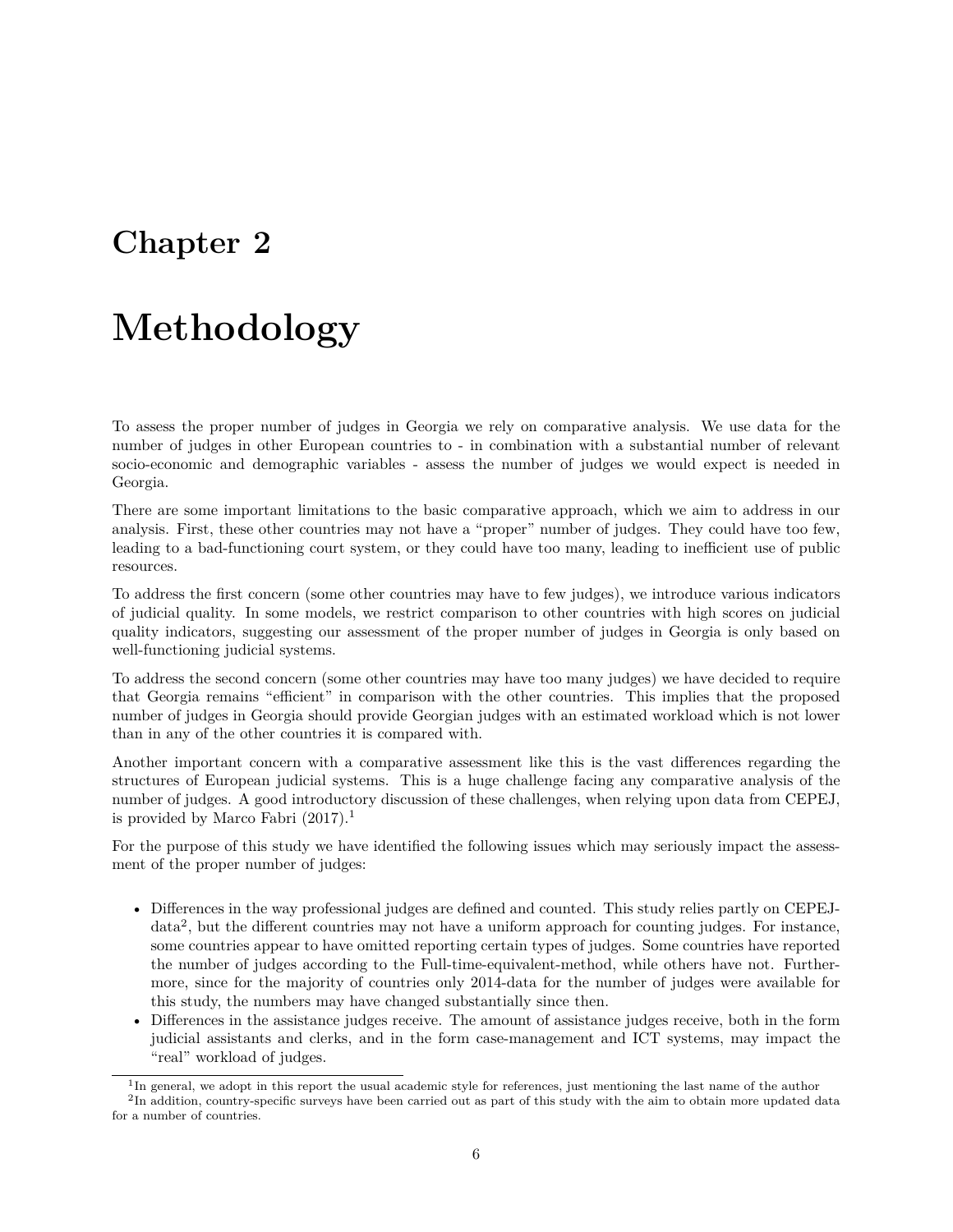- Differences regarding the existence of autonomous or semi-autonomous bodies handling administrative or civil complaints ("quasi courts"), or alternative dispute resolution mechanisms which may in some countries handle cases, courts would otherwise handle.
- Differences regarding work performed by non-professional judges.
- Different barriers and incentives to initiating cases. Court fees, or requirements to be represented in court by a lawyer, or access to appeal may impact the number of cases reaching courts. Other incentives may impact litigation rates. As argued by Ramseyer and Rasmusen (2010), the degree of predictability of court decisions may have a large impact. The more predictable the outcome of a litigation process is, the more likely it is that the case can be settled without bothering the court system. Thus, the existence and publication of decisions guidelines may lower litigation rates. Furthermore, as shown by Bielen et al. (2018) severe backlogs could have a negative impact on litigation rates, since people will be less inclined to initiate litigation if they expect cases to drag on for a very long time.
- Differences regarding the types of non-litigious cases reaching courts. E.g. in some countries courts handle consensual divorces, or carry out notary functions, while not doing so in other countries.
- Differences regarding specialization. the requirement to decide cases in panels, and the number of court layers.
- Differences regarding backlogs. Seen from a long-term perspective only the workload associated with incoming cases matters. Present backlogs should not impact the number of judges needed long term. However, it may temporarily be necessary to have higher number of judges to reduce backlogs to a tolerable level. In addition, as argued above, severe backlogs could have a negative impact on litigation rates.

To address these issues, we have supplemented our quantitative analysis with a qualitative analysis. In order to supplement the findings from the quantitative analysis, the qualitative analysis seeks to establish whether judicial structure, judicial support, methods for counting, or other relevant issues may impact the need for judges in Georgia in ways that need to be taken into account when comparing Georgia to other countries. The local experts have been responsible for this part of the analysis. This involves:

- analyzing the characteristics of the Georgian judicial system.
- obtaining updated statistical data for the Georgian courts.
- collecting information, including updated statistical data, about the judicial systems in a number of countries, selected because the results from the quantitative analysis are most sensitive to exactly these countries.
- holding focus group meetings with stakeholders to obtain opinions on court workload and backlog.

Since it is not possible within the scope of this project to carry out a qualitative analysis of all European countries, a limited number have been selected. They are selected because the results from the quantitative analysis are most sensitive to exactly these countries.

Going back to the quantitative analysis, our aim is to establish reliable indicators for judicial demand, and thus expected court workload. A traditional approach would be to assume workload is only dependent upon population size. This is obviously insufficient as the countries we are considering are very different. We would expect the differences in economic development and demographics will have a substantial impact on court workload.

A more interesting approach, adopted by CEPEJ in their 2016-report, would be to look at the number of court cases (incoming and resolved) in proportion to population size. This is especially relevant if we look not just at the total number of cases, but break down the numbers into main categories: Criminal cases, severe criminal cases, litigious civil cases, administrative cases etc. According to CEPEJ "figures on the number of incoming and resolved cases per 100 inhabitants offer a clear picture of the workload and productivity of the different European judicial systems in general" (CEPEJ, 2016: 187).

One concern, however, would be that the composition of reported cases (cases which require much work vs. other cases) may differ a lot between countries. As argued by Ramseyer and Rasmusen (2010) "a case is not a case": Analogous categories of disputes do not necessarily generate the same number of "countable"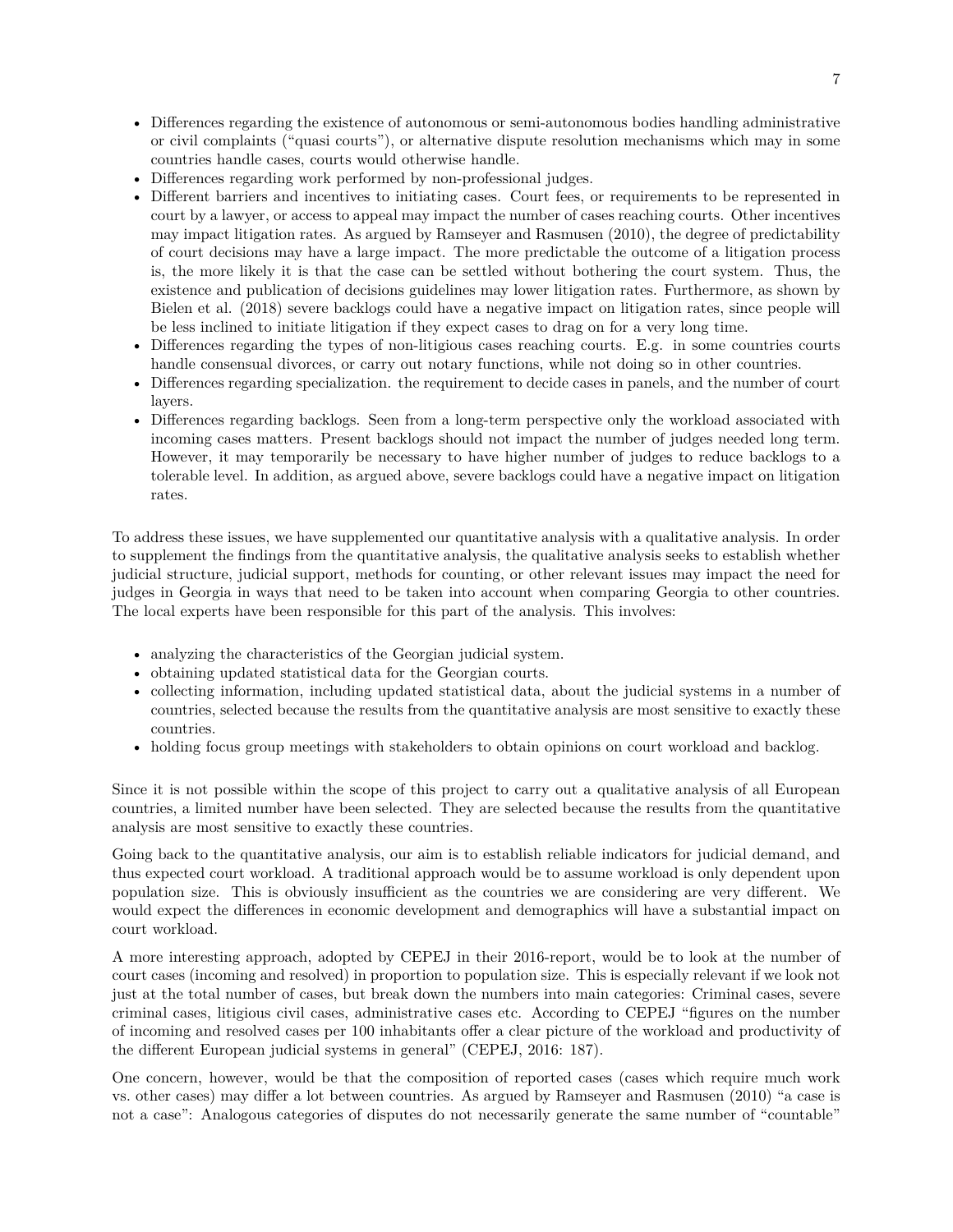cases in every country. We have learned from studies of court workload within the same country that it is important to have a fine-grained system for weighting different types of cases in order to compare the workload between courts (Gramckow, 2012). This should be an even greater concern when we are trying to compare different countries. The CEPEJ-data is presently not detailed enough to support real case weighting, and we cannot even be sure that the distinction between e.g. "severe"<sup>[3](#page-7-0)</sup> and other criminal cases is adopted in the same way in different countries.

Another concern is that CEPEJ reports data biannually with a two-year delay. So, at the time of writing, the most recent data from the 2016-report is from  $2014^4$  $2014^4$  $2014^4$ . The number of incoming cases may have changed much since then.

To counter these concerns, we treat in this study judicial workload as a latent (unknown and to be estimated) variable. We consider the number of reported cases (criminal, civil, administrative) per 100.000 inhabitants to be somewhat imperfect indicators for our latent variable (judicial workload). We expect there to be a fairly strong and positive correlation between the indicators and the judicial workload, but we do not trust these indicators enough to say they can be used to estimate the judicial workload in any particular country.

Our approach is inspired by work done over many years by economists to estimate the size of "shadow economies". The shadow economy is defined to include all market-based legal production of goods and services that are deliberately concealed from public authorities (to avoid payment of taxes, to avoid having to meet legal labor market standards, or complying with certain administrative obligations. (Schneider, 2012). The size of the shadow economy is obviously a latent variable.

The most common approach to estimating the size of shadow economies is by use of so-called MIMIC models. The concept of the MIMIC model (Buehn & Schneider, 2016) is to examine the relationships between a latent variable "size of shadow economy" and observable variables in terms of the relationships among a number of observable variables by using their information of covariance. The observable variables are grouped into causes and indicators of the latent variable (see figure [2.1\)](#page-7-2). The key advantages of the MIMIC approach are that it allows modeling of shadow economy activities as an unobservable (latent) variable.

<span id="page-7-2"></span>

Figure 2.1: The MIMIC model

The MIMIC model applied to shadow economies usually relies upon causal variables reflecting 1) Tax and social security contribution burdens (high burdens tend to increase the size of the shadow economy); 2) tax morale; and 3) the quality of public institutions (high quality tends to reduce the shadow economy) and 4) proportion of self-employed. A relevant indicator variable may include the amount of cash in circulation.

For a number of reasons, we have decided not to apply a full-blown MIMIC model to estimate judicial workload. First of all, the MIMIC approach to the study of shadow economies has been developed over decades and relies upon a substantial body of research into causal effects in this area. In contrast, we do not have much research on the causes of judicial workload.

Second, the MIMIC-model is usually applied to long time series of data, which is not available for our purpose.

<span id="page-7-0"></span><sup>3</sup>All offenses punishable by a deprivation of liberty (arrest and detention, imprisonment)

<span id="page-7-1"></span><sup>4</sup>But notice also that we have, as mentioned above, updated the data for a number of countries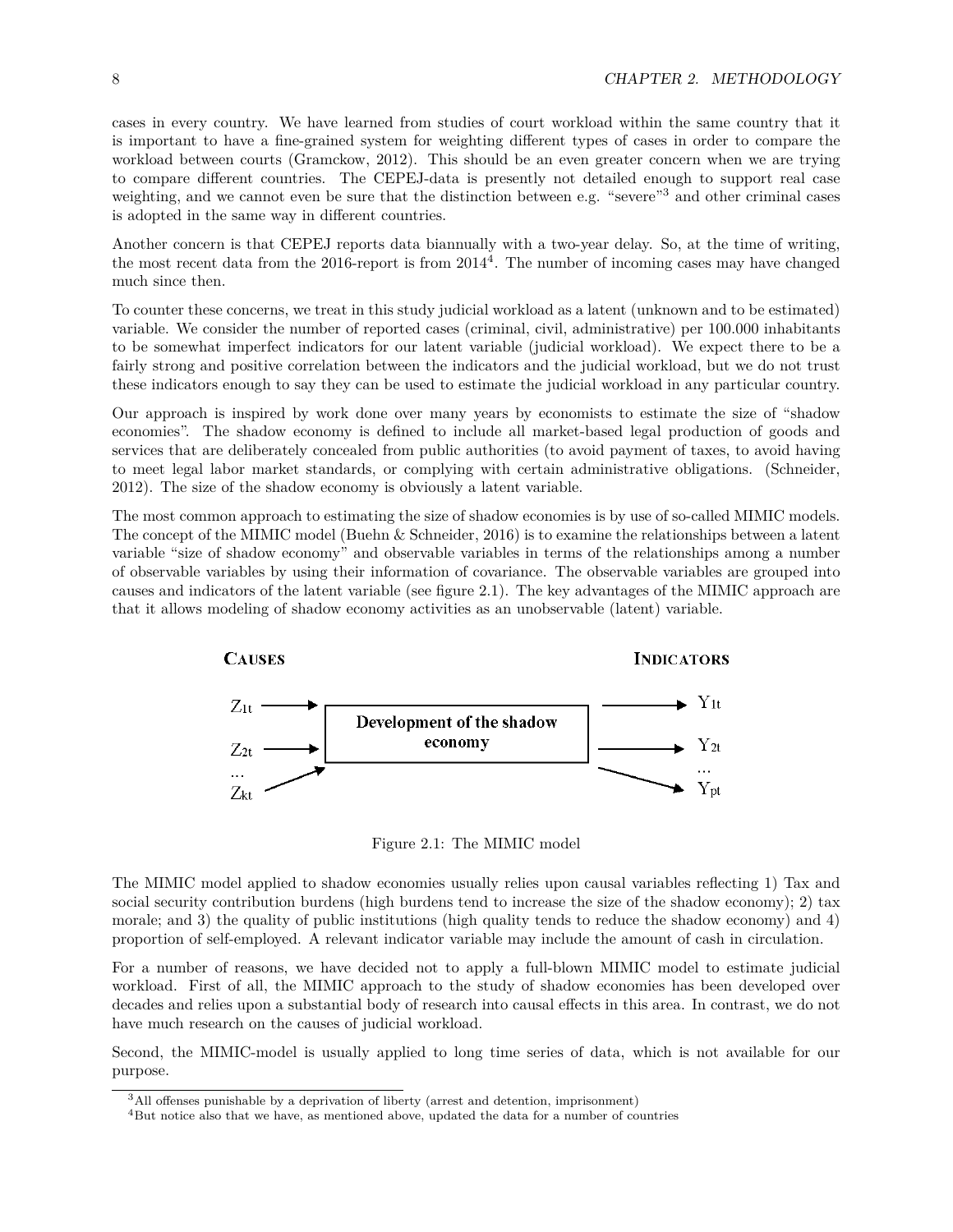Our study has a more explorative character in the sense that we aim to identify a number of causal (or indicator) variables which we then use to estimate our latent variable (judicial workload). With this in mind, we have searched the World Bank database with its more than 8.000 indicators, the database from the World Economic Forum, as well as various additional data sources.

We have identified our causal/indicator variables based on the following two main criteria. Both om them apply:

- 1. The variable should have a high statistical correlation with the number of cases (either criminal, civil or administrative) per capita, or other indicators which are obviously related to anticipated workload (e.g. homicides, number of prisoners). While we do not consider the number of cases per capita, by itself, to be a satisfactory indicator for court workload in any single country, we do expect the overall trend to be that the higher the number of cases per capita, the higher is court workload. Therefore, when a variable correlates highly with the number of criminal, civil or administrative cases per capita, we perceive this as a sign this variable may potentially be a useful tool in in our attempt to establish more robust overall indicators.
- 2. It should be possible to provide a reasonable theoretical explanation for why this particular variable is correlated with court workload. When performing this sort of "data mining" we end up with a number of variables which may be highly correlated with e.g. the number of court cases per capita. But as long as we cannot come up with an intuitively appealing explanation for this correlation, we may suspect the correlation to be just random coincidence.

By this approach we end up with 14 variables which meet these two criteria, summarized in figure [2.2.](#page-10-0) We use factor analysis to determine whether our variables may capture different factors/dimensions. And in this way, we end up with 5 different workload indicators.

One advantage of our approach is that we can use the 2014-values for our indicator variables to establish the correlation with incoming cases per capita (case rates), but we can use (in general) more recent values to try to estimate current judicial workload.

The five workload indicators provide a unique opportunity to assess the need for judges in any particular country. In contrast to more traditional approaches, these indicators do not depend upon the number of cases reported (to CEPEJ) by any particular country. Furthermore, these indicators do not naively assume that population size is the only variable that matters when assessing the number of judges. The approach recognizes that social, demographic, political and economic variables have a substantial impact on judicial workload, and thus the need for judges.

To benchmark the number of judges in Georgia against other countries from the 5 workload indicators, we use Data Envelopment Analysis (DEA). One of the main advantages with the DEA method is that it can handle multiple inputs and outputs and weight them together. Furthermore, DEA assumes we want the Georgian judiciary to be efficient, implying that we want to be able to say that the workload of Georgian judges is not lower than in other European countries, cf. the discussion above.

The DEA-method weighs together - for each country - the five workload indicators. In the standard version the weights can vary freely. This is ideal if we have no assumptions about the relative importance of the individual workload indicators.

However, given that most countries have more civil/commercial and criminal cases than administrative it may be relevant to assume these indicators should have a certain minimum weight. In the applied model we have assured that the civil/commercial indicator have a weight of minimum 20 pct. and maximum 60 pct., reflecting that civil/commercial cases take up between 20 pct. and 60 pct. of total judge worktime.

Similarly, we have assumed that the combined weight for the two criminal case indicators varies between 20 pct. and 60 pct. For administrative case workload we assume that the combined weight of the two indicators varies between 5 pct. and 30 pct.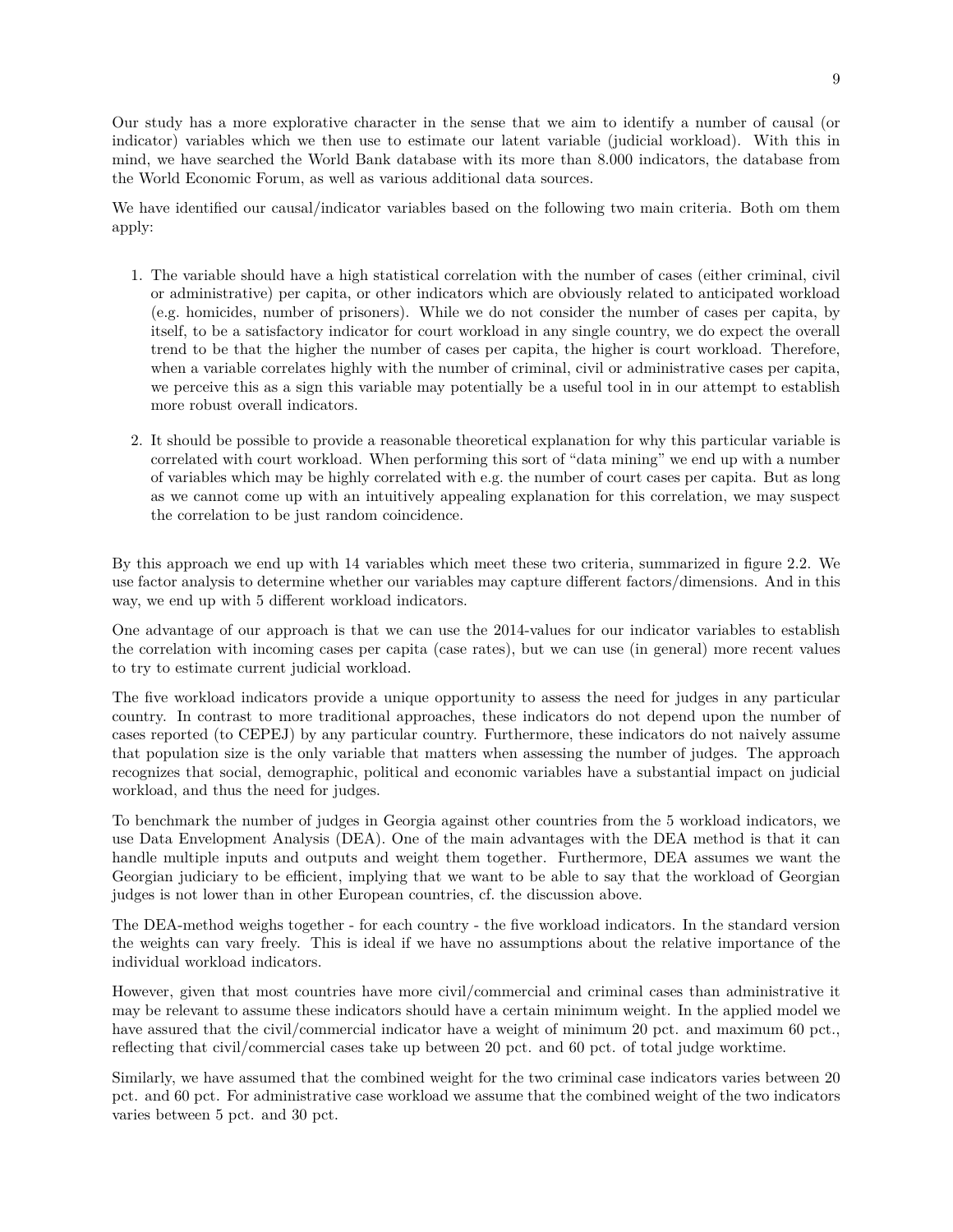As input to the model we consider the number of professional judges plus "rechtspfleger" in each country as reported in the latest CEPEJ-report.[5](#page-9-0)

<span id="page-9-0"></span> $5$ As noted by Fabri (2017) we cannot necessarily assume that the different countries count judges in a similar way, so this is an important issue for the qualitative part of the analysis to address.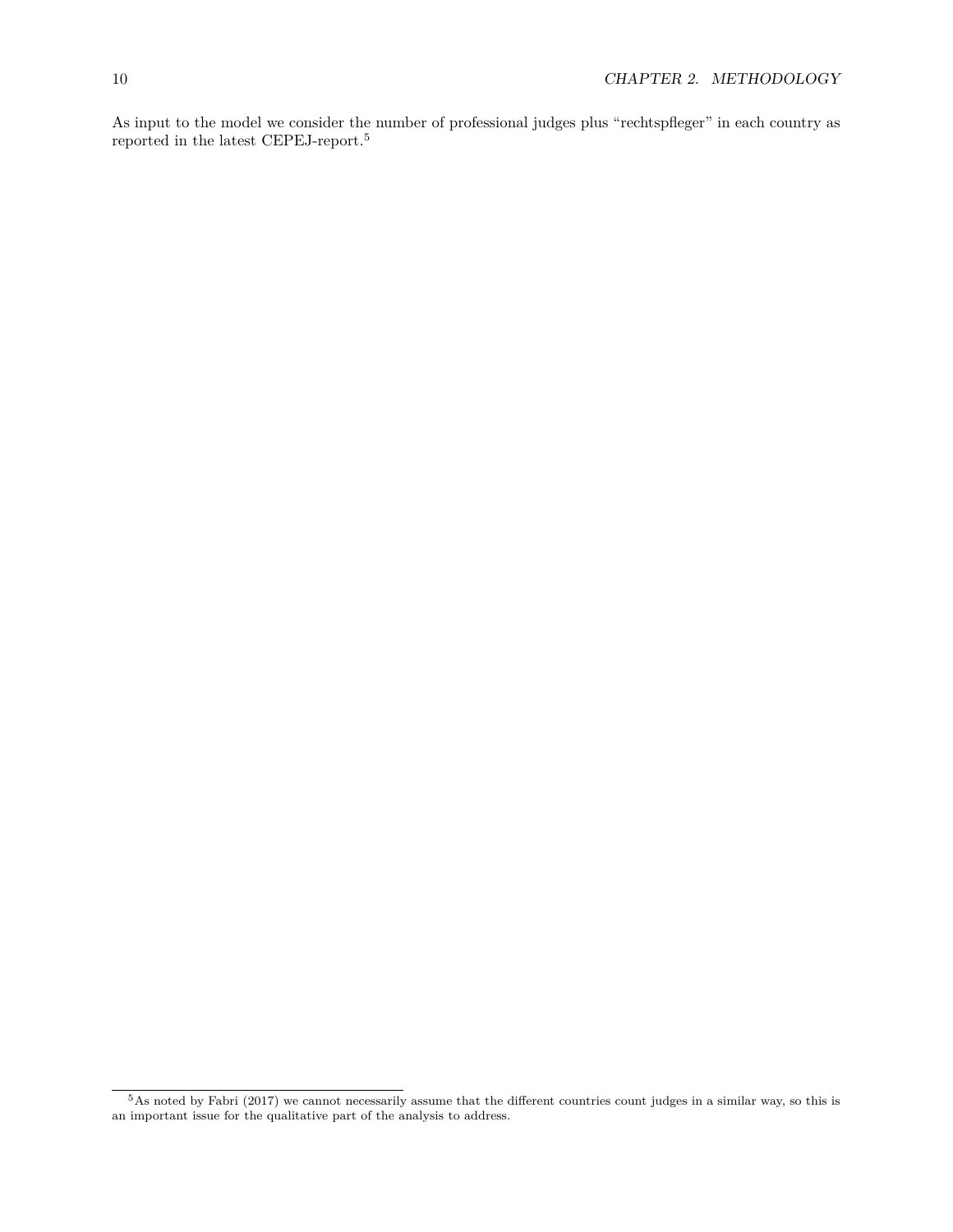<span id="page-10-0"></span>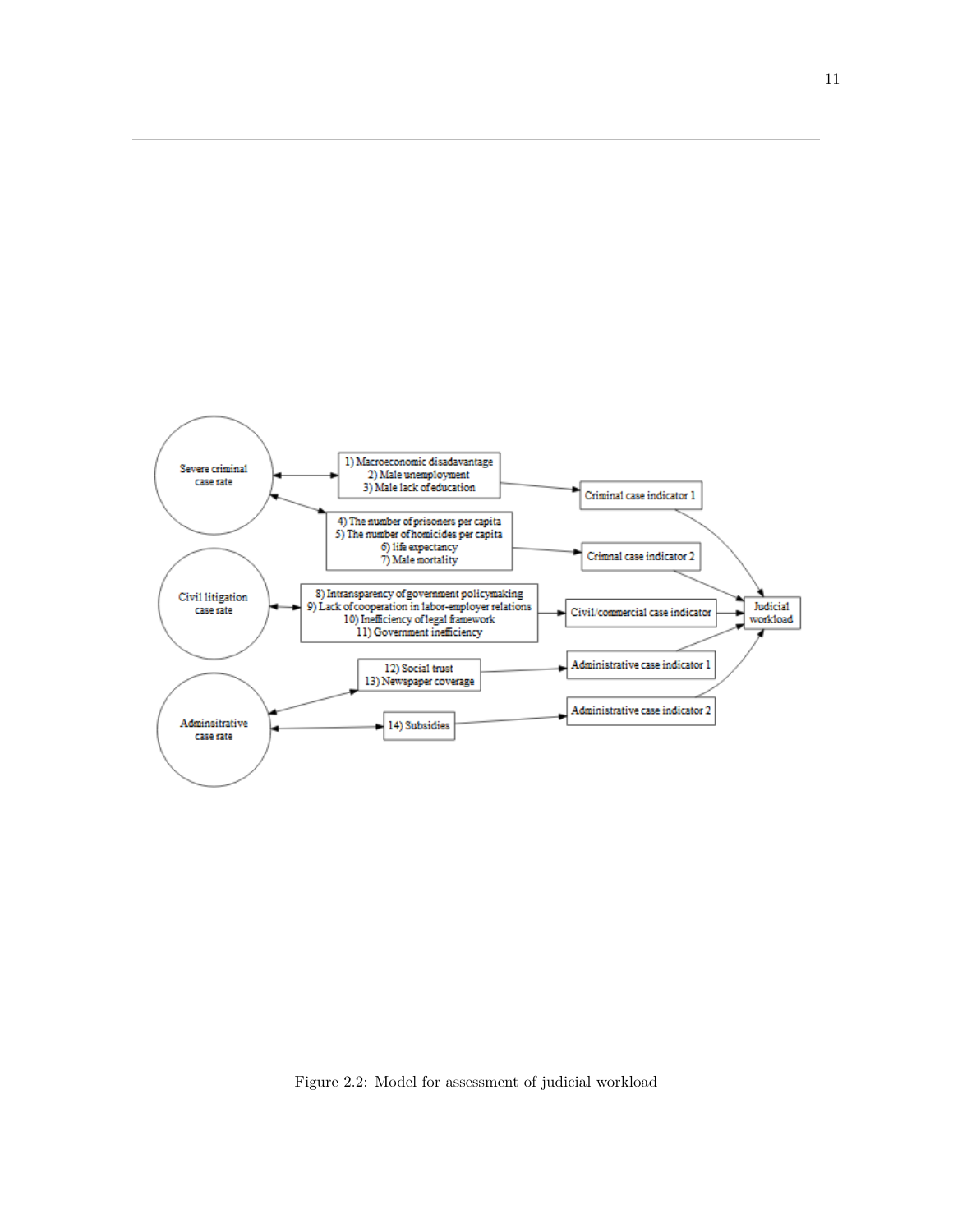It is also relevant to consider how much support each judge receives from non-judge court staff. For this reason, we have tested an alternative model with judges and nonjudge staff as separate inputs. In this model we make sure judges is assigned a weight of at least 60%.



#### Figure 2.3: DEA models

As mentioned in the beginning of this chapter, we run a number of different models reflecting which other countries we wish to compare Georgia with. We restrict comparison in two ways. First, we restrict comparison to other countries with high scores on certain judicial quality indicators. In this way, we make sure Georgia is learning from countries with high judicial quality. As quality indicators we apply:

- The World Economic Forum indicator for judicial independence (average over the last 4 years: 2015-2018).
- The corruption perception index (CPI) from Transparency International (2017).

In addition, we also restrict comparison to other countries based on the concept of "legal origin". Legal origin is often used in the economic literature, see e.g. LaPorta et al (2008), to capture groups of similar legal families. The idea is that countries with similar legal origin have many similar legal characteristics and may therefore be easier to compare. Appendix B discusses the legal origin of Georgia.

To replicate/udate this study, one would have to apply the following steps:

Step 1: Obtain the variables/data, listed in detail in chapter 3.

Step 2: Impute the (few) missing values by a random forest (or similar) approach (implying that missing variables are estimated from the other variables).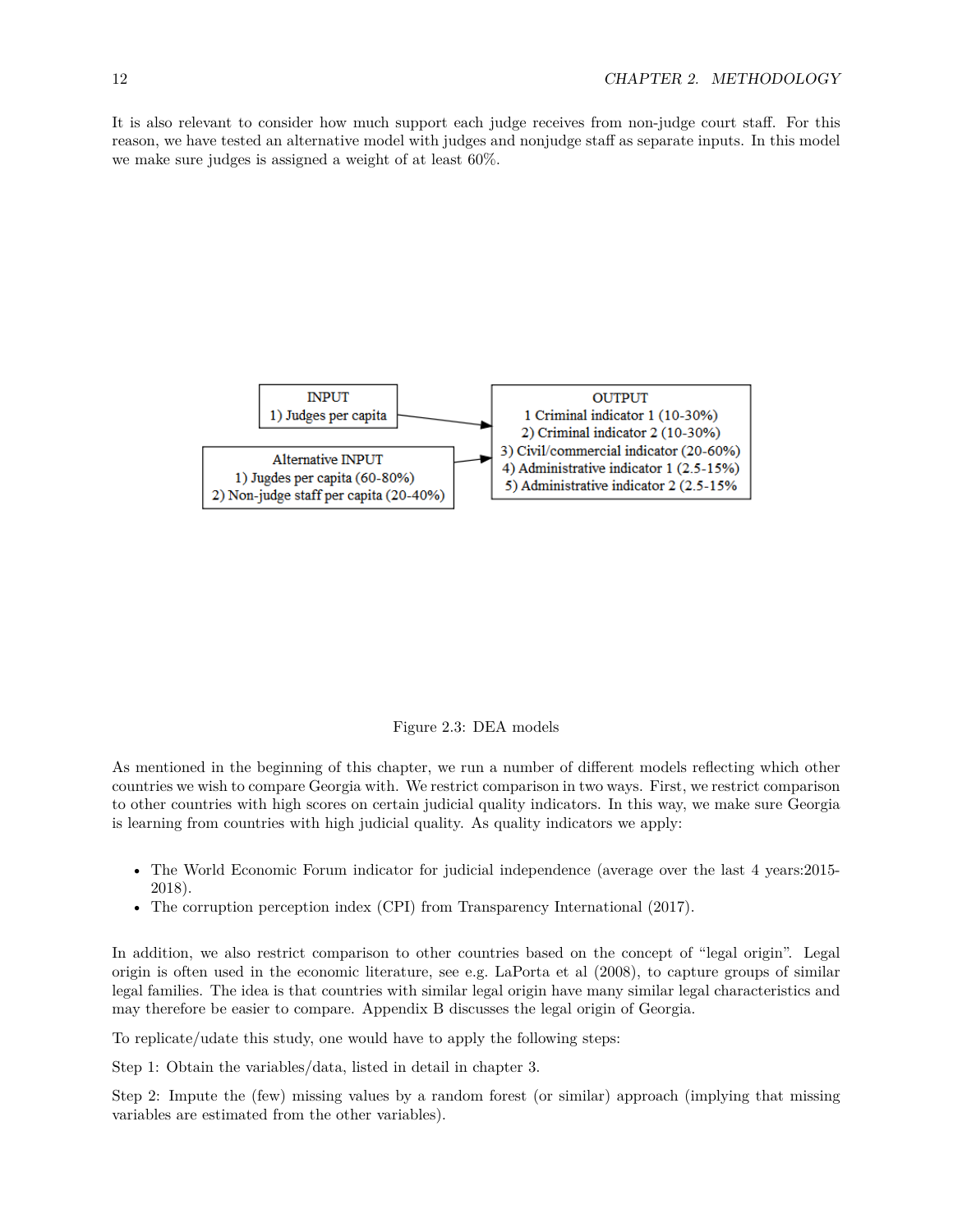Step 3: Generate the judicial workload indicators, as stipulated in chapter 4: Either by taking the mean of the standardized values of the sub-indicators (method 1) or by applying factor analysis (method 2)

Step 4: Estimate the need for judges by applying a Data Envelopment (DEA) model with the calculated judicial workload indicators at output, and the number of judges as input, as described in chapter 4. Use different models, based on the mentioned criteria for selecting comparison countries (higher CPI-score, higer judicial independence).

Step 5: The results from the DEA-method in step 4 will be most sensitive to a limited number of countries. Identify these countries and use the approach outlined in chapter 6 (qualitative analysis) to assess whether differences in the judicial structure (not refelcted in the quantitative data) may explan the differences in the number of judges between Georgia and these other countries.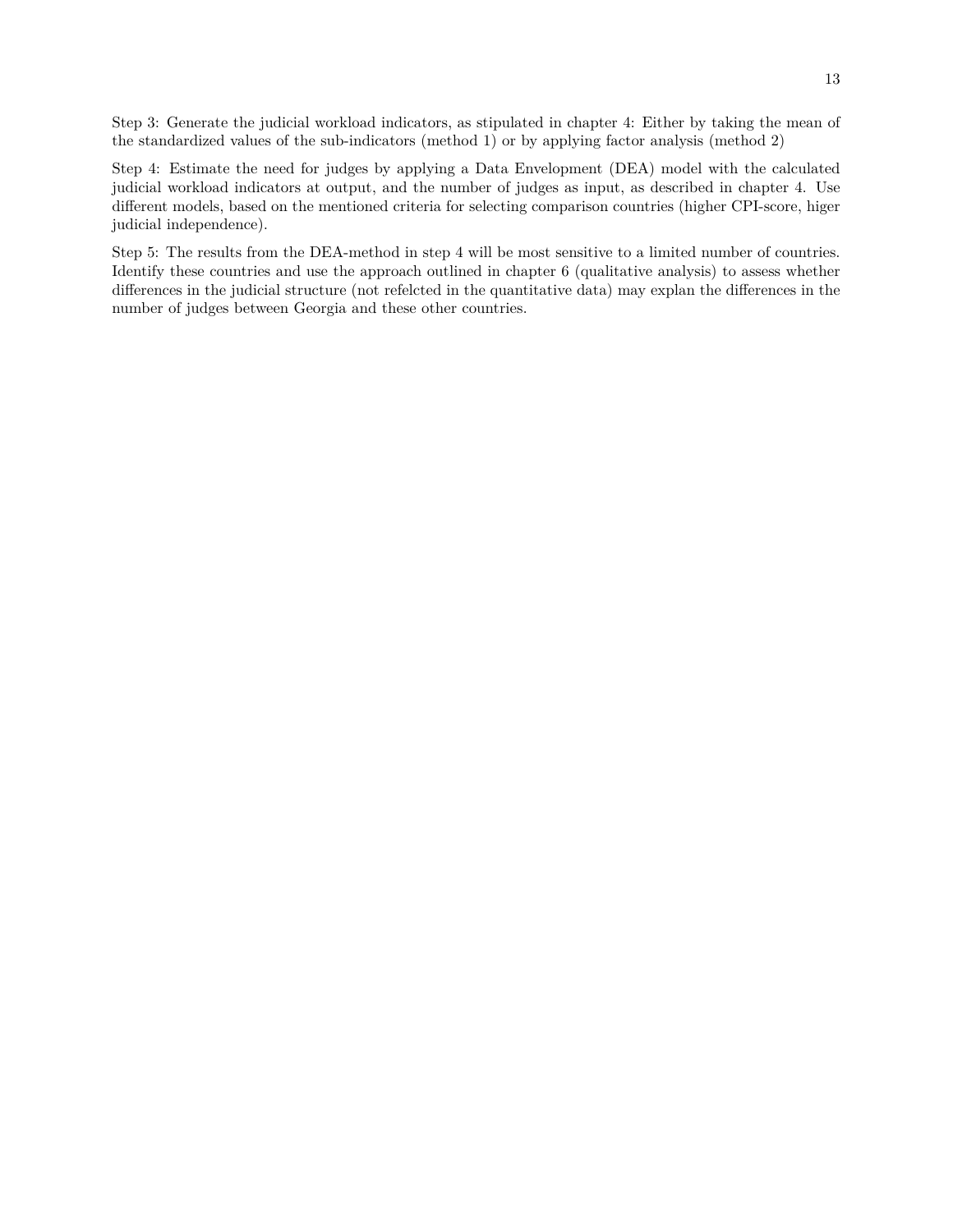### <span id="page-13-0"></span>**Chapter 3**

### **Data**

Data for the number of court cases, judges and other court staff has been obtained from CEPEJ:<sup>[1](#page-13-1)</sup> The latest available data at the time of this study refer to 2014. In addition, country-specific surveys have been carried out as part of this study with the aim to obtain more updated data for a number of countries. The updated data for Georgia has been provided by the Supreme Court and the High Council of jusitice.

When considering judges, we have focus on professional judges. CEPEJ defines professional judges as judges who are recruited, trained and are remunerated to perform the function of a judge as a main occupation. Furthermore, in this study "judges" is understood as the sum of professional judtegs and rechtspfleger. Since the latter group (rechtspflegers) in most cases perform judge activities on a full-time basis, including them will offer a less distorted view of reality (CEPEJ, 2016: 92).

When searching for variables reflecting judicial demand, we have applied the World Bank database with its more than 8.000 indicators:<sup>[2](#page-13-2)</sup>. We have also accessed data from the World Economic Forum.

Population data have also been obtained from the World Bank database. For Georgia we have subtracted an estimated 300.000 inhabitants in the regions of Abkhazia and South Ossetia/Tskhinvali. Similarly, an estimated number of 500.000 inhabitants has been subtracted from the population of Moldova, taking into account the part of the country which is not currently under government control.

Data for interpersonal trust has been obtained from the World Values Survey and the European Social Survey.

Data for the corruption perception index has been obtained from Transparency International:<sup>[3](#page-13-3)</sup>

Data for legal origin has been obtained from the website of professor Andrei Shleifer:<sup>[4](#page-13-4)</sup>

The table below shows the variables applied for the correlation analysis in chapter 4. Since we have analysed the correlation with case rates (cases per 100.000 inhabitants) in 2014, we have aimed to have the values for the other varaibles from 2014, or close to that year.<sup>[5](#page-13-5)</sup>

|  | Chapter 4 (correlation analysis) |  |  |
|--|----------------------------------|--|--|
|--|----------------------------------|--|--|

| Variable         | Period | Source                                                                              |
|------------------|--------|-------------------------------------------------------------------------------------|
| Total population | 2014   | World Bank Database (but<br>adjustments for Georgia,<br>Moldova and the UK-regions) |

<span id="page-13-1"></span><sup>1</sup><https://www.coe.int/en/web/cepej/dynamic-database-of-european-judicial-systems>

<span id="page-13-2"></span><sup>2</sup><https://data.worldbank.org/>

<span id="page-13-3"></span><sup>3</sup><https://www.transparency.org/research/cpi/overview>

<span id="page-13-4"></span><sup>4</sup><https://scholar.harvard.edu/shleifer/home>

<span id="page-13-5"></span> $5$ For a few countries the variable may reflect a different year, if data for the listed year has not been available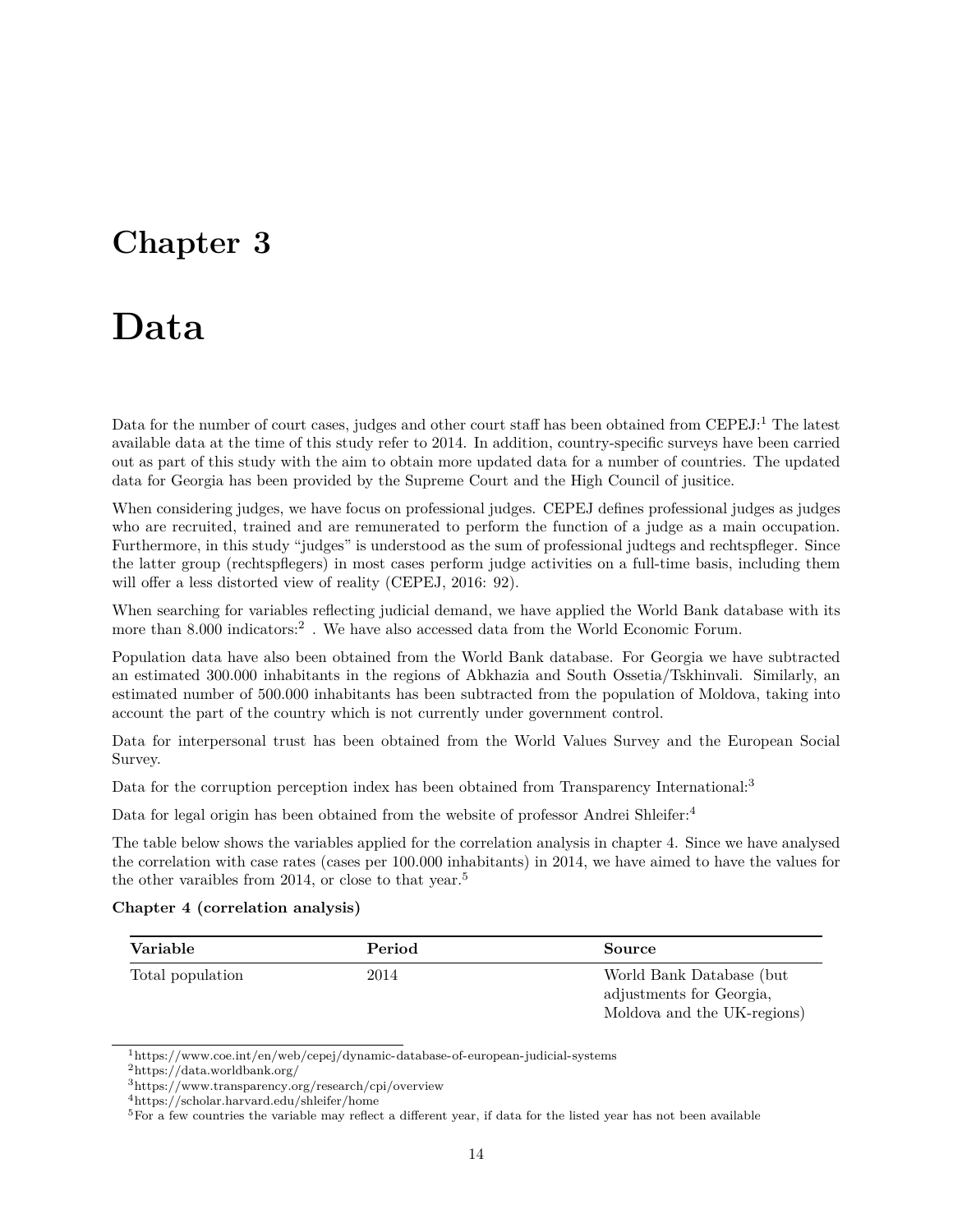| Variable                                                                                                         | Period                                       | Source                                                                    |
|------------------------------------------------------------------------------------------------------------------|----------------------------------------------|---------------------------------------------------------------------------|
| Number of criminal cases (1st<br>instance, 2nd instance and<br>supreme court)                                    | 2014                                         | <b>CEPEJ</b>                                                              |
| Indicator for macroeconomic<br>advantage                                                                         | Average over 2012-14                         | World Economic Forum                                                      |
| Male unemployment (the<br>proportion of males aged 15 or<br>above who are unemployed)                            | 2014                                         | World Bank Database                                                       |
| Number of severe criminal cases<br>(1st instance, 2nd instance and<br>supreme court)                             | 2014                                         | <b>CEPEJ</b>                                                              |
| Male educational attainment<br>(Proportion of males (age $25+$ )<br>with a completed<br>post-secondary education | 2011                                         | World Bank Database                                                       |
| Number of prisoners                                                                                              | 2014                                         | World Prison Brief                                                        |
| Intentional homicides per<br>100.000 inhabitants                                                                 | 2014                                         | World Bank Database                                                       |
| Life expectancy (expected life<br>time for a newborn)                                                            | 2014                                         | World Bank Database                                                       |
| Male adult mortality rate<br>(probability of a 15-year old<br>male dying before reaching age<br>60)              | 2014                                         | World Bank Database                                                       |
| Number of civil and commercial<br>litigation cases (1st instance,<br>2nd instance and supreme<br>court)          | 2014                                         | <b>CEPEJ</b>                                                              |
| Indicator for transparency of<br>government policymaking                                                         | Average over 2012-14                         | World Economic Forum                                                      |
| Indicator for cooperation in<br>labor-employer relations                                                         | Average over 2012-14                         | World Economic Forum                                                      |
| Indicator for efficiency of legal<br>framework                                                                   | Average over 2012-14                         | World Economic Forum                                                      |
| Indicator for government<br>efficiency                                                                           | Average over 2012-14                         | World Economic Forum                                                      |
| Number of administrative cases<br>(1st instance, 2nd instance and<br>supreme court)                              | 2014                                         | <b>CEPEJ</b>                                                              |
| Subsidies and transfers as $\%$ of<br>expenses                                                                   | 2014                                         | World Bank Database                                                       |
| Indicator for interpersonal trust                                                                                | $2014$ and $2012$ (ESS) and<br>2010-14 (WVS) | Derived from the World Values<br>Survey and the European Social<br>survey |
| Number of daily newspapers<br>per 1000 inhabitants                                                               | 2002                                         | World Bank Database                                                       |
| Government expenditure on<br>tertiary education as $\%$ of GDP                                                   | 2013                                         | World Bank Database                                                       |

The table below depicts the variables used to generate the workload indicators (the factor analysis). With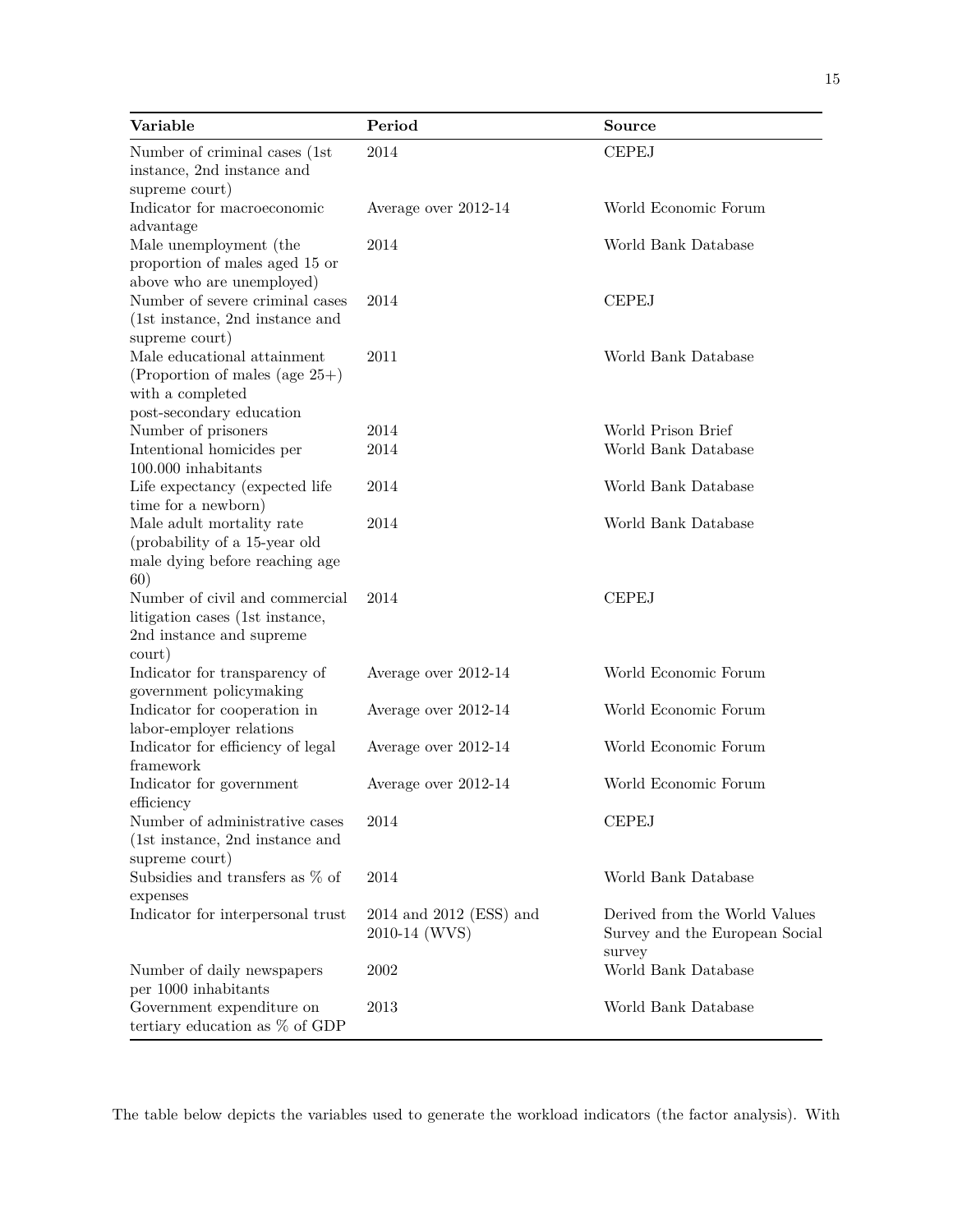this purpose we have sought to obtain the most recent values<sup>[6](#page-15-0)</sup>. As can be seen, however, not all the variables are updated every year.

#### **Chapter 4 (factor analysis)**

| Variable                                                                                                         | Period                               | <b>Source</b>                                                                       |
|------------------------------------------------------------------------------------------------------------------|--------------------------------------|-------------------------------------------------------------------------------------|
| Total population                                                                                                 | 2017                                 | World Bank Database (but<br>adjustments for Georgia,<br>Moldova and the UK-regions) |
| Number of criminal cases (1st<br>instance, 2nd instance and<br>supreme court)                                    | 2014                                 | <b>CEPEJ</b>                                                                        |
| Indicator for macroeconomic<br>advantage                                                                         | Average over 2015-18                 | World Economic Forum                                                                |
| Male unemployment (the<br>proportion of males aged 15 or<br>above who are unemployed)                            | 2016                                 | World Bank Database                                                                 |
| Number of severe criminal cases<br>$(1st$ instance, 2nd instance and<br>supreme court)                           | 2014                                 | <b>CEPEJ</b>                                                                        |
| Male educational attainment<br>(Proportion of males (age $25+$ )<br>with a completed<br>post-secondary education | 2011                                 | World Bank Database                                                                 |
| Number of prisoners                                                                                              | 2017-18                              | World Prison Brief                                                                  |
| Intentional homicides per<br>100.000 inhabitants                                                                 | 2014                                 | World Bank Database                                                                 |
| Life expectancy (expected life<br>time for a newborn)                                                            | 2016                                 | World Bank Database                                                                 |
| Male adult mortality rate<br>(probability of a 15-year old<br>male dying before reaching age<br>60)              | 2015                                 | World Bank Database                                                                 |
| Number of civil and commercial<br>litigation cases (1st instance,<br>2nd instance and supreme<br>court)          | 2014                                 | <b>CEPEJ</b>                                                                        |
| Indicator for transparency of<br>government policymaking                                                         | Average over 2015-18                 | World Economic Forum                                                                |
| Indicator for cooperation in<br>labor-employer relations                                                         | Average over 2015-18                 | World Economic Forum                                                                |
| Indicator for efficiency of legal<br>framework                                                                   | Average over 2015-18                 | World Economic Forum                                                                |
| Indicator for government<br>efficiency                                                                           | Average over 2015-18                 | World Economic Forum                                                                |
| Number of administrative cases<br>(1st instance, 2nd instance and<br>supreme court)                              | 2014                                 | <b>CEPEJ</b>                                                                        |
| Subsidies and transfers as $\%$ of<br>expenses                                                                   | 2016                                 | World Bank Database                                                                 |
| Indicator for interpersonal trust                                                                                | 2012-2016 (ESS) and 2010-14<br>(WVS) | Derived from the World Values<br>Survey and the European Social<br>survey           |

<span id="page-15-0"></span> ${}^{6}$ For a few countries the variable may reflect a different year, if data for the listed year has not been available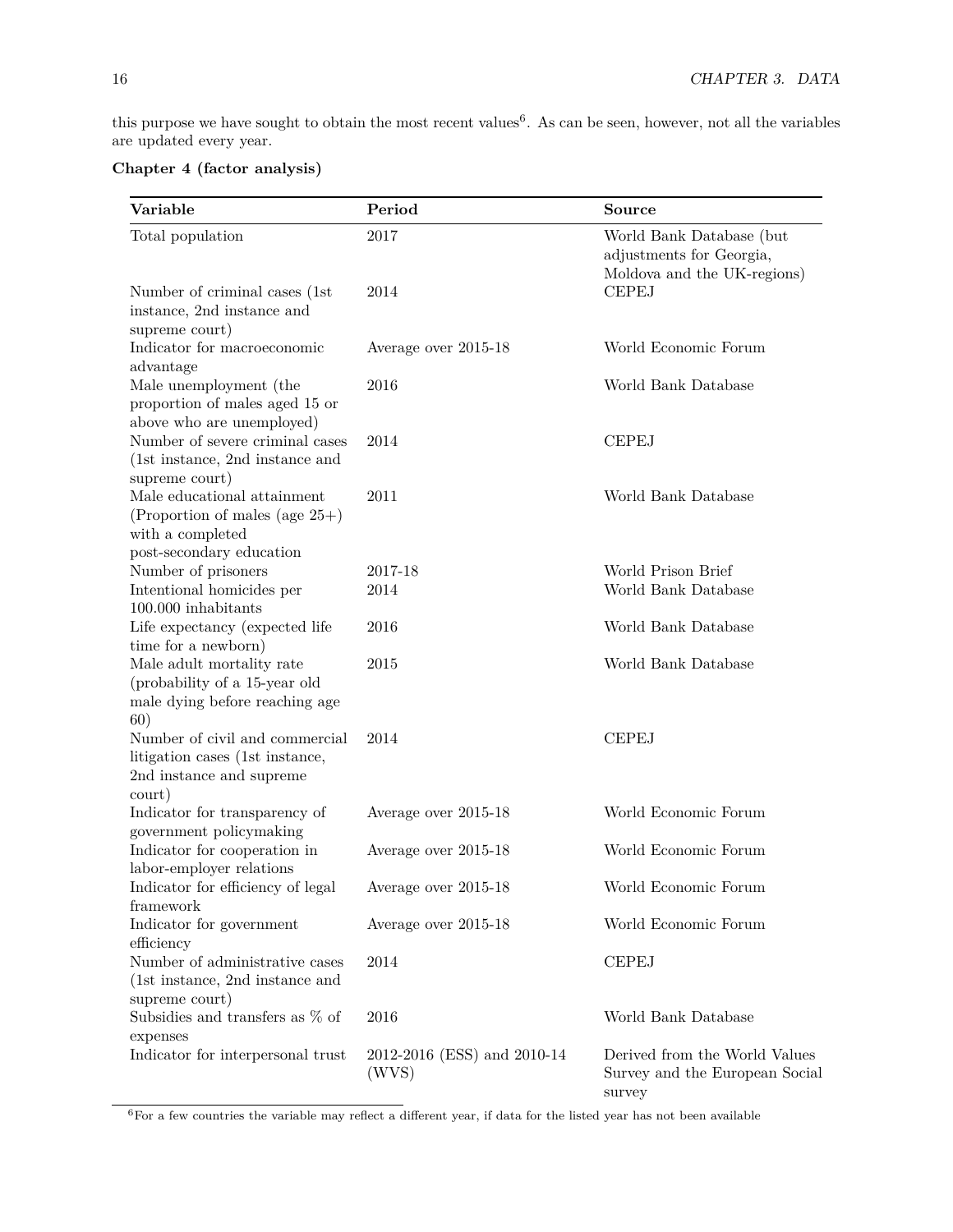| Variable                          | Period | Source              |
|-----------------------------------|--------|---------------------|
| Government expenditure on         | 2013   | World Bank Database |
| tertiary education as $\%$ of GDP |        |                     |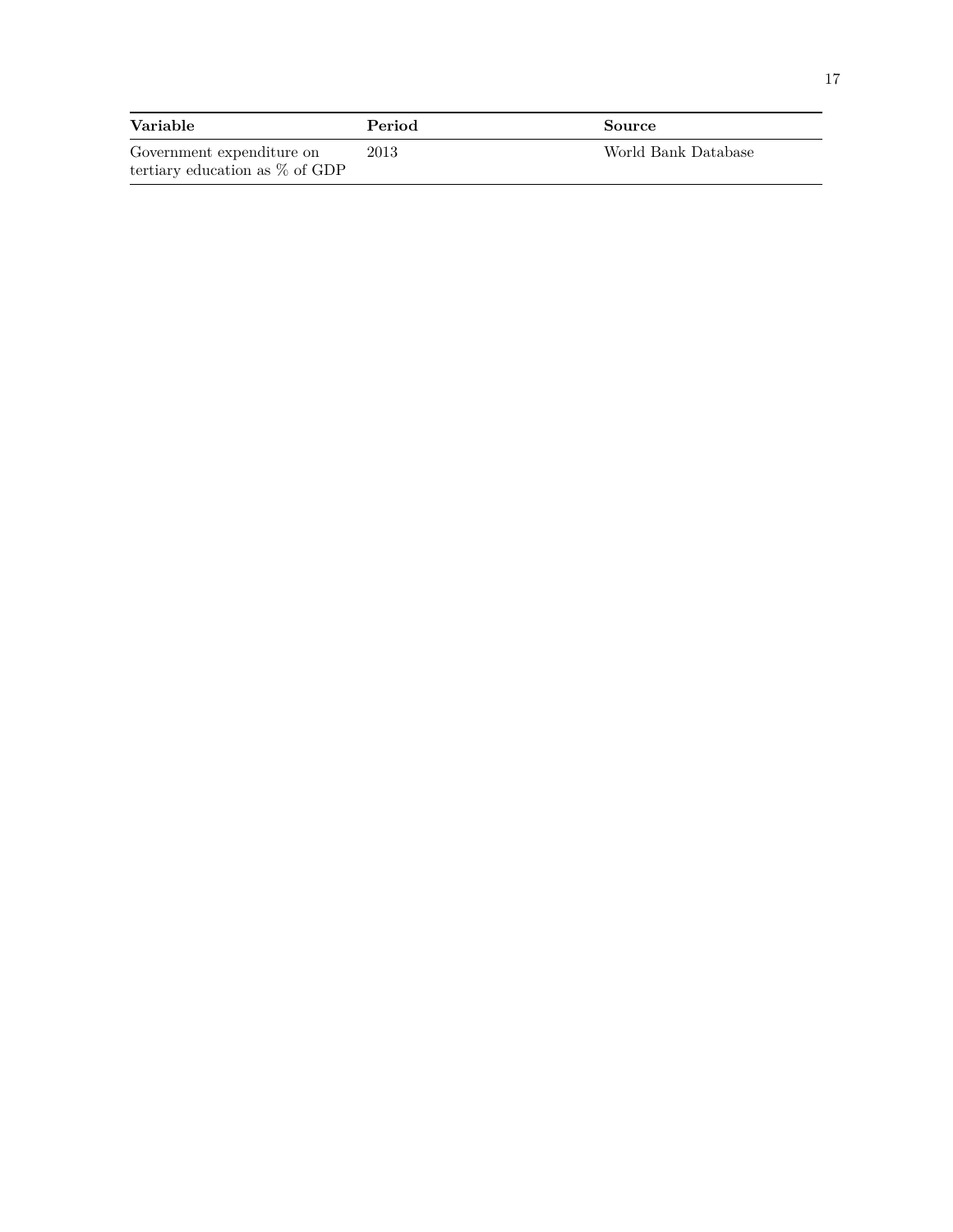### <span id="page-17-0"></span>**Chapter 4**

## **Establishment of judicial workload indicators**

Since neither the size of the population nor the number of court cases, in isolation, can be considered reliable indicators for court workload, we have to look for additional indicators. With this in mind, we have searched the World Bank database with its more than 8.000 indicators, the database from the World Economic Forum, as well as various additional data sources.

We have identied additional variables based on the follwing two main criteria. Both om them apply:

- a. The variable should have a high statistical correlation with the number of cases (either criminal, civil or administrative) per capita, or other indicators which are obviously related to anticipated workload (e.g. homicides, number of prisoners). While we do not consider the number of cases per capity, by itself, to be a satisfactory indicator for court workload in any single country, we do expect the overall trend to be that the higher the number of cases per capita, the higher is court workload. Therefore, when a variable correlates highly with the number of criminal, civil or administrative cases per capita, we perceive this as a sign this variable may potentially be a useful tool in in our attempt to etsbalish more robust overall indicators.
- b. It should be possible to provide a reasonable theoretical expolanation for why this particular variable is correlated with court workload. When performing this sort of "data mining" we end up with a number of variables which may be highly correlated with e.g. the number of court cases per capita. But as long as we cannot come up with an intuitively appealing explanation for this correlation, we may suspect the correlation to be just random coincidence.

The following sections identifies relevant variables for predicting judicial workload in criminal, civil/commercial and administrative cases.

#### <span id="page-17-1"></span>**4.1 Criminal case workload**

The number of criminal cases per 100.000 inhabitants (the criminal case rate) correlates with various economic indicators. It has a negative correlation with the World Economic Forum indicator for macroeconomic environment. This indicator is measured by 5 components:

- 1. Government budget balance ,% of GDP
- 2. Gross national savings,% of GDP
- 3. Inflation, annual % change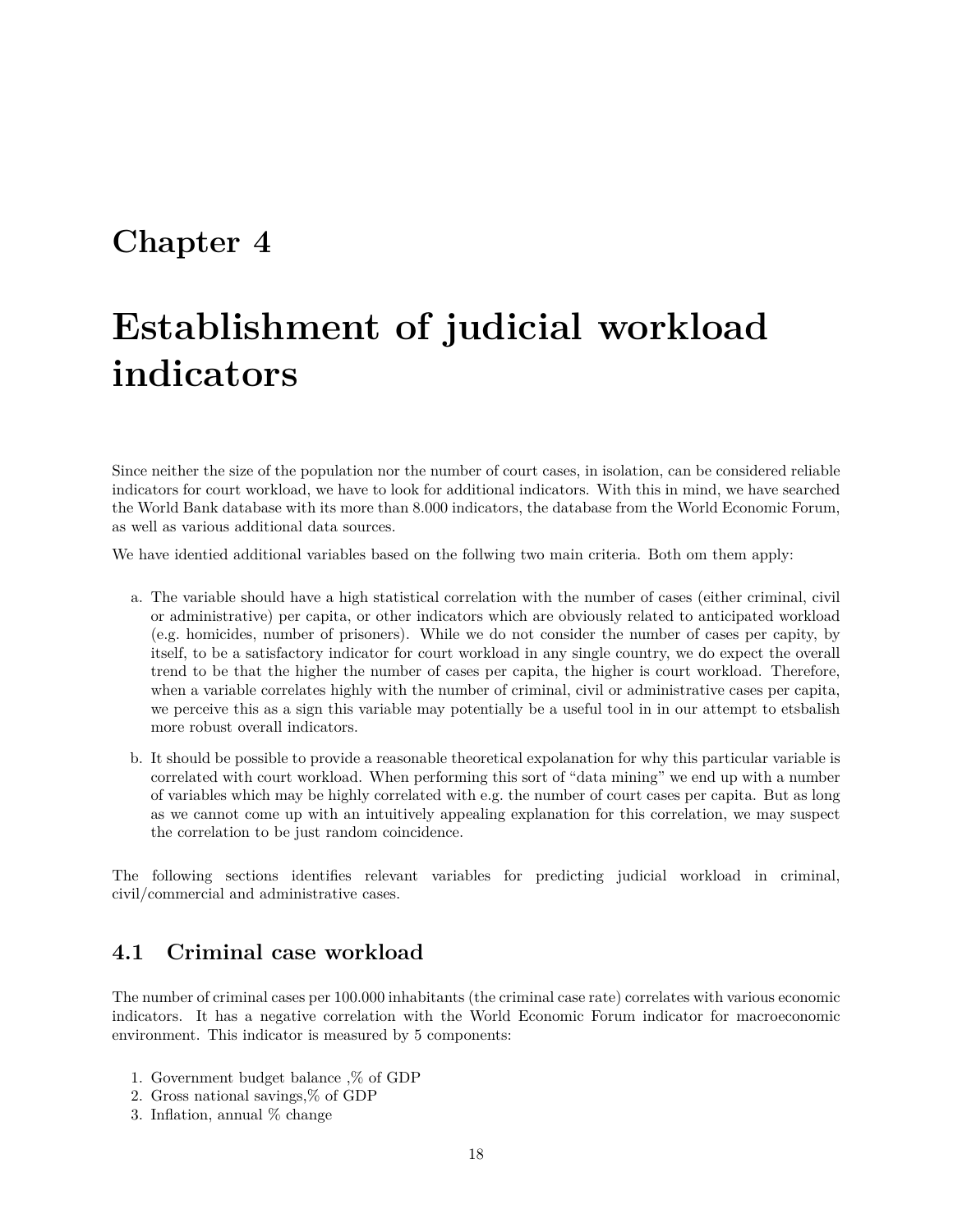

Figure 4.1: Correlation with the criminal case rate

- 4. Government debt ,% of GDP
- 5. Country credit rating

Since the number of cases is measured for 2014 we have calculated the indicator value as an average over the value in that year and the two previous years. The indicator is measured on a scale from 1 to 7, with 7 indicating the best possible macro environment. We have inversed the scale to reflect macroeconomic disadvantage.

In addition, the criminal case rate (number of criminal cases per 100.000 inhabitants) is correlated with male unemployment: The proportion of males aged 15 or above who are unemployed. It does appear to be a plausible hypothesis that a bad macroeconomic environment and high unemployment, and especially male unemployment, will be associated with a higher crime rate, and therefore a higher criminal case workload. Other studies have found this to be true as well (Altindag, 2012).

As theorized by Cantor and Land (1985), and documented in the empirical study of US countires by Phillips and Land (2012), there are likely two pathways through which economic activity – as indexed by the aggregate unemployment rate or macroeconomic disadvantage – could affect the rate of criminal activity. The first is by increasing levels of criminal motivation within the population as deteriorating economic conditions affect social strain and social control; the second is by influencing the availability and vulnerability of criminal targets and thus the number of criminal opportunities.

To differentiate between misdemeanor/minor offenses and serious offenses and ensure the consistency of the responses between different systems, the CEPEJ asks to classify as misdemeanour/minor offenses for which it is not possible to pronounce a sentence of deprivation of liberty. Other cases conversely, should be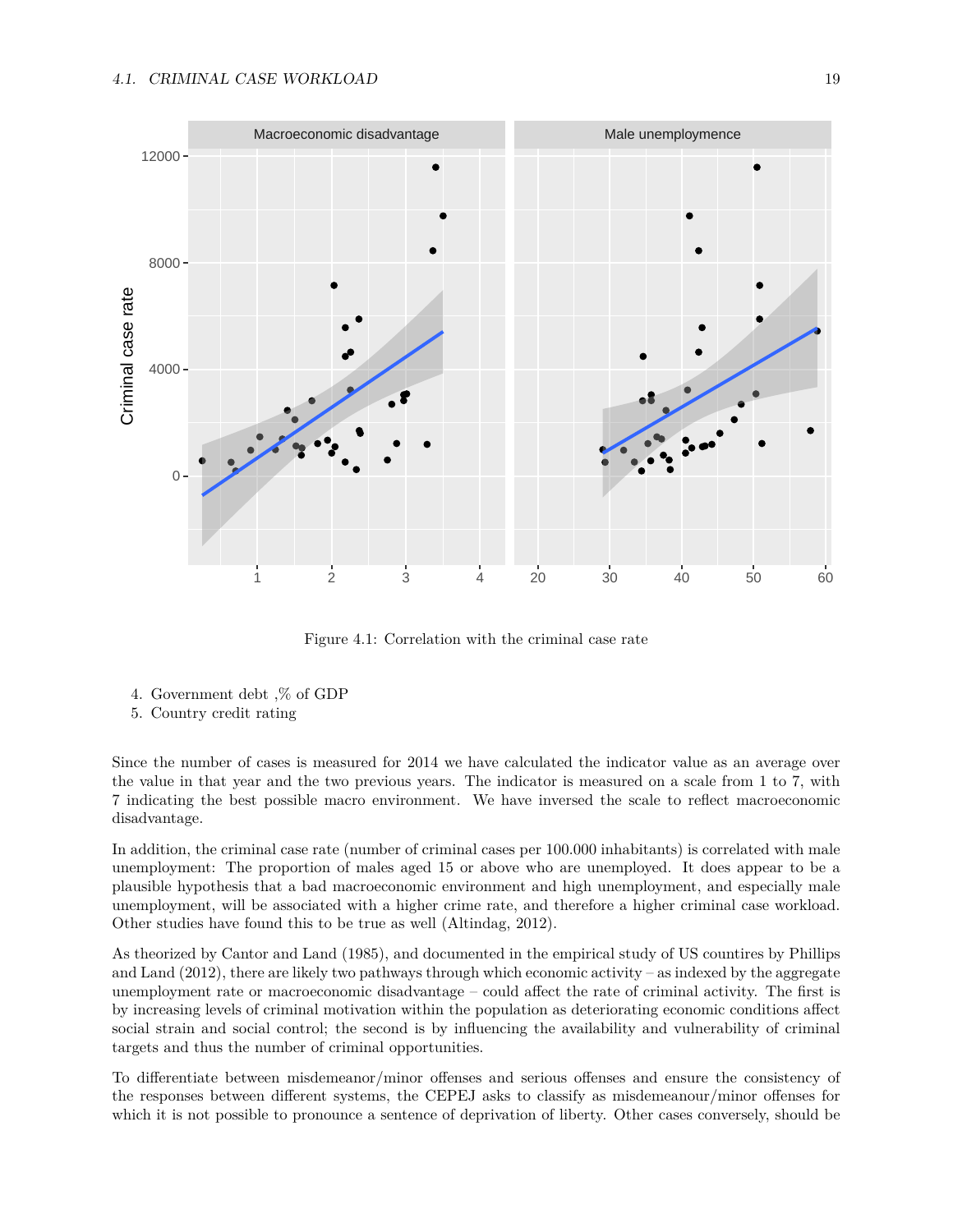<span id="page-19-0"></span>

Figure 4.2: Correlation with the severe criminal case rate

classified as "severe criminal cases": All offenses punishable by a deprivation of liberty (arrest and detention, imprisonment).

It appears reasonable to assume that more work is in general required to handle such "severe criminal cases", compared to minor offenses. Therefore, it is interesting to see whether this variable correlates with other variables we may expect to influence the amount of crime. A disadvantage is that a substantial number of countries have not reported the number of severe criminal cases.

We have identified two such variables with a substantial statistical correlation with the number of severe criminal case rate, cf. figure [4.2.](#page-19-0) Like the general criminal case rate, the severe criminal case rate is also correlated with male unemployment. In addition, it correlates significantly with an indicator for male educational attainment. It is measured as the proportion of males (age  $25+$ ) with a completed post-secondary education. We have inverted this indicator to represent the proportion without post-secondary education.

Again, we consider it to be highly plausible that higher male unemployment and low educational attainment is associated with a higher crime rate. The effect of education is e.g. documented in the study by Machin et al. (2011) documenting how significant decreases in property crime in England and Wales resultated from reductions in the proportion of people with no educational qualifications.

Other variables may also more provide a more or less direct implication of the crime rate. The number of intentional homicides (murders) per 100.000 inhabitants is obviously an important indicator. In general, international crime statistics suffer from two main problems: 1) The same crime may be classified differently in some countries than in others; 2) Some types of crime are more likely to be reported in some countries than in others. The number of murders is probably a reasonably good indicator for overall crime, since it is more likely to be reported, and less likely to be categorized as something else (Kury and Wittrup, 2010)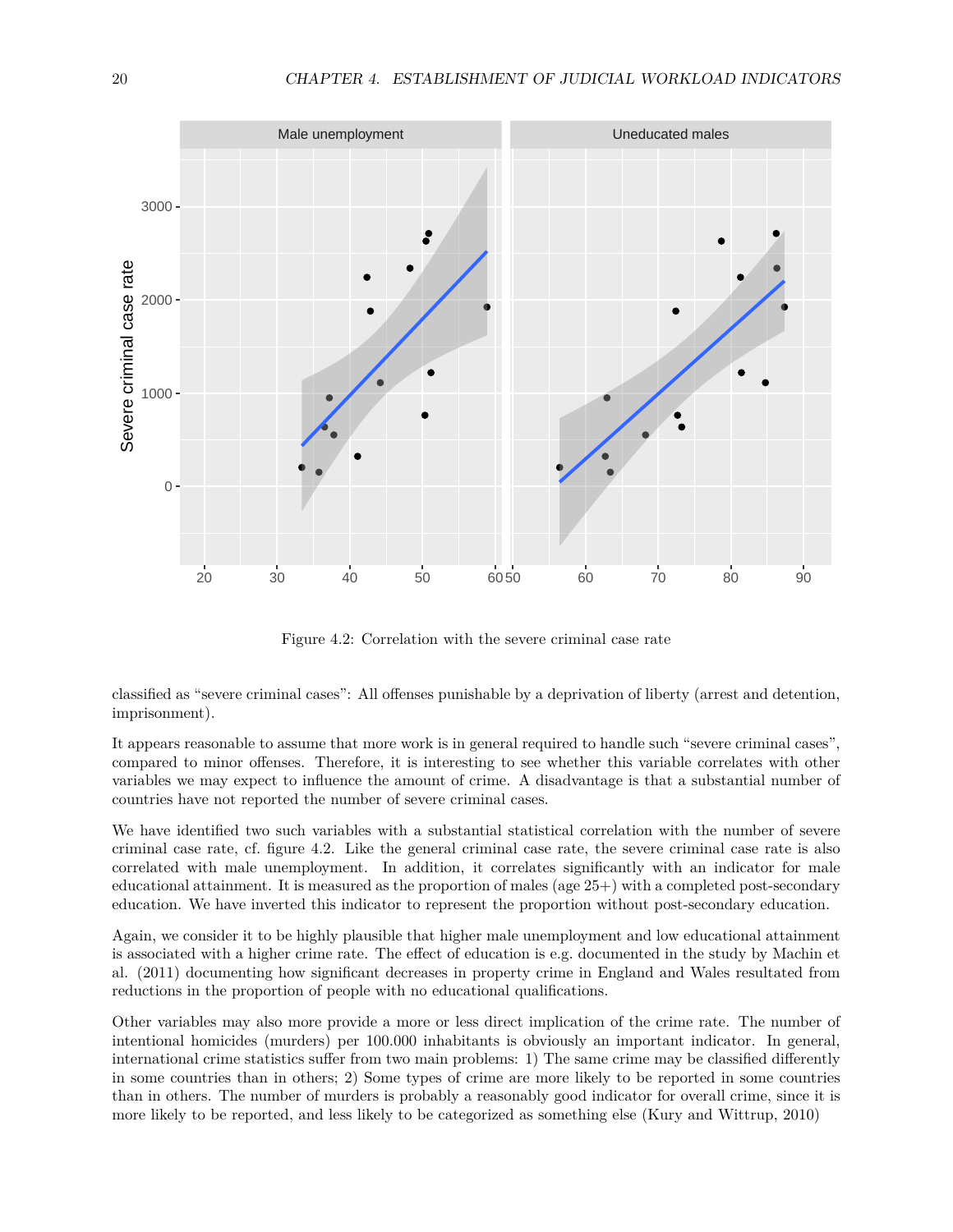

Figure 4.3: Correlation with the prisoner rate

The number of prisoners per 100.000 inhabitants is another relevant indicator. If the number of murders and prisoners is high, we will expect a high number of criminal cases. These two variables are furthermore highly correlated with life expectancy and male mortality, as illustrated in the figure below. Adult mortality rate, male, is the probability of dying between the ages of 15 and 60–that is, the probability of a 15-year-old male dying before reaching age 60. It is measured as the expected number of males (out of 1000) who will die before reaching 60. Life expectancy is the expected life time for a newborn. We have inversed the scale to reflect the number of years below 100.

These two latter variables may be perceived as proxies for poverty. And just as with macro-economic disdavantage, poverty is likely to increase criminal motivation, and increase the number of vulnerable targets. Poor living conditions (as reflected by these variables) are associated with a higher crime rate. And since men commit the majority of crimes, their living conditions matter the most

We have considered the number of prosecutors as a potential indicator for judicial workload and demand in criminal cases, but we have decided not to use it. The reasoning for using this indicator would be, that a high number of prosecutors could indicate a high crime level, but also that a high number of crimes are prosecuted and send to court.

However, as outlined in detail in appendix C, a high ratio of judges to prosecutors, as it is found in Georgia, does not necessarily imply a higher workload for judges. Historically Georgia's justice system has been "prosecution driven", implying an inquisitorial procedural model, very high conviction rates, that most of the criminal cases were settled by the prosecutor's office through plea-bargain agreements, and that a substantial amount of cases would never reach the court.

In recent years the role of the prosecutor has been restricted somewhat, and an adversarial procedural model has been introduced. But as argued in appendix C this weakening of the position of prosecutors may actually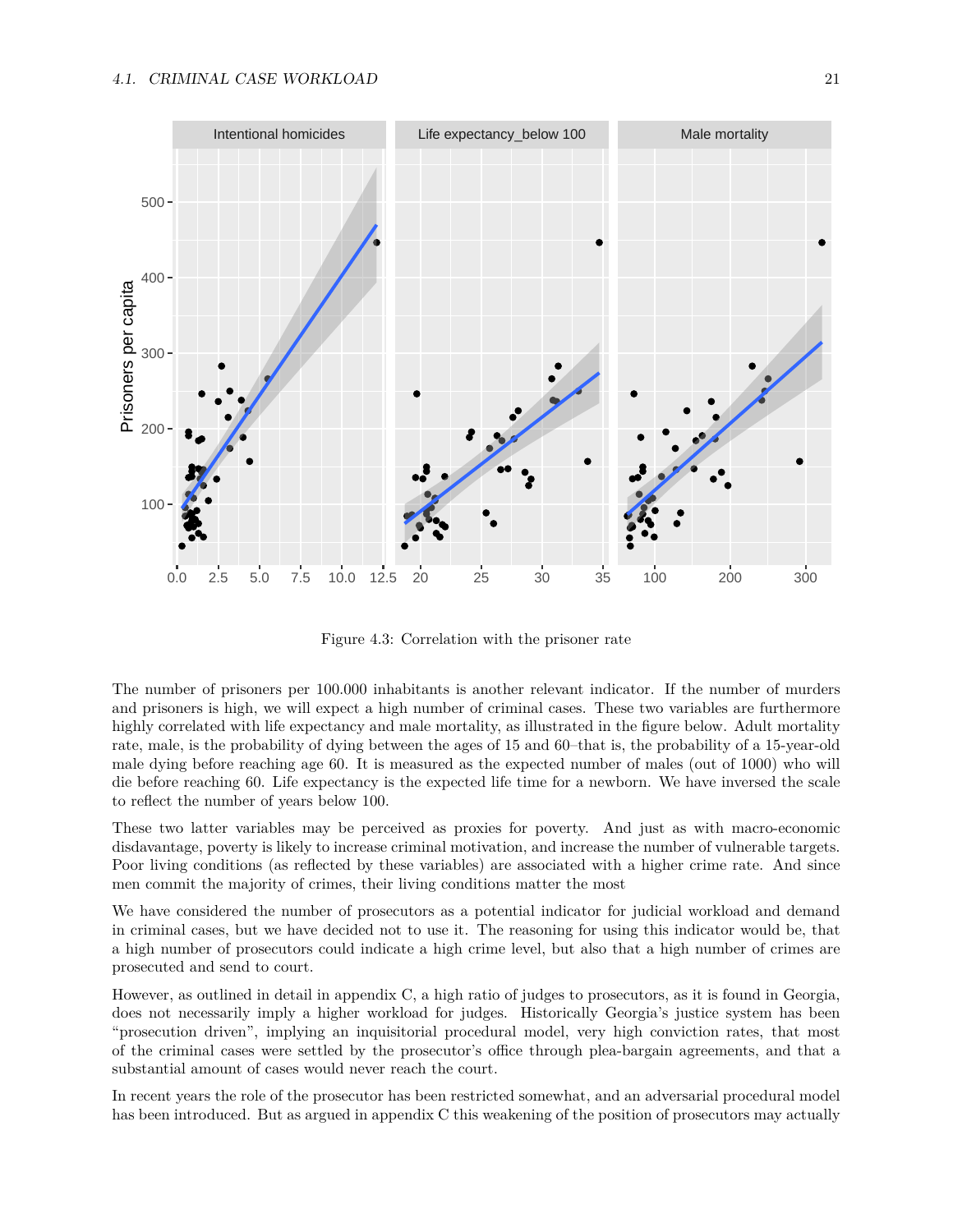

Data source: CEPEJ.

Figure 4.4: Prosecutors per judge

have increased the workload of courts.

Summing up, with the aim to establish a robust indicator for criminal case workload we find it- given the emprical evidence - justified to rely on the follwing indicators:

- 1) Macroeconomic disadavantage (World Economic Forum indicator)
- 2) The proportion of males aged 15 or above who are unemployed
- 3) the proportion of males (age 25+) without a completed post-secondary education
- 4) The number of prisoners per 100.000 inhabitants
- 5) The number of homicides per 100.000 inhabitants
- 6) life expectancy (number of years below 100)
- 7) Male mortality: the number of 15-year males (out of 1000) who will die before age 60.

### <span id="page-21-0"></span>**4.2 Civil and commercial case workload**

In a similar way we have analyzed variables having a high correlation with the number of civil and commercial litigations per 100.000 inhabitants (litigation rate). We recognize, of course, the existence of non-litigious civil cases. But we consider it fair to assume that litigations in general require a very substantial amount of work from judges.

It turns out that the number of civil and commercial litigations per capita has a strong negative correlation with various indicators measuring the quality of policymaking, governance and the legal framework. This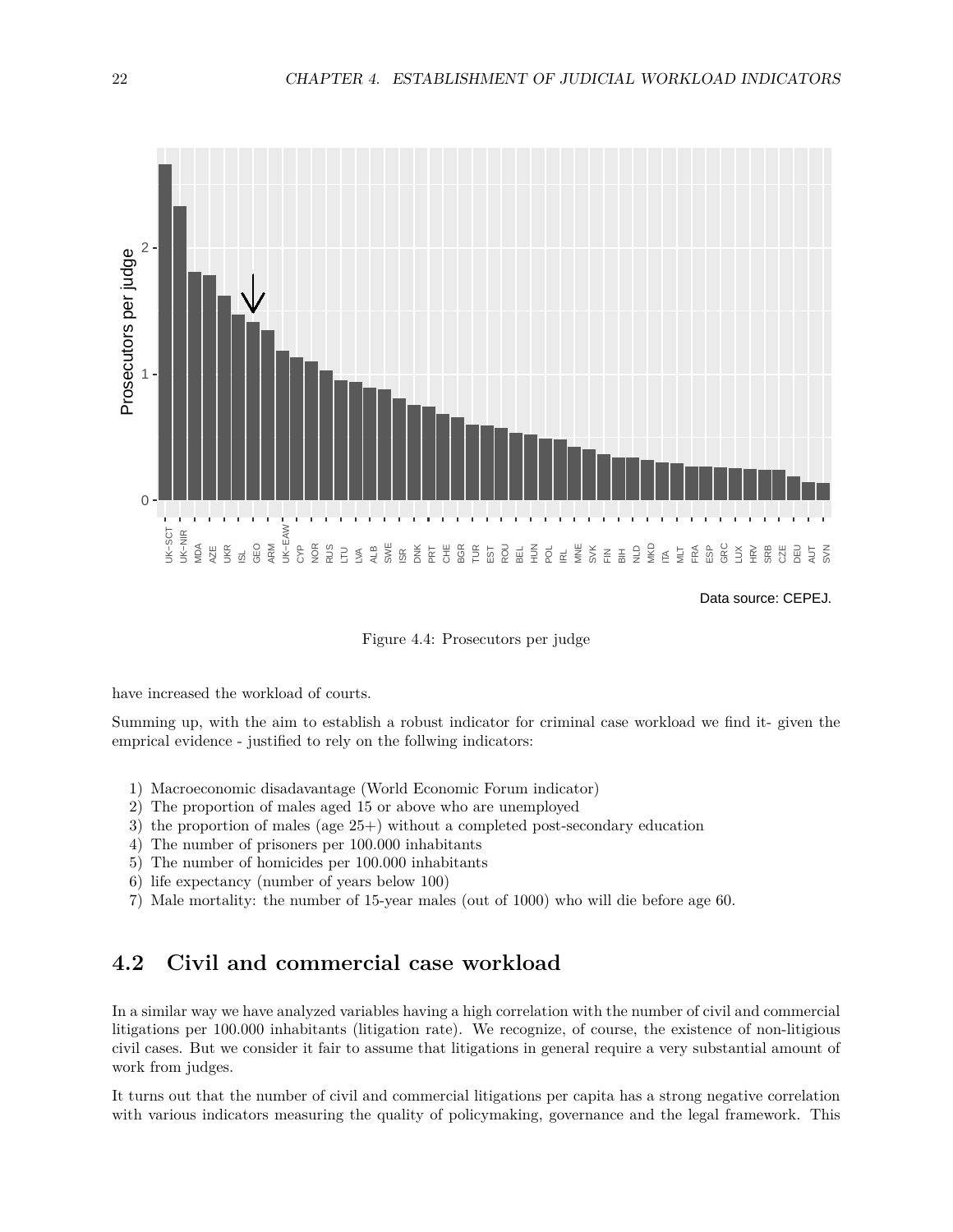should come as no major surprise, since bad legislation and unclear laws could indeed cause more legal disputes. As noted by Palumbo et al. (2013) good-quality regulation and a timely and effective implementation of policies reduce the likelihood of conflicts both between private parties, and between the State and the private sector. By reducing the transparency and certainty of the business environment, the presence of corruption can have an opposite influence on the frequency of disputes.

Furthermore, a variable measuring the amount cooperation in labor-employer relations also has a strong negative correlation with the litigations rate. This also makes a lot of sense, in that lack of cooperation between workers and employers is most likely to lead to more litigation.

We have identified the four variables having a particular high correlation with the litigation rate. Three of the variables are formed directly from the questions from the World Economic Forum Executive Opinion Survey:

- 1. Transparency of government policymaking:
- In your country, how easy is it for companies to obtain information about changes in government policies and regulations affecting their activities?  $[1 =$  extremely difficult;  $7 =$  extremely easy
- 2. Cooperation in labor-employer relations
- In your country, how do you characterize labor-employer relations?  $[1 =$  generally confrontational; 7  $=$  generally cooperative
- 3. Efficiency of legal framework in settling disputes
- In your country, how efficient are the legal and judicial systems for companies in settling disputes? [1  $=$  extremely inefficient;  $7 =$  extremely efficient

Furthermore, an indicator reflecting several sub-indicators relating to government efficiency is also correlated with litigations. This indicator includes the following sub-indicators:

- Wastefulness of government spending
- Burden of government regulation
- Efficiency of legal framework in challenging regulations

We have inversed all these indicators so that a high value (7) indicates bad performance. The correlations are shown below.

Summing up, with the aim to establish a robust indicator for civil and commercial case workload we find i t- given the empirical evidence - justified to rely on the following indicators:

- 1. Intransparency of government policymaking:
- 2. Lack of cooperation in labor-employer relations
- 3. Inefficiency of legal framework in settling disputes
- 4. Government inefficiency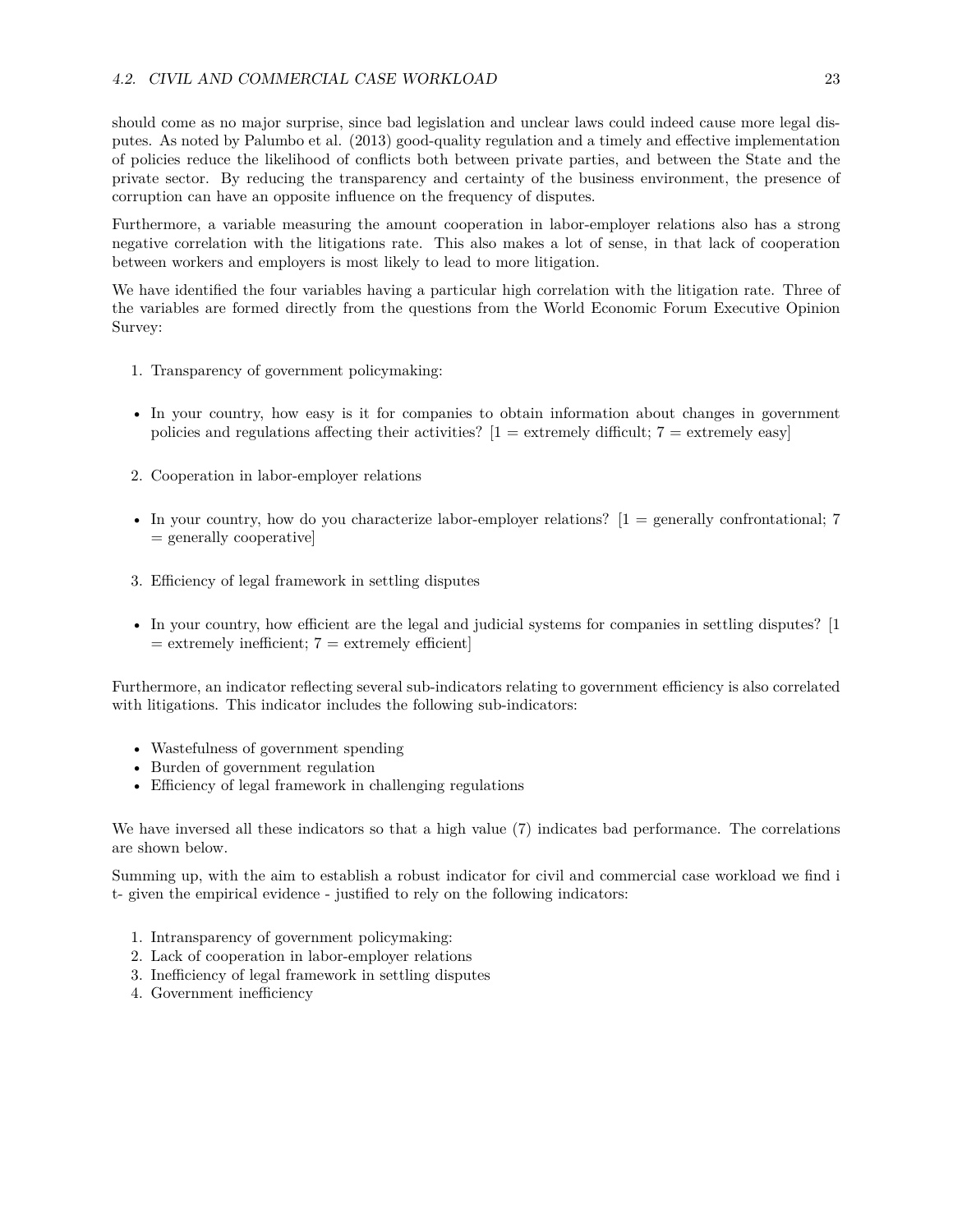

Figure 4.5: Correlation with the litigation rate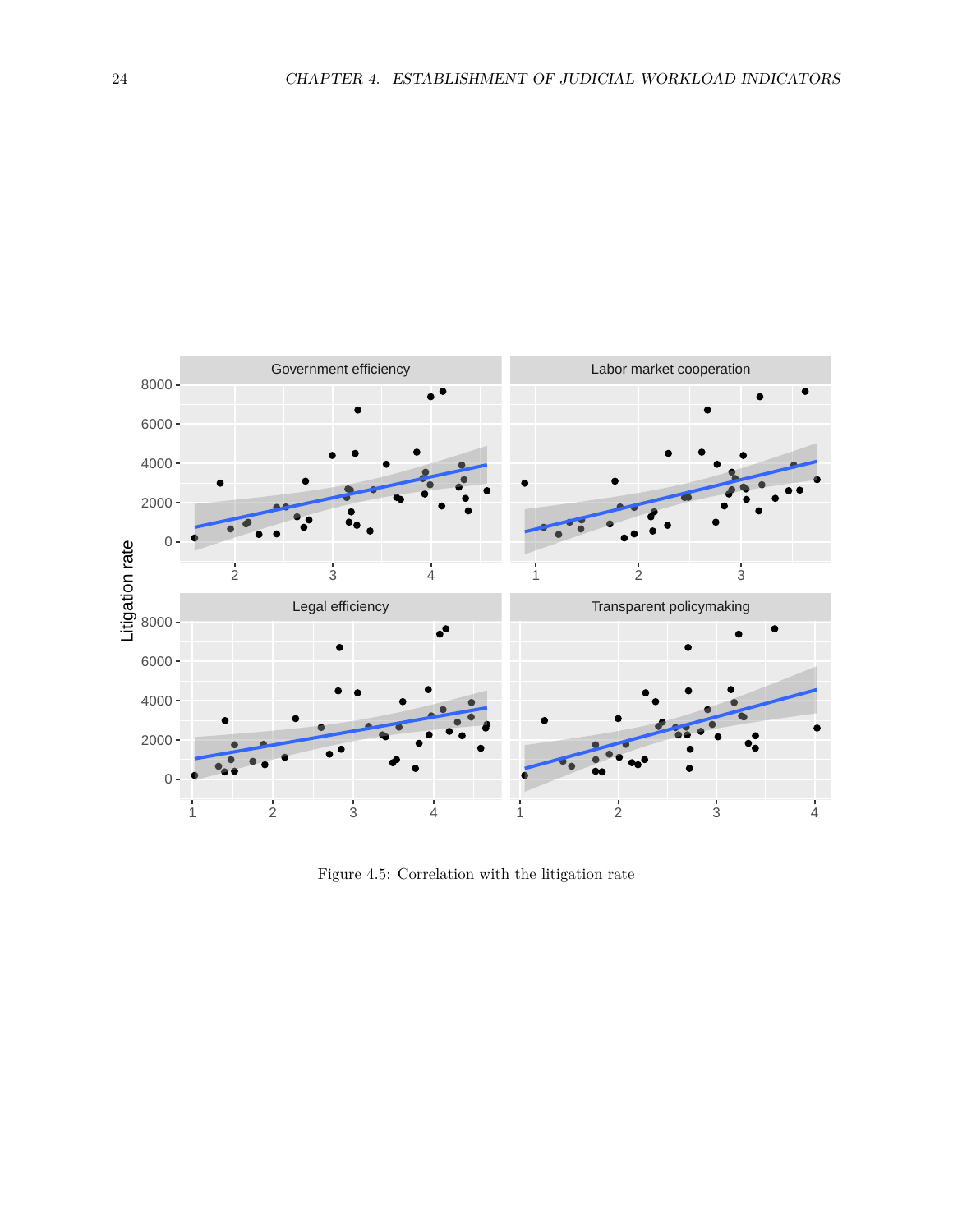### <span id="page-24-0"></span>**4.3 Administrative case workload**

When analyzing the administrative case rate (number of administrative cases pr. 100.000 inhabitants) we have excluded Russia which turns out to be an extreme outlier with a huge number of reported administrative cases. Looking at the remaining countries in the sample we find that the administrative case rate is correlated with subsidies and other transfers (as  $\%$  of expenses). This include all unrequited, nonrepayable transfers on current account to private and public enterprises (social security, social assistance benefits, and employer social benefits in cash and in kind).

It does indeed appear reasonable to assume that a there is a positive correlation between the amount of public subsidies and transfers and the administrative case rate.

The administrative case rate is furthermore highly correlated with an indicator for social trust, and also with the number of daily newspapers per 1000 people, and government expenditure on tertiary education as % of GDP.

The indicator for social trust is derived from the European Social Survey. People have been asked the following: "generally speaking, would you say that most people can be trusted, or that you can't be too careful in dealing with people? Please tell me on a score of 0 to 10, where 0 means you can't be too careful and 10 means that most people can be trusted." For each country, we have calculated the average score on this scale. For countries not included in the European Social Survey, the indicator has been estimated from the similar question in the World Values Survey.

One possible interpretation of the positive correlation between social trust and the administrative case rate is that in order for a civilian to confront public authorities in a court case, there has to be some basic trust in the system. Furthermore, it may be hypothesized that a high newspaper coverage and a high level of investment in tertiary education increase the capacity for initiating administrative cases.

Since the indicator for the number of daily newspapers has not been updated recently, we do not use it for the subsequent analysis.

There is apparently almost no existing research on the possible causes of differences in administrative cases rates. Furthermore, it appears highly likely that structural differences, e.g. the existence administrative "quasi-courts" as discussed in chapter 6, may have a major impact on the number of administrative court cases. For these reasons, we may want to be careful not to assign to much weight to these indicators. In chapter 5 we discuss how we limit the weight the indiviudal inidcators will have on the overall estimate for the need for judges.

With this caveat, we find it reasonable to rely on the follwing indicators for administrative case workload:

- 1. Subsidies and transfers as % of expenses
- 2. Social trust
- 3. Excpenditure on tertiary education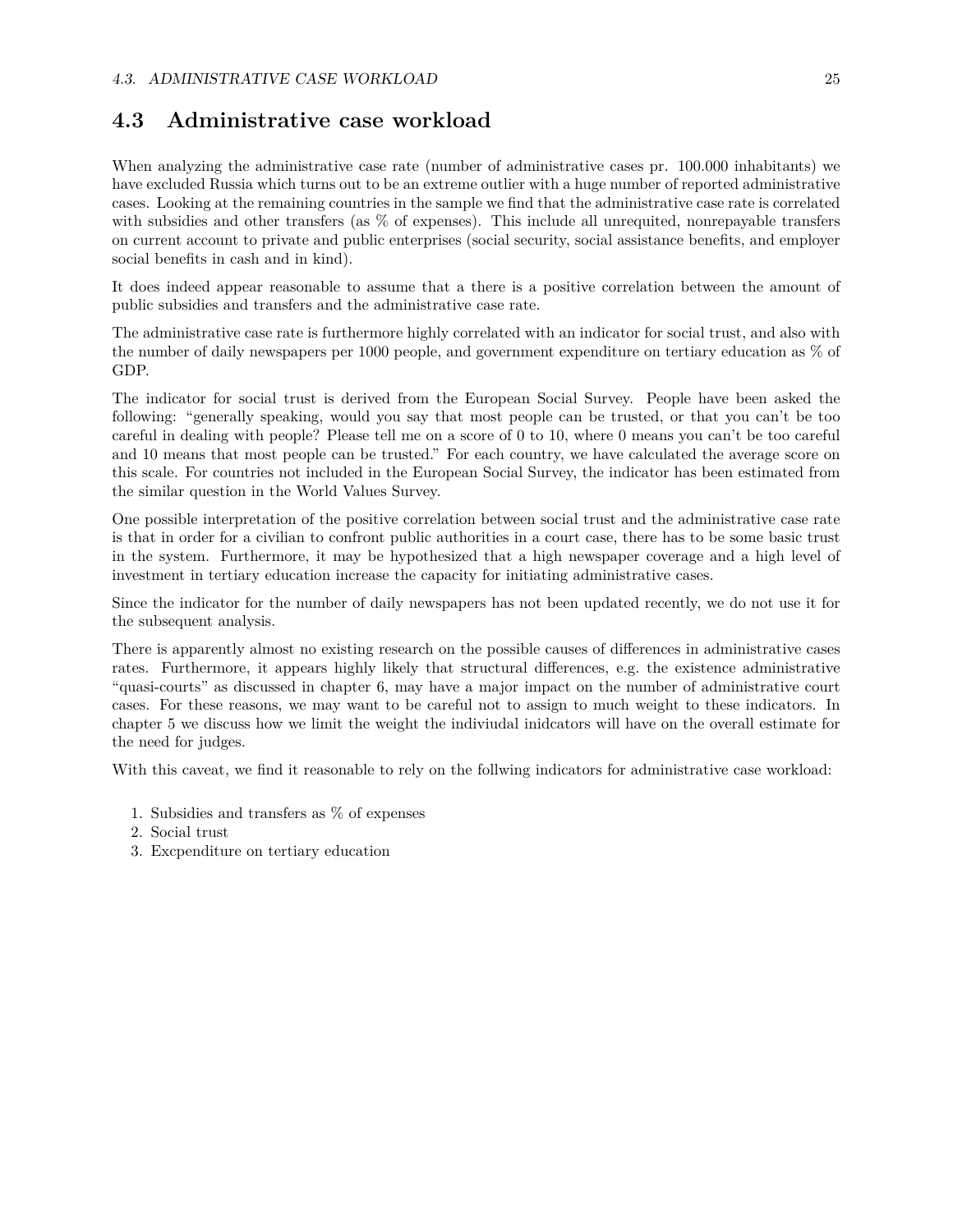

Figure 4.6: Correlation with the administrative case rate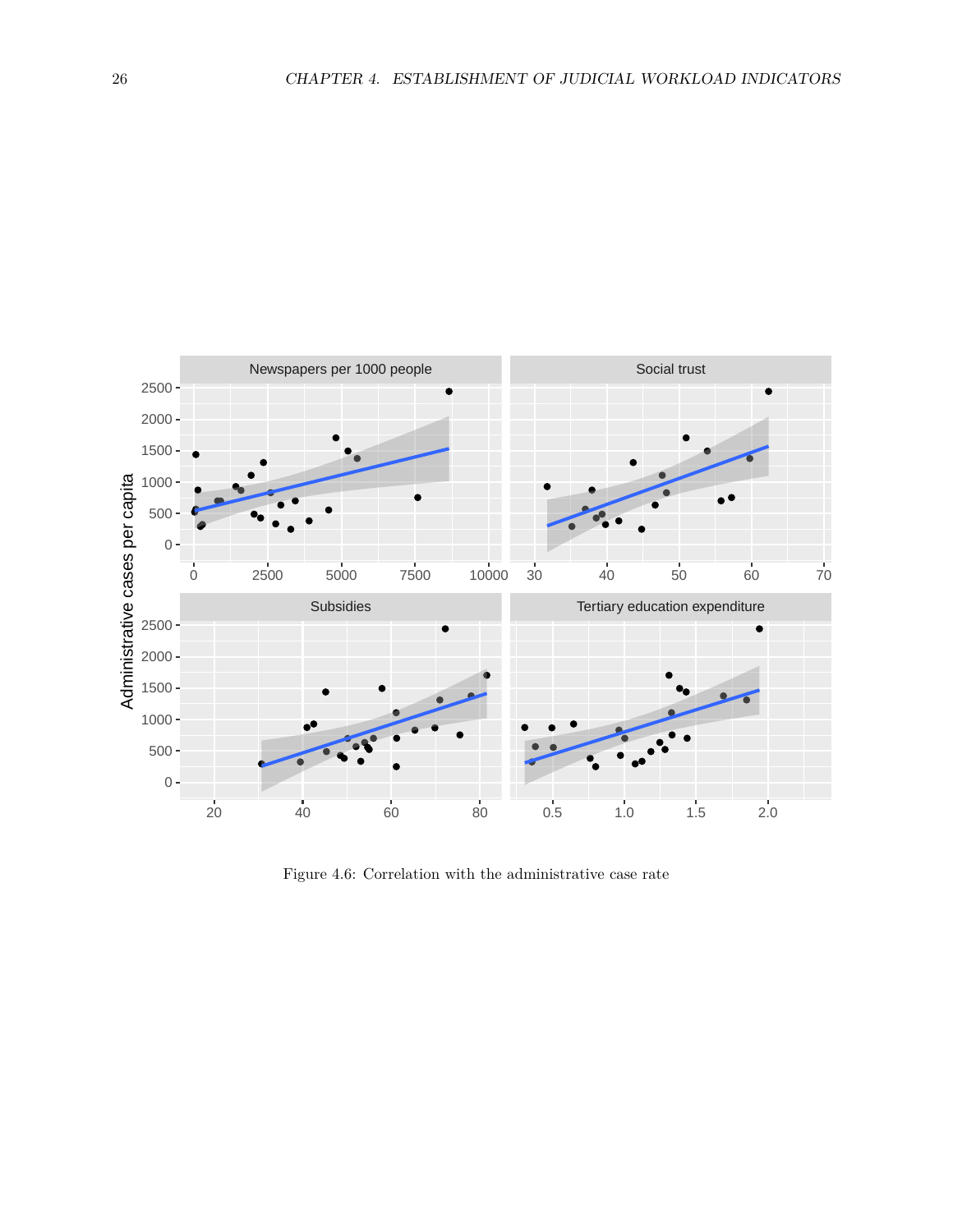#### <span id="page-26-0"></span>**4.4 Factor analysis**

All in all, we have identified 14 judicial workload indicators. We have applied factor analysis to further structure the data. It turns out that the 14 sub-indicators fit into an overall model with five factors: One factor representing civil/commercial workload; two factors representing criminal case workload; and two factors representing administrative case workload.

We have used two slightly different methods to aggregate the 14 sub-indicators into the five workload indicators. The first method simply calculates the value of the aggregate indicator by taking the mean of the standardized values on the sub-indicators. This is the conventional approach. Missing values on subindicators have been imputed using a random forest approach.

The second method applies a confirmatory factor analysis, including the 14 sub-indicators AND the CEPEJ data for criminal, administrative and civil/commercial cases per capita. This model has been used to predict a value for each of the five workload indicators. Since we do not wish to let the reported number of cases for any specific country be reflected in the calculated workload indicator, we have neutralized these values when making the prediction.

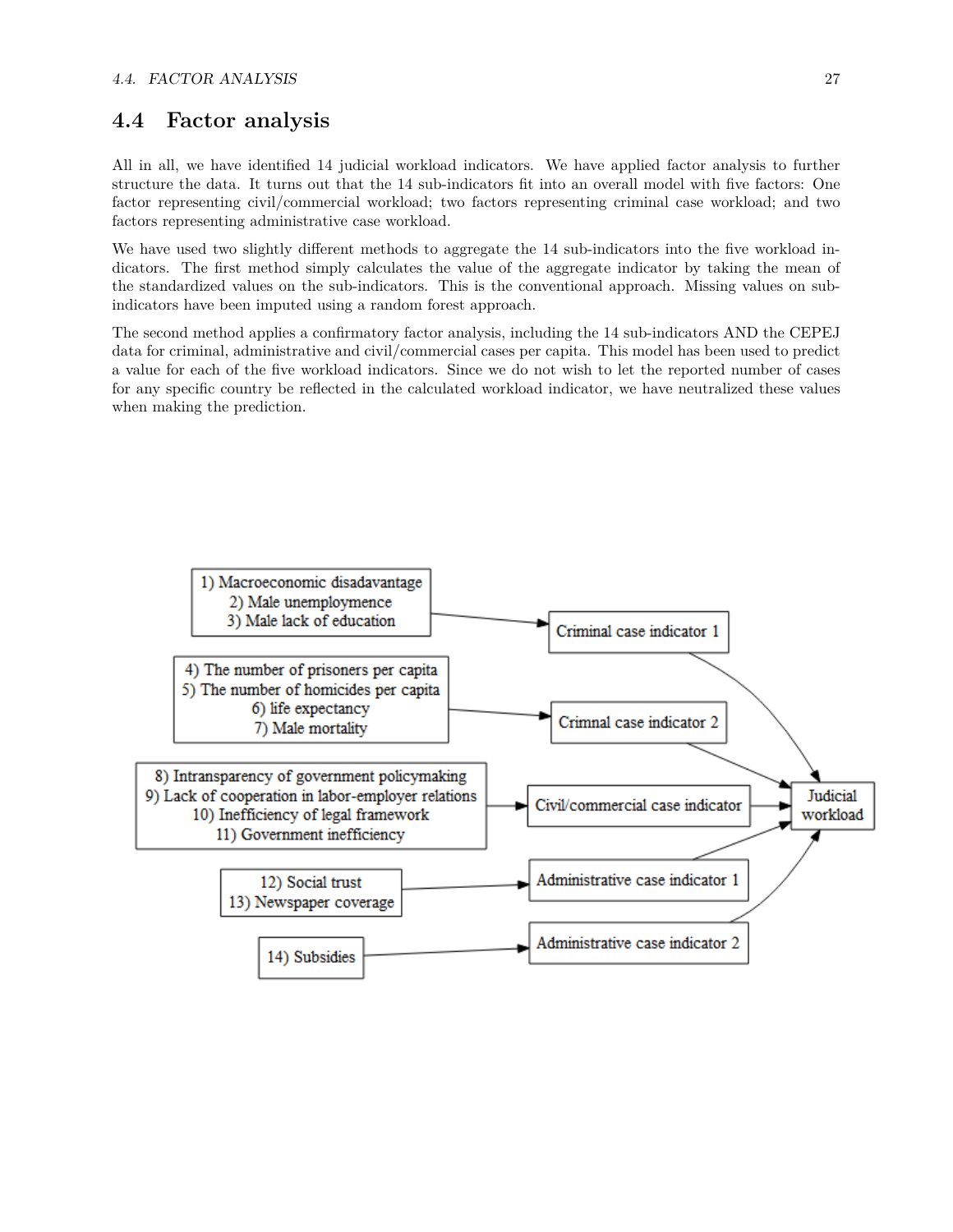

Figure 4.7: Criminal case indiactors

The figure below shows the scores for the two criminal case indicators (according to the method aggregating the indicators by taking the mean of the standardized values on the sub-indicators). For Georgia indicator 1 is clearly above average, implying that criminal case workload per capita might be higher than the European average. The second indicator, however, is clearly below average, indicating that criminal case workload per capita may be lower than average.

For civil/commercial cases the indicator value for Georgia is close to the European average.

For administrative cases the indicator values for Georgia are below average, mostly so for indicator 1.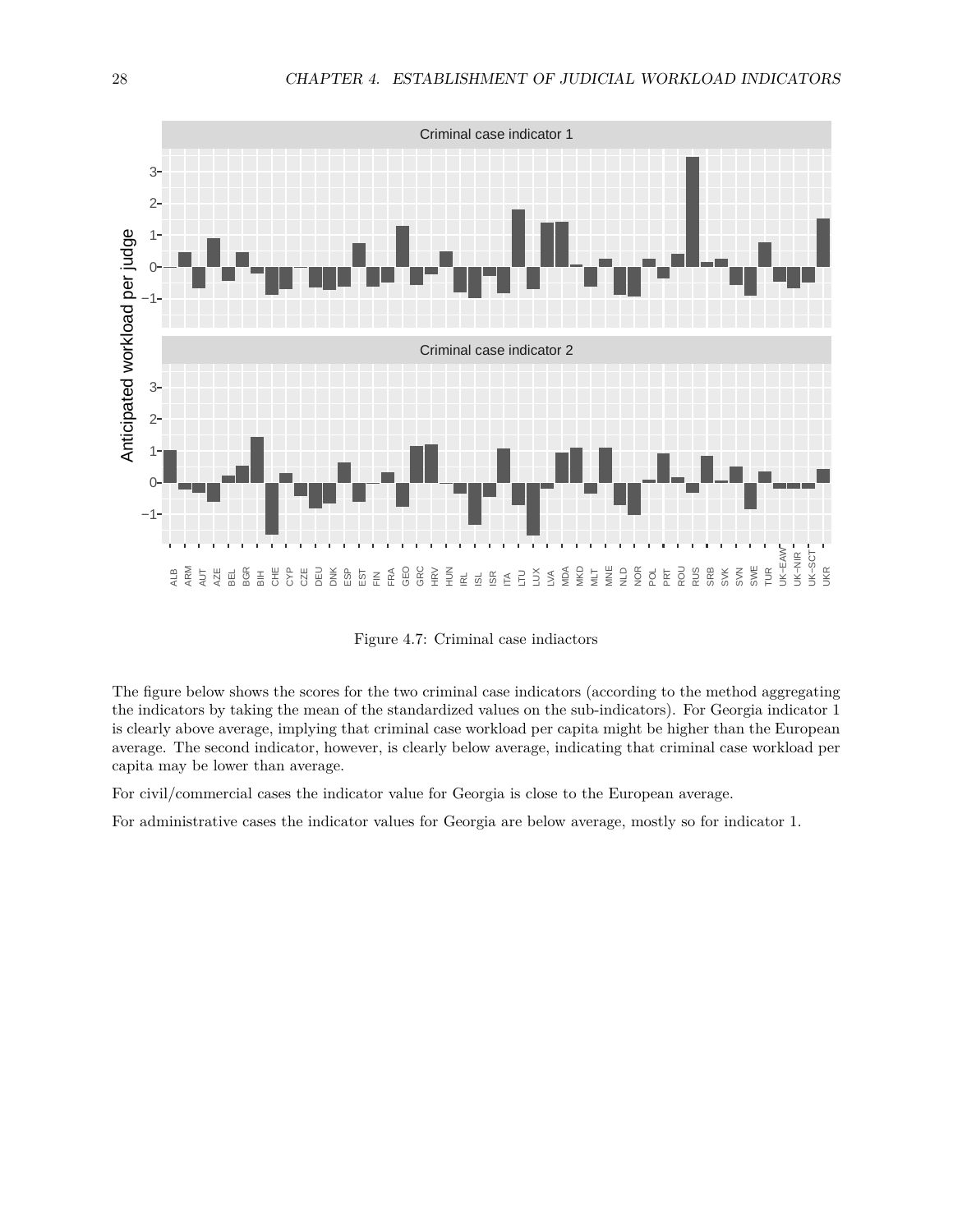

Figure 4.8: Civil/commercial case indiactors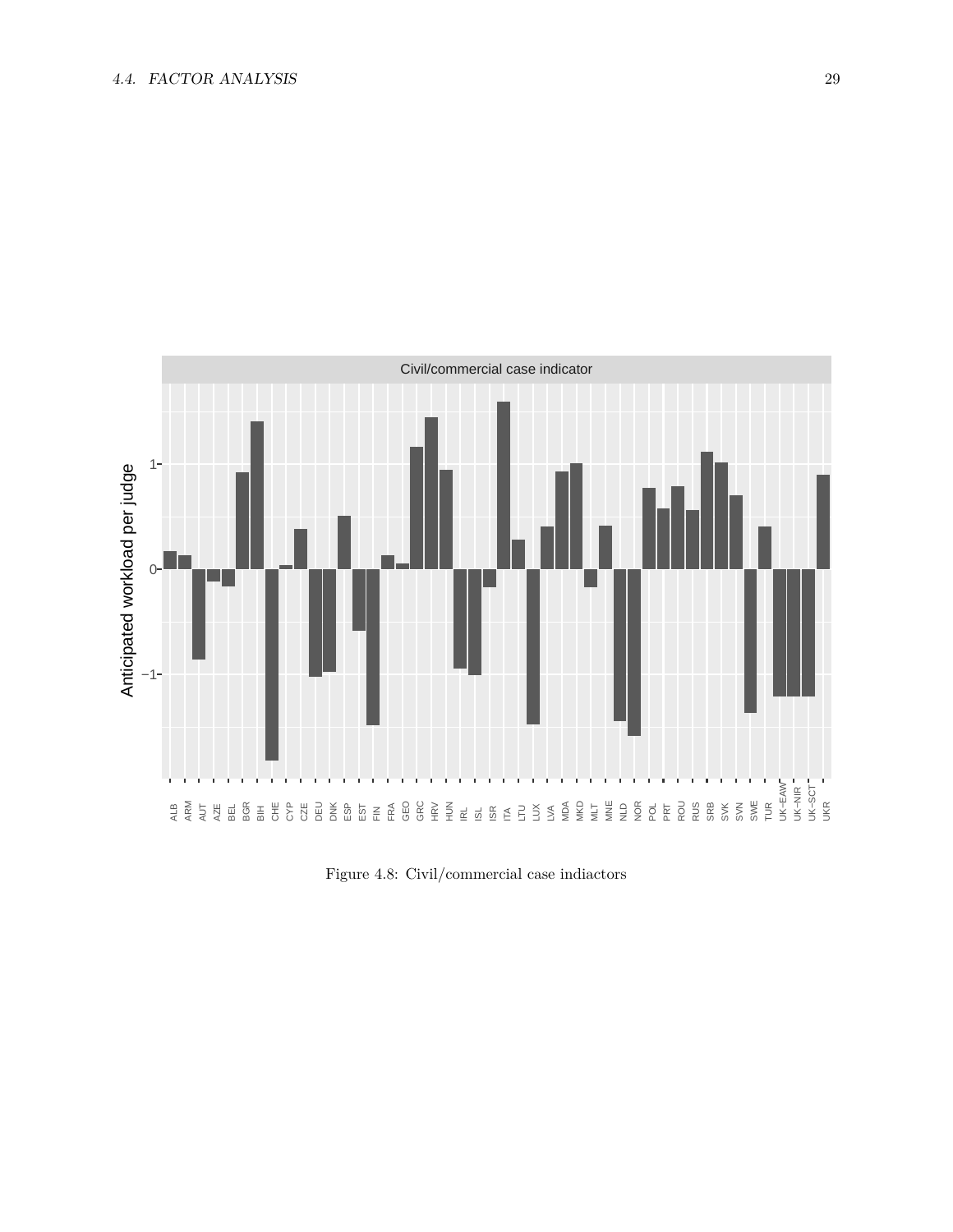

Figure 4.9: Administrative case indiactors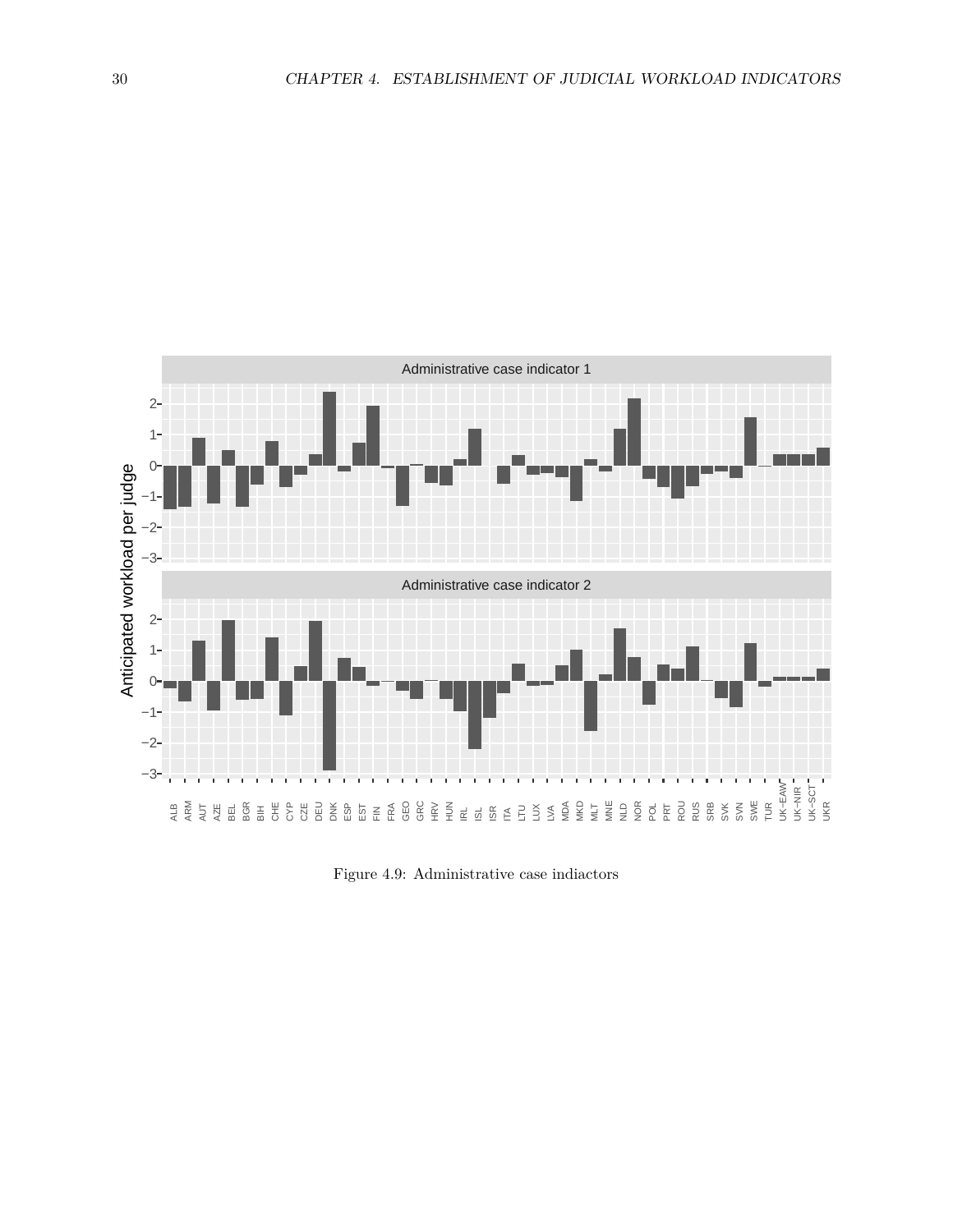### <span id="page-30-0"></span>**Chapter 5**

# **Assessment of the need for judges in Georgia**

The five workload indicators, established and presented in the previous section, provide a unique opportunity to assess the need for judges in any particular country. In contrast to more traditional approaches, these indicators do not depend upon the number of cases reported (to CEPEJ) by any particular country. Furthermore, these indicators do not naively assume that population size is the only variable that matters when assessing the number of judges. The approach recognizes that social, demographic, political and economic variables have a substantial impact on judicial workload, and thus the need for judges.

To benchmark the number of judges in Georgia against other countries from the 5 workload indicators, we use Data Envelopment Analysis (DEA)<sup>[1](#page-30-1)</sup>. One of the main advantages with the DEA method is that it can handle multiple inputs and outputs and weight them together. Furthermore, DEA assumes we want the Georgian judiciary to be efficient, implying that we want to be able to say that the workload of Georgian judges is not lower than in other European countries (see below how we relax this assumption, though).

The approach can be illustrated as in the figure below. For illustrative purposes, we consider here only two workload indicators. On each axis we depict - for a number of countries - a workload indicator divided by the number of judges. From this we use DEA - a linear programming technique - to calculate an efficient front, illustrated by the line combining the points A, C, D and E. If Georgia lies outside this front, as in the illustrated example, it will need to increase the number of judges to reach the efficient front (In DEAterminology Georgia is "super-efficient"). This implies that Georgia could increase the number of judges and remain efficient compared to all other countries in the sample. On the other hand, if Georgia is located as country B in the diagram, it will need to reduce the number of judges to reach the efficient front.

<span id="page-30-1"></span><sup>&</sup>lt;sup>1</sup>See Bogetoft and Otto(2011) for an in-depth presentation of DEA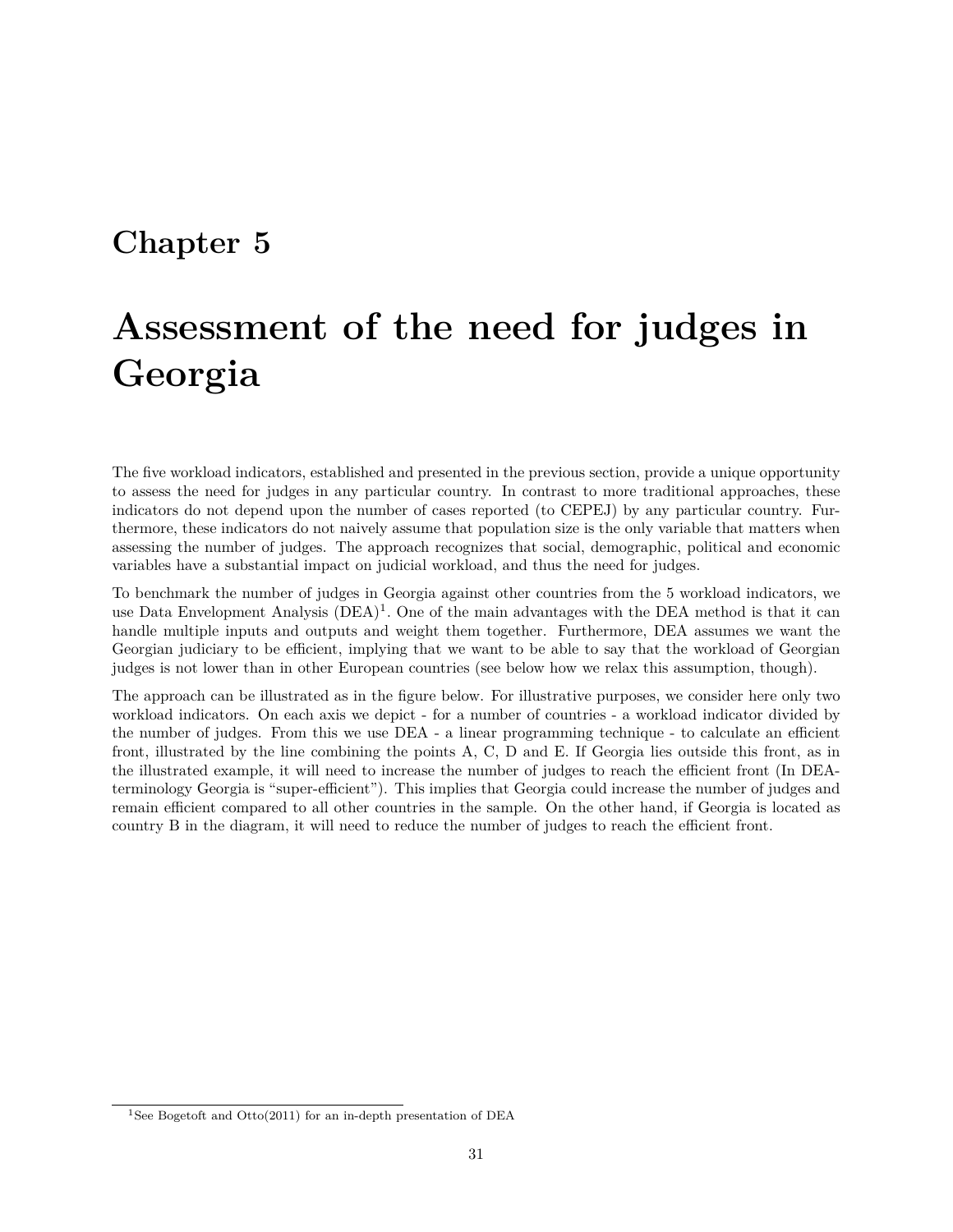

Workload indicator 1/judges

Figure 5.1: Illustration of the DEA-model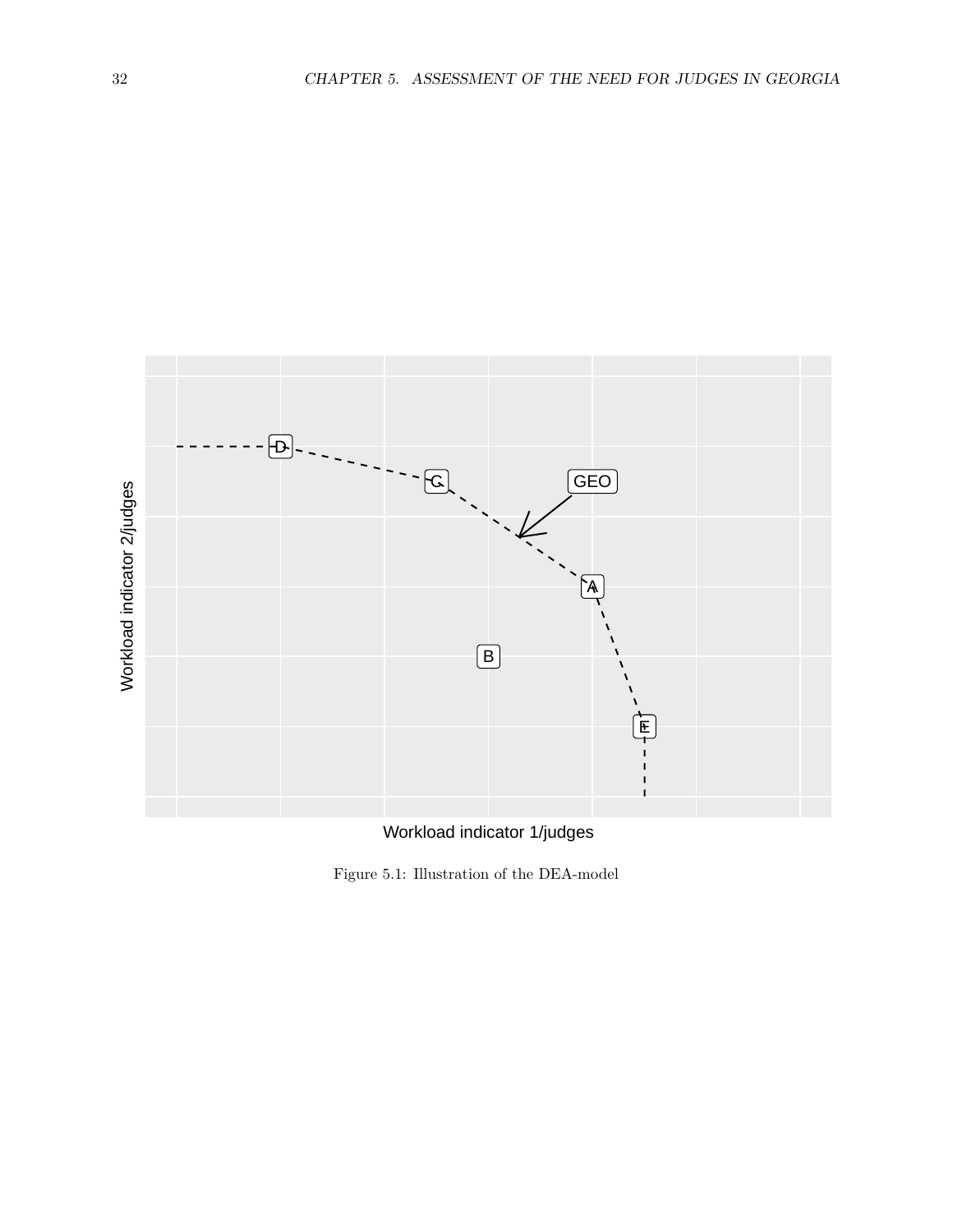The DEA-method weighs together - for each country - the five workload indicators. In the standard version of DEA the weights can vary freely. This is ideal if we have no assumptions about the relative importance of the individual workload indicators.

However, given that most countries have more civil/commercial and criminal cases than administrative it may be relevant to assume these indicators should have a certain minimum weight. In the applied model we have assumed that the civil/commercial indicator have a weight of minimum 20 pct. and maximum 60 pct., reflecting that civil/commercial cases take up between 20 pct. and 60 pct. of total judge worktime.

Similarly, we have assumed that the combined weight for the two criminal case indicators varies between 20 pct. and 60 pct. For administrative case workload we assume that the combined weight of the two indicators varies between 5 pct. and 30 pct.

As input to the model we consider the number of professional judges plus "rechtspfleger" in each country as reported in the latest CEPEJ-report.[2](#page-32-0)

It is also relevant to consider how much support each judge receives from nonjudge court staff. For this reason, we have tested an alternative model with judges and nonjudge staff as separate inputs. In this model we make sure judges is assigned a weight of at least 60%.



<span id="page-32-0"></span> ${}^{2}$ As noted by Fabri (2017) we cannot necessarily assume that the different countries count judges in a similar way, so this is an important issue for the qualitative part of the analysis to address.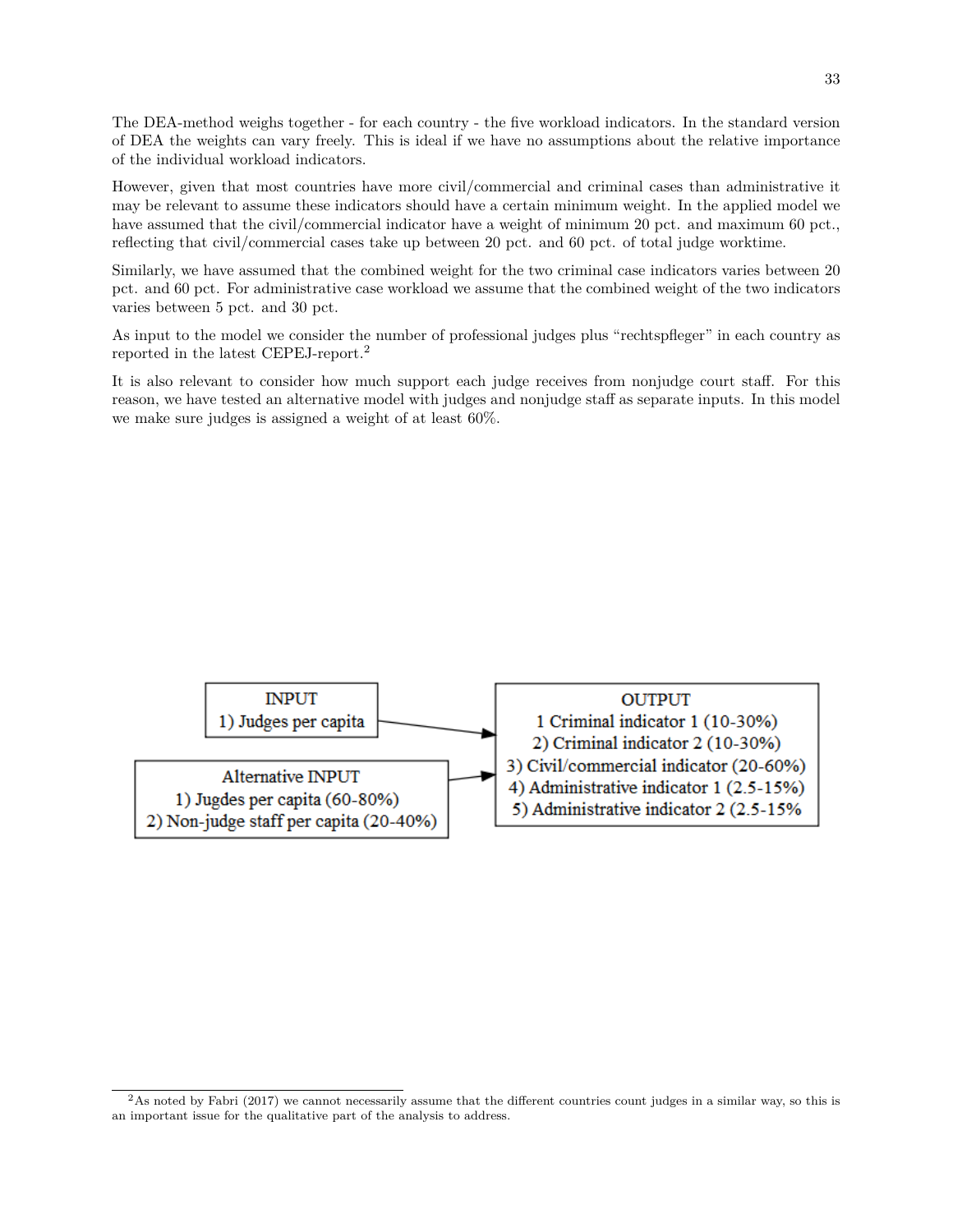<span id="page-33-0"></span>

Figure 5.2: Efficiency according to model 1 (all countries)

We have considered various alternative benchmarking models. In the first model (1) we compare Georgia with the entire sample of European countries Figure [5.2](#page-33-0) shows the calculated efficiency of the countries in this full model.[3](#page-33-1) The efficiency score for each country is shown on the vertical axis . An efficiency score of 1 implies that the country is fully efficient. An efficiency score below 1 iindicates that in order to become efficient the country would have to reduce the number of judges.

According to this model Georgia is more efficient than the majority of other countries, but not fully efficient. The most efficient "countries" are England-Wales and Scotland. Azerbaijan and Armenia also appear to be more efficient than Georgia.

Table [5.1](#page-34-0) shows how many judges Georgia would need if it was to be efficient according to the above model. It shows the comparison with the three most efficient countries. Country 1 is the most efficient, Country 2 the second most efficient, and so on. In the parenthesis is listed the maximum number of judges there could be in Georgia, if the judicial system is going to be efficient. The number listed in paranthesis after country 2 is the optimal number of judges when country 1 is removed from the model. The number listed after country 3 is the optimal number when both country 1 and 2 are removed from the model.

As described in the previous chapter, we have applied two supplementary methods for estimating judicial workload. Method 1 applies equal weights to all sub-indicators, while the weights in method 2 are based on a factor analysis. The table below shows the results for both methods. We also run models both with and without data for non-judge staff, thus resulting in four model variants: 1a-1d.

The models show then that, if all countries are included in the model, the optimal number of judges in Georgia is somewhere between 231 and 253.

<span id="page-33-1"></span><sup>3</sup>More specifically, the figure represents model 1a below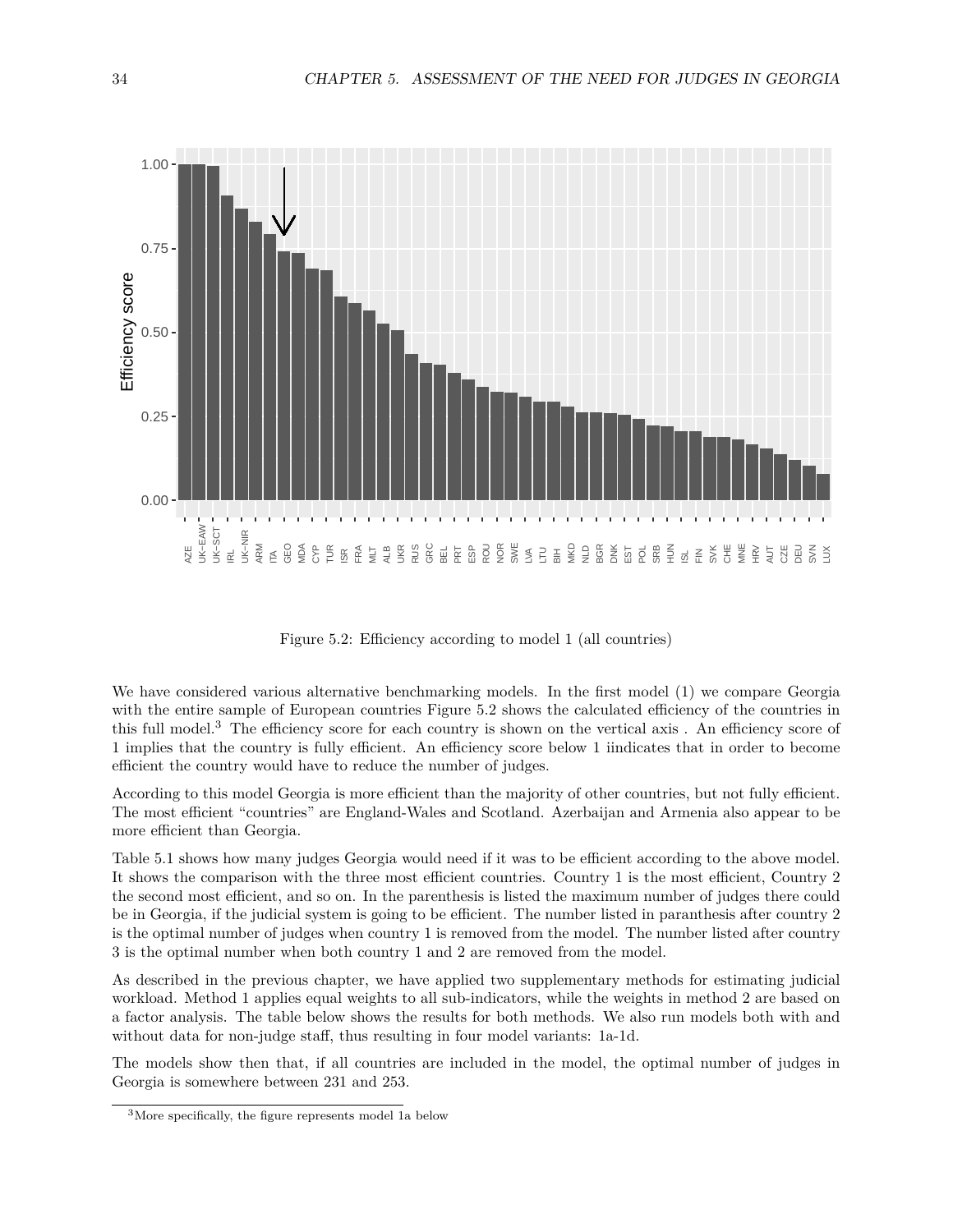<span id="page-34-0"></span>

| Model variants | Include other staff? Method | Country 1               | Country 2           | Country 3           |
|----------------|-----------------------------|-------------------------|---------------------|---------------------|
| Model 1a       | No                          | Method 1 $AZE$ (231)    | <b>UK-EAW</b> (236) | <b>UK-SCT</b> (238) |
| Model 1b       | No                          | Method 2 UK-EAW $(243)$ | AZE $(243)$         | ARM (258)           |
| Model 1c       | Yes                         | Method 1 $AZE$ (253)    | ARM (255)           | IRL $(310)$         |
| Model 1d       | Yes                         | Method 2 IRL $(236)$    | ARM (237)           | AZE $(271)$         |

Table 5.1: Benchmarking with all other countries

It may be argued that it is most relevant to compare Georgia primarily to other countries with a civil law legal system. The Common Law system has a very different structure, and as argued by Fabri (2017) one obvious explanation for the low number of judges in Great Britain is that 95% of criminal cases are handled by magistrates (23,270 were reported in 2012, and 19,253 in 2014). They are volunteers without any legal expertise, and very limited training, and they are not reported as professional judges.

If Georgia wants to move toward a Common Law system, it may be able to cope with a decrease in the number of professional judges. If however, the present system is to be retained, comparison should be made to other civil law countries.

It may in addition be argued that Azerbaijan and Armenia are not the most relevant countries for comparison with Georgia. Unlike Georgia, these two countries have not signed an association agreement with the EU implying the lack of a current European perspective. Furthermore, Azerbaijan and Armenia score much lower than Georgia on various quality indicator, including the Corruption Perception Index. For the same reason, we have also decided to remove Turkey from this model.

If we remove Azerbaijan, Armenia, Turkey and the Common Law countries from the model, the result is as shown in figure [5.3.](#page-35-0) Now Georgia achieves an efficiency score higher than 1. In DEA-terminology it is "super-efficient", implying Georgia may increase the number of judges and still remain efficient compared to all other countries in the model.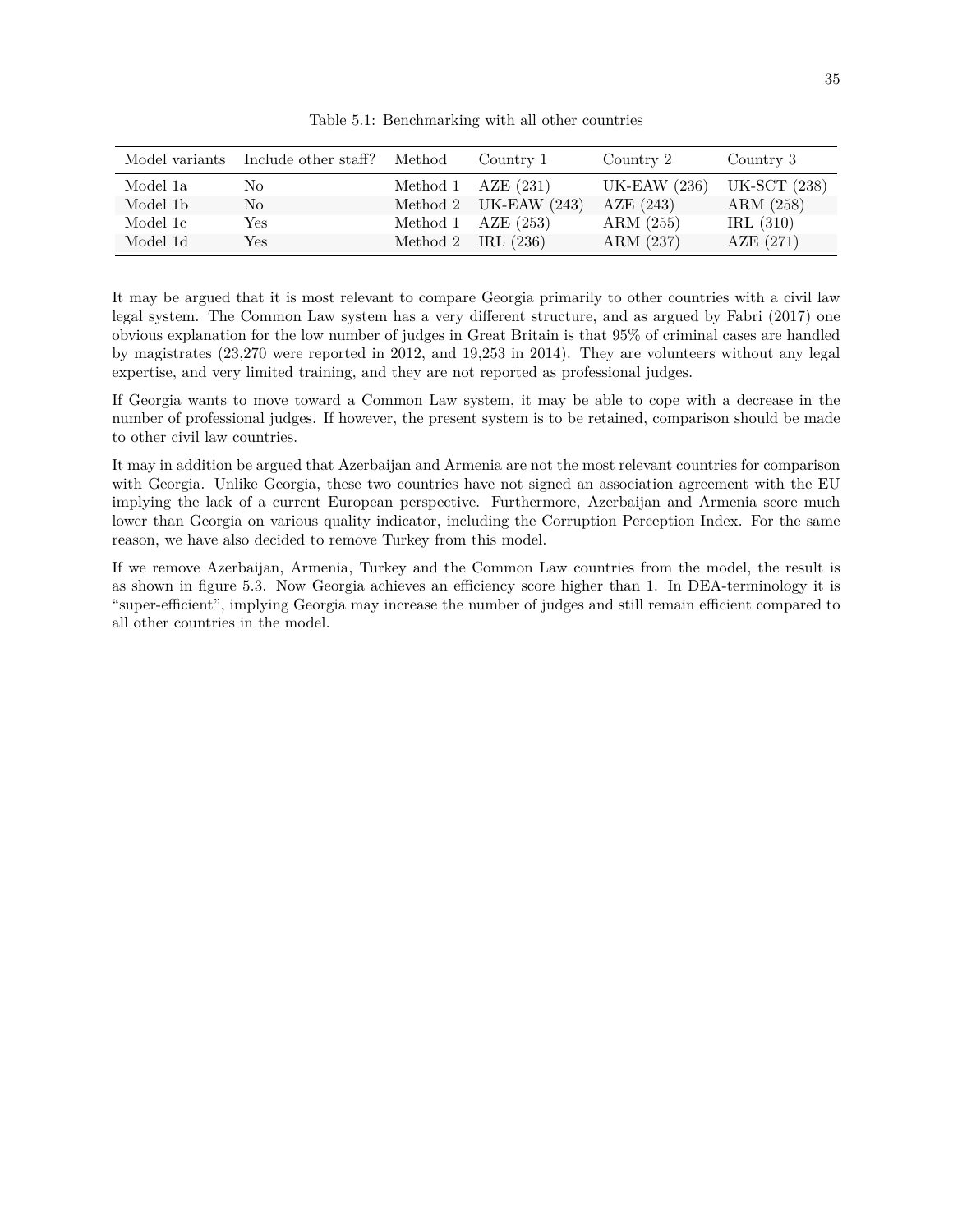<span id="page-35-0"></span>

Figure 5.3: Efficiency according to model 2 (limited number of countries)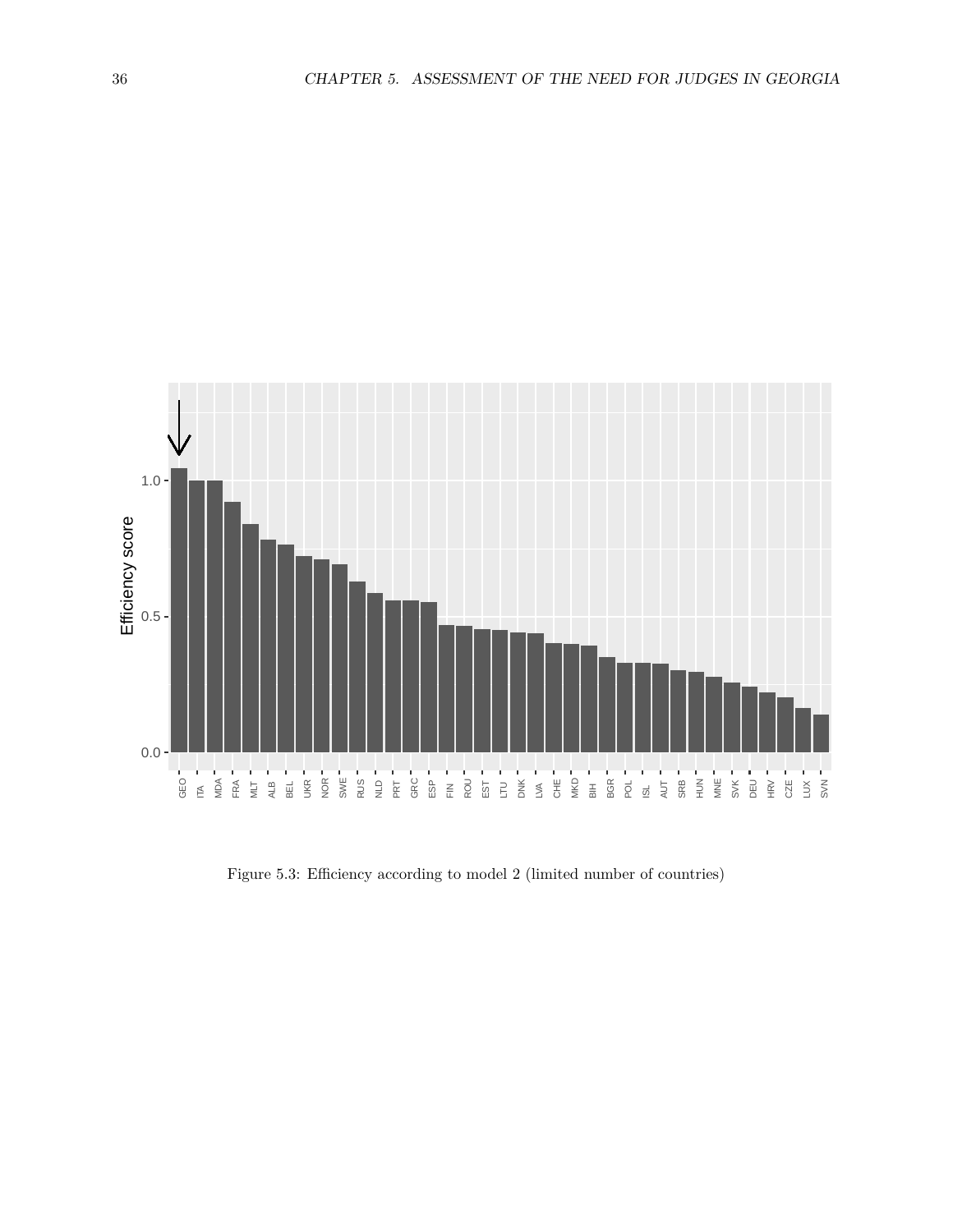|          | Model variants Include other staff? Method | Country 1 Country 2              |             | Country 3          |
|----------|--------------------------------------------|----------------------------------|-------------|--------------------|
| Model 2a | No.                                        | Method 1 $MDA (327)$ ITA $(373)$ |             | $\text{FRA}(422)$  |
| Model 2b | No                                         | Method 2 $MDA(324)$              | ITA $(359)$ | <b>UKR</b> (431)   |
| Model 2c | Yes                                        | Method 1 ITA $(344)$             | MDA (377)   | $\text{FRA}$ (386) |
| Model 2d | Yes                                        | Method 2 $NOR(332)$              | ITA (332)   | MDA (384)          |

Table 5.2: Benchmarking with AZE, ARM and Common Law removed

If Azerbaijan, Armenia, Turkey and the Common Law countries are removed from the model, the optimal number of judges in Georgia is, as listed below, between 324 and 344. The most efficient countries for comparison are Moldova, Norway and Italy.

We may consider to limit the benchmarking model further to include only countries with a high quality judicial system. There is no consensus on one unique indicator to measure the quality of a judicial system, but one indicator, often refered to, is the corruption perception index (CPI) from Transparency International. Although the CPI score measures corruption in general, and not just in the judicial sector, it may provide a reasonable approximation.

If we limit the benchmarking model to include only countries with a higher 2017 CPI score than Georgia, the results are as depicted below. Georgia is now even more super-efficient, implying that it could increase the number of judges substantially and still remain efficient.



Table [5.3](#page-37-0)shows the optimal number of judges according to this model.

The optimal number is then between 394 and 445. The most efficient of the remaining other countries is France.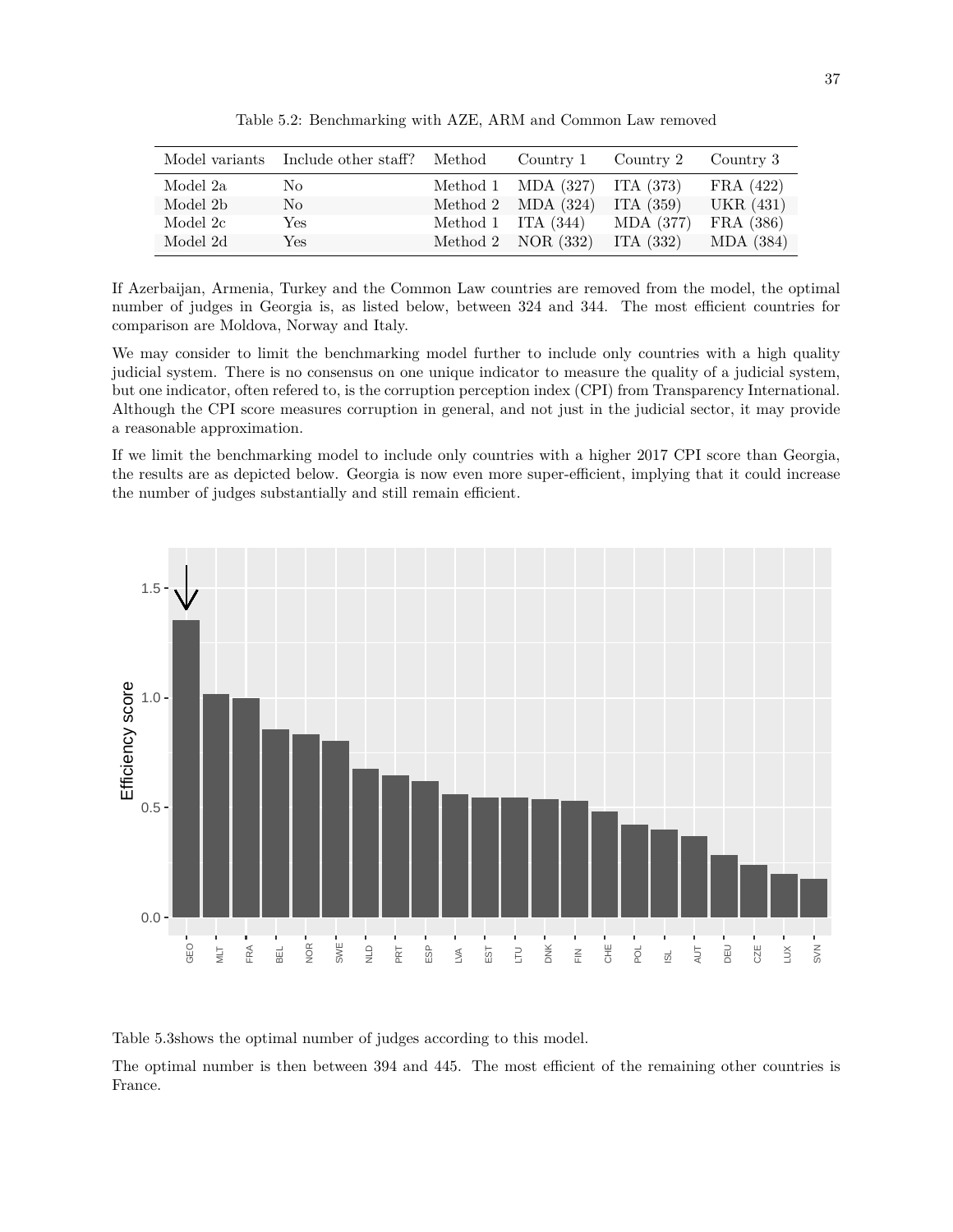<span id="page-37-0"></span>

| Model variants | Include other staff? Method |                                  | Country 1 Country 2 Country 3 |             |
|----------------|-----------------------------|----------------------------------|-------------------------------|-------------|
| Model 3a       | No.                         | Method 1 FRA $(422)$ BEL $(606)$ |                               | PRT (664)   |
| Model 3b       | No                          | Method 2 FRA $(445)$ BEL $(608)$ |                               | NOR(653)    |
| Model 3c       | Yes                         | Method 1 FRA (394) ISL (572)     |                               | DNK (572)   |
| Model 3d       | Yes                         | Method 2 FRA (415) DNK (565)     |                               | ISL $(565)$ |

Table 5.3: Benchmarking with countries with higher CPI score

As an alternative, we may decide to compare Georgia only with countries with higher judicial independece, as measured by the World Economic Forum indicator (average over the last 4 years:2015-2018). The results are very similar.



Table 5.4: Benchmarking with countries with higher judicial independence

|          | Model variants Include other staff? Method |                                  | Country 1 Country 2 Country 3 |                  |
|----------|--------------------------------------------|----------------------------------|-------------------------------|------------------|
| Model 4a | No                                         | Method 1 FRA $(422)$ MLT $(461)$ |                               | BEL (606)        |
| Model 4b | No                                         | Method 2 MLT $(441)$ FRA $(445)$ |                               | <b>BEL</b> (608) |
| Model 4c | Yes                                        | Method 1 FRA $(394)$             | ISL (572)                     | DNK (572)        |
| Model 4d | Yes                                        | Method 2 FRA $(415)$ ROU $(530)$ |                               | DNK $(565)$      |

Finally, if we decide to compare Georgia only with other countries with a German legal origin, the result is that between 667 and 764 judges will be needed, and Latvia is the most important country for comparison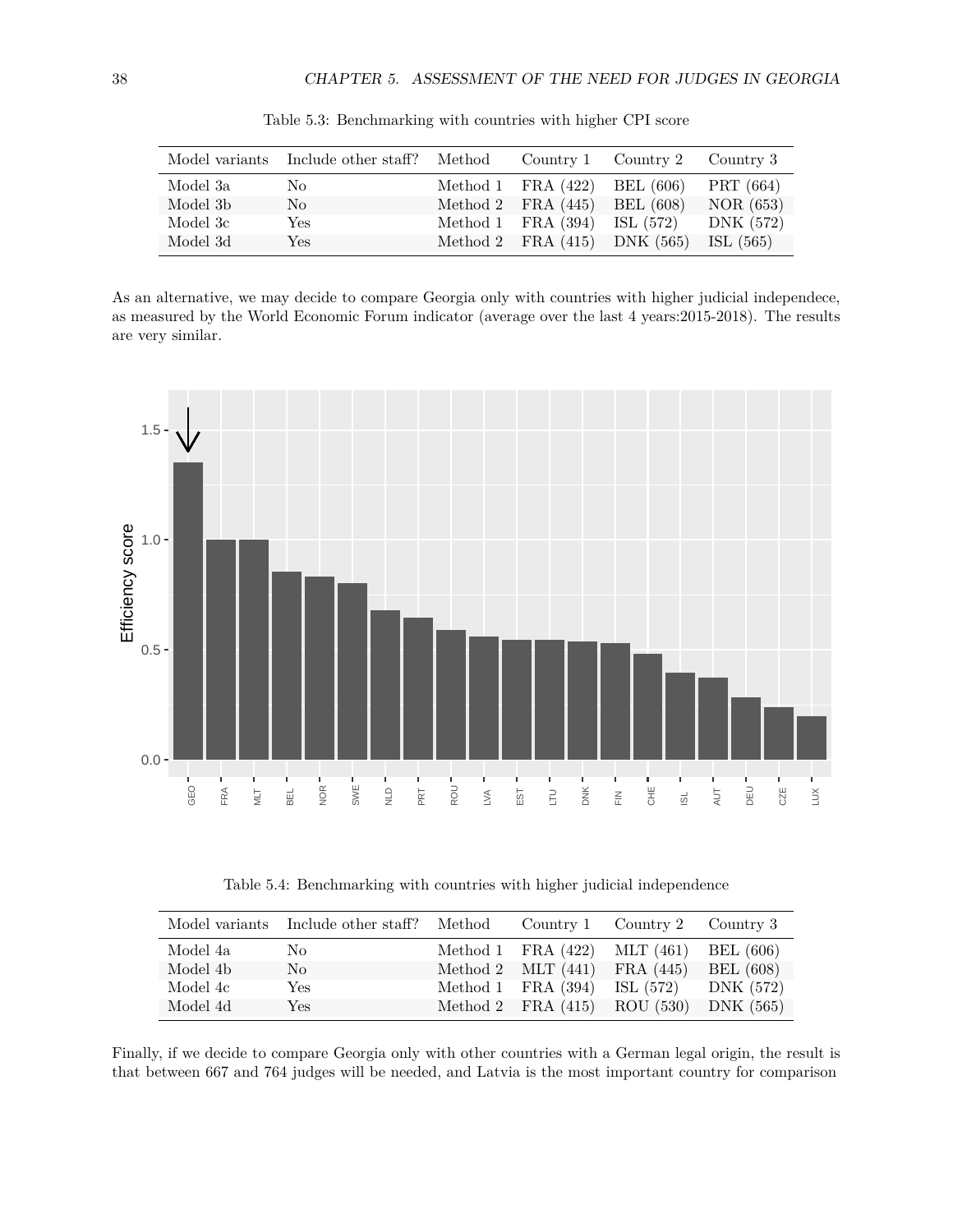

Figure 5.4: Benchmarking with countries with German legal origin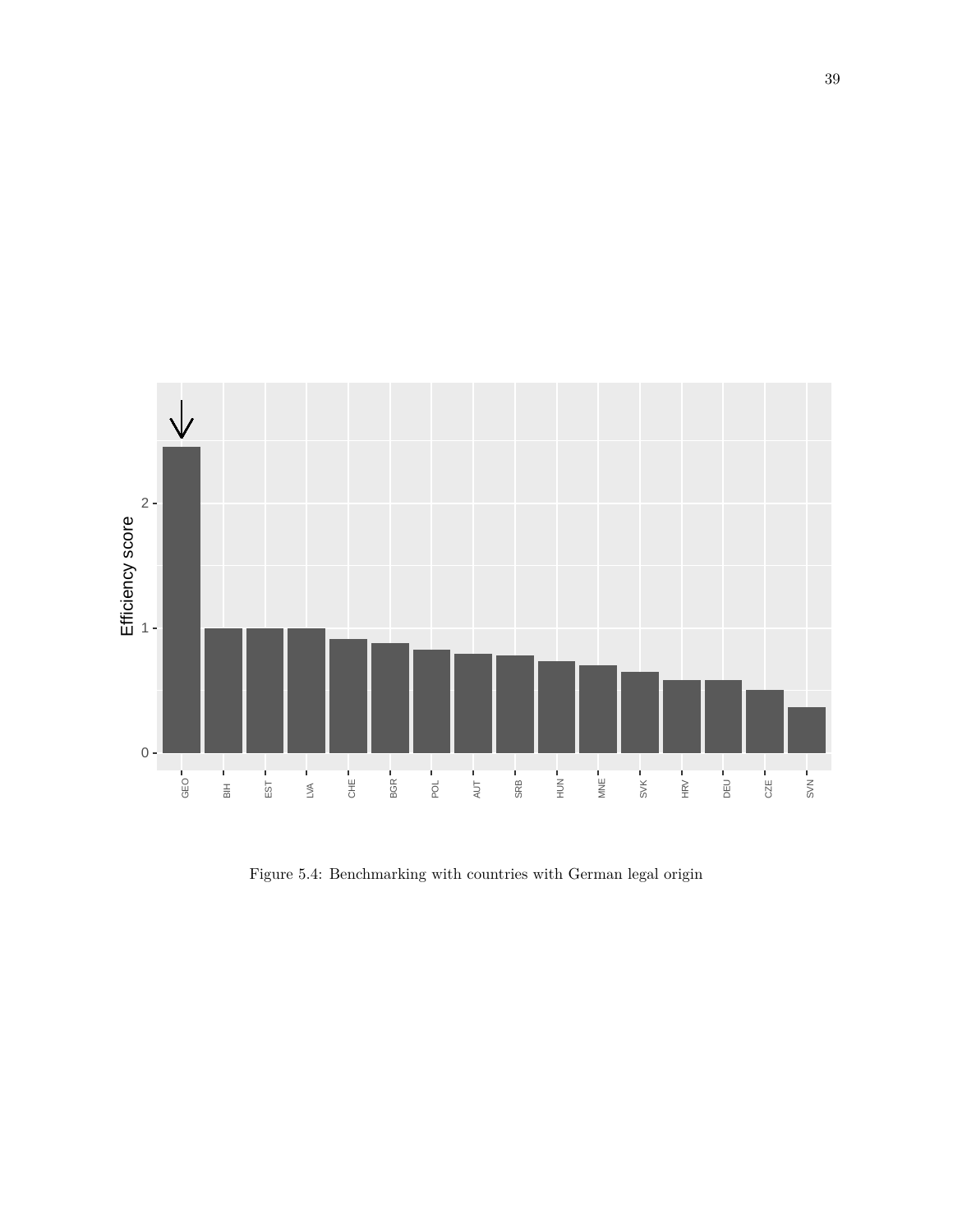|          | Model variants Include other staff? | Method |                         | Country 1 Country 2 Country 3          |           |
|----------|-------------------------------------|--------|-------------------------|----------------------------------------|-----------|
| Model 5a | No.                                 |        | Method 1 $\,$ LVA (764) | EST (883)                              | CHE (945) |
| Model 5b | No                                  |        | Method 2 LVA $(714)$    | EST(876)                               | BIH (930) |
| Model 5c | Yes                                 |        | Method 1 $LVA$ (714)    | HUN (803)                              | BIH (803) |
| Model 5d | Yes                                 |        |                         | Method 2 AUT (667) LVA (667) HUN (797) |           |

Table 5.5: Benchmarking with countries with German legal origin

Out of the five models presented above we will put most weight on models 2, 3 and 4. The reason for this is that we consider it too problematic to imply Georgia should adopt practices from Azerbaijan, Armenia or the Common Law countries (model 1). On the other hand, we find it too restrictive to assume Georgia can only be compared to other countries with German legal origin.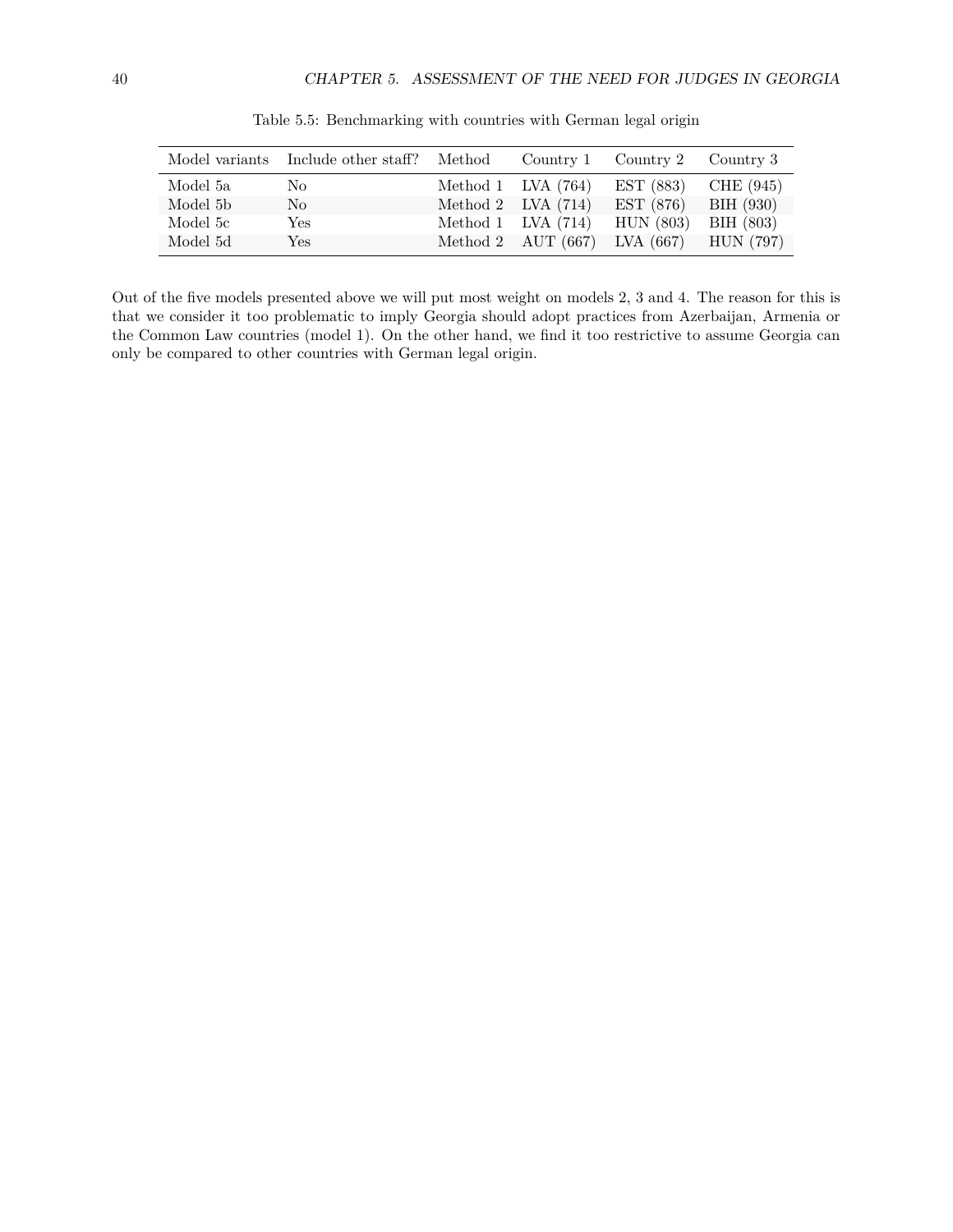### <span id="page-40-0"></span>**Chapter 6**

## **Qualitative analysis: Comparison with six other countries**

This chapter presents the main conclusions from the comparative qualitative analysis of Georgia and six other countries which - based on the quantitative analysis in this report - are considered to be the most relevant countries for comparison with Georgia when it comes to assessment of the workload of judges. The six countries are: Azerbaijan (AZE), France (FRA), Italy (ITA), Latvia (LVA), Moldova (MDA) and Norway (NOR).

The countries have been selected because the results from the quantitative analysis, presented in the previous chapter, are most sensitive to exactly these countries. They are the countries which – according to our models – have a ratio of estimated judicial workload to judges which is closest to that of Georgia. For example, model 2a implies that Georgia could increase the number of judges to 350 and even though have a higher or similar efficiency as all the other countries in the sample. The country that according to model 2a "stops" Georgia from increasing the number of judges even more is Moldova. If Georgia increases the number of judges to a higher number than 350 it will – according to model 2a – become less efficient than Moldova. For this reason, it is especially important to check the data for a country like Moldova. If we have reason to believe the "real" ratio of estimated judicial workload to judges in Moldova is in fact higher, then the estimate for the number of judges in Georgia should be revised downwards. On the other hand, if we have reason to believe the real ratio for Moldova is in fact lower, then the estimate for the number of judges needed in Georgia should be revised upwards

We do not argue that the selected countries are particularly similar to Georgia. Some of them, like Norway and France, are indeed in many ways very different.

Azerbaijan has been selected because it is one of the few countries in the sample - except for Common Law countries - appearing to have a higher anticipated workload per judge than Georgia (model 1).

Moldova, Italy and Norway have been selected because, if we remove Azerbaijan, Armenia and the Common Law countries from the model (model 2), these countries are the ones with a workload ratio most similar to that of Georgia. All of them have a lower anticipated workload per judge than Georgia. This means that Georgia could increase the number of judges up to the level defined by Moldova, Italy and Norway and still remain more efficient than all other countries in the ample. This makes it especially interesting to test whether there could be reasons to question the assertion (not reflected in the quantitative data) that Georgia has a higher workload than Moldova, Italy and Norway.

France has been selected because, if we benchmark only with countries with a higher score on the Corruption Perception Index (model 3), or the judicial independence index from the World Economic Forum (model 4), France is the most efficient other country within this group. Georgia could therefore increase its number of judges up to the level defined by France and still remain efficient compared to all the countries within this group of countries with an estimated high quality of justice.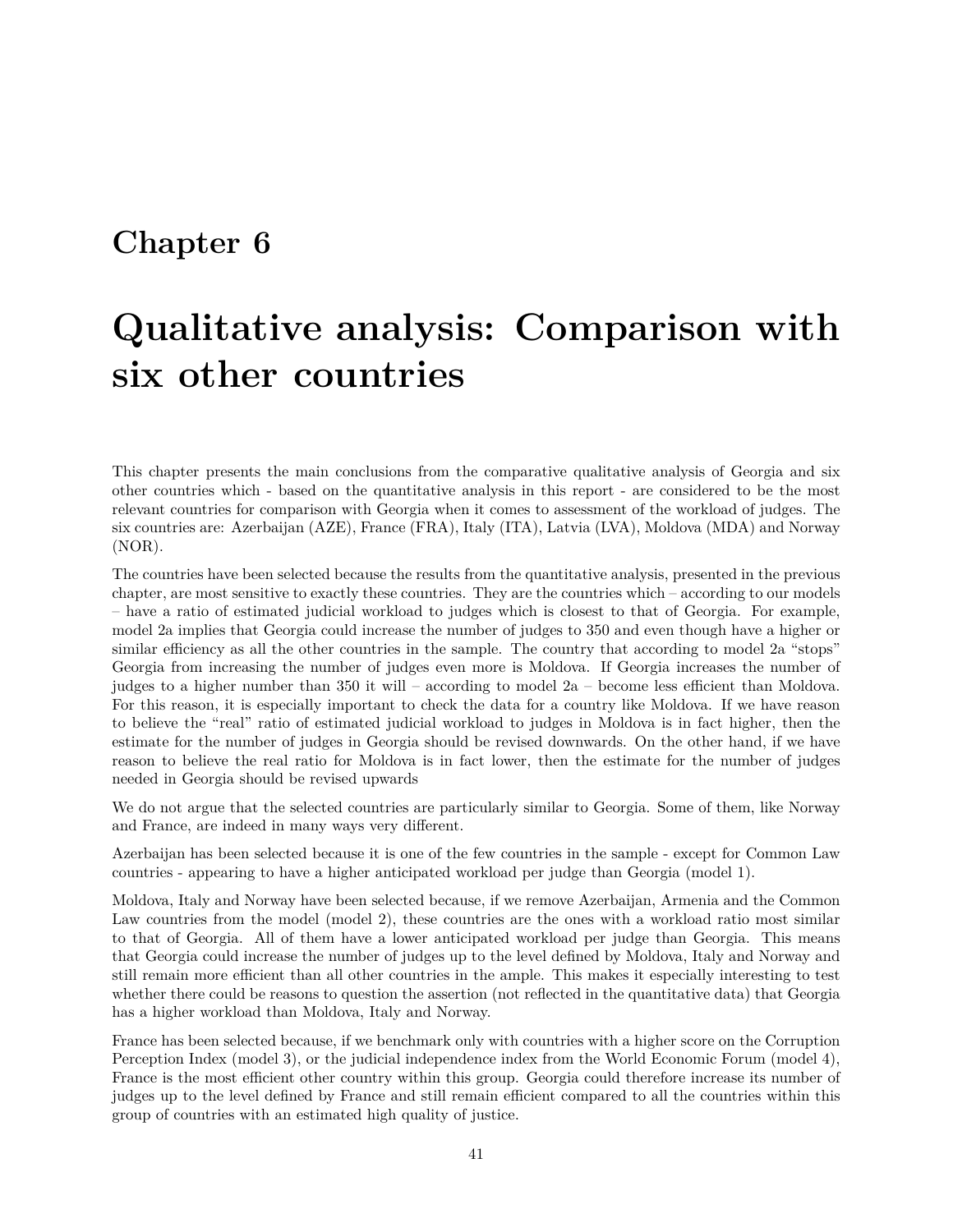Latvia has been selected because, if we benchmark only with countries with German legal origin (model 5), Latvia is the most efficient other country within this group. Georgia could therefore increase its number of judges up to the level defined by Latvia and still remain efficient compared to all the countries with a German legal origin. The comparative analysis focus on characteristics which could potentially question the validity of the purely quantitative analyses. This includes:

- Differences in the way professional judges are defined and counted. This study relies on CEPEJ-data, but the different countries may not have a uniform approach for counting judges. For instance, some countries appear to have omitted reporting certain types of judges. Some countries have reported the number of judges according to the Full-time-equivalent-method, while others have not.
- Differences in the assistance judges receive. The amount assistance judges receive, both in the form judicial assistants and clerks, and in the form case-management and ICT systems, may impact the "real" workload of judges.
- Differences regarding the existence of autonomous or semi-autonomous bodies handling administrative or civil complaints ("quasi courts"), or alternative dispute resolution mechanisms which may in some countries handle cases, courts would otherwise handle.
- Differences regarding work performed by non-professional judges.
- Different barriers and incentives to initiating cases. Court fees, or requirements to be represented in court by a lawyer, or access to appeal may impact the number of cases reaching courts. Other incentives may impact litigation rates. As argued by Ramseyer and Rasmusen (2010), the degree of predictability of court decisions may have a large impact. The more predictable the outcome of a litigation process is, the more likely it is that the case can be settled without bothering the court system. Thus, the existence and publication of decisions guidelines may lower litigation rates. Furthermore, as shown by Bielen et al. (2018) severe backlogs could have a negative impact on litigation rates, since people will be less inclined to initiate litigation if they expect cases to drag on for a very long time.
- Differences regarding the types of non-litigious cases reaching courts. E.g. in some countries courts handle consensual divorces, or carry out notary functions, while not doing so in other countries.
- Differences regarding specialization. the requirement to decide cases in panels, and the number of court layers.
- Differences regarding backlogs. Seen from a long-term perspective only the workload associated with incoming cases matters. Present backlogs should not impact the number of judges needed long term. However, it may temporarily be necessary to have higher number of judges to reduce backlogs to a tolerable level. In addition, as argued above, severe backlogs could have a negative impact on litigation rates.

Appendix D contains detailed information about Georgia with relation to the issues listed above. The detailed analysis of the six countries is contained in appendix E. The information has (except for Norway) been provided by legal professionals from the respective countries, and it is supplemented with internetbased research. It has not been possible to cover all the issues mentioned above for all countries, but at least the analysis should provide a rough indication about whether we should question the results from the quantitative analysis. The table below summarizes the finding of the qualitative comparative analyses, and the anticipated impact on judicial workload.

A green color indicates that the judges in the specified country is actually better off (have less work per judge) than indicated by the 2014-CEPEJ-data we have used in the comparative analysis . So for instance in Norway, the reported number of judges does not include approximately 150 deputy judges. In contrast, a red color identifies items which may increase (relative to Georgia) judicial workload. For example, the comprehensive legal aid system in Norway may contribute to an increased workload per judge.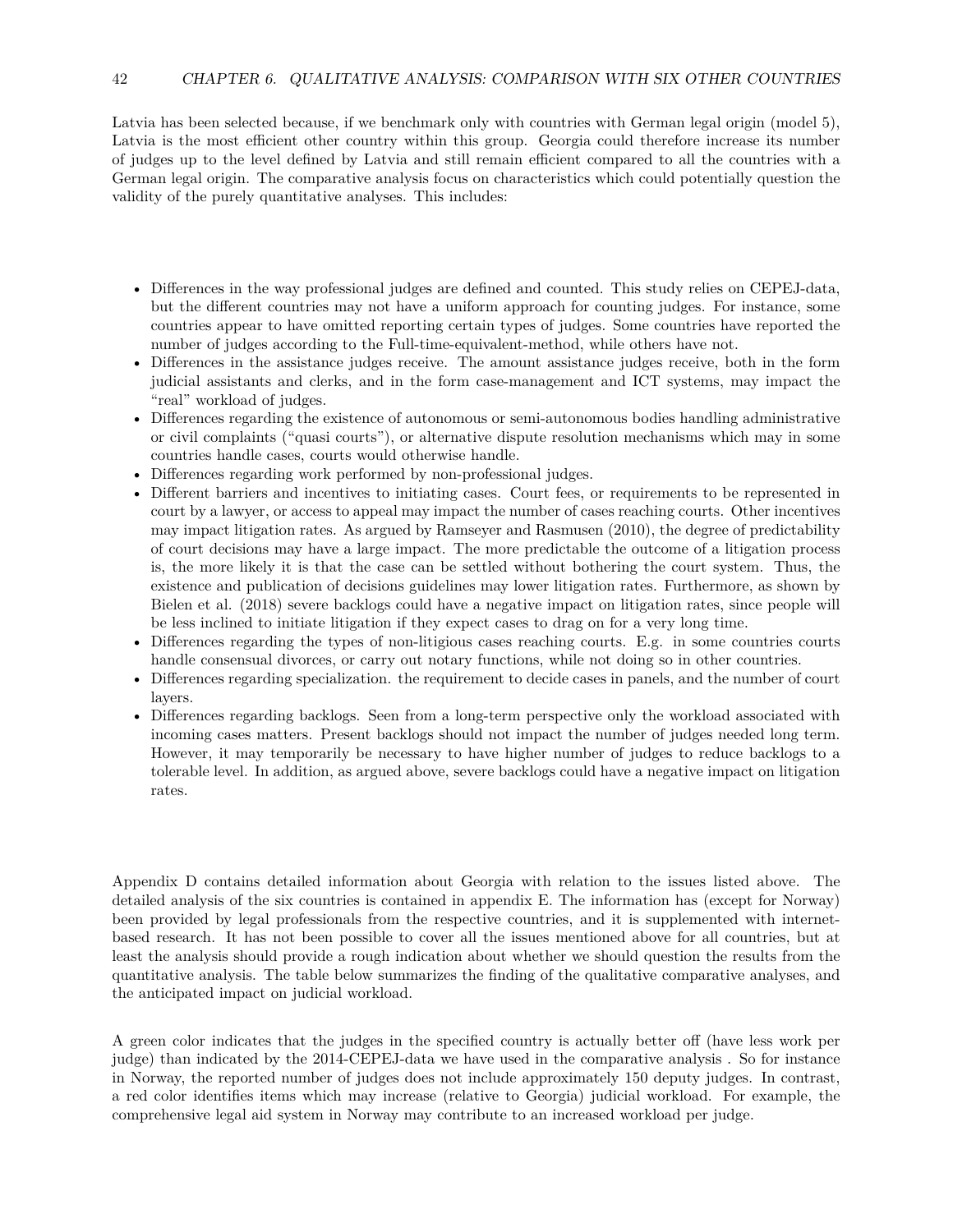#### **Color codes**

| Strongly decrease workload        |
|-----------------------------------|
| Decrease workload                 |
| Neutral                           |
| Increase workload                 |
| <b>Strongly increase workload</b> |
|                                   |

| Additional qualitative<br>information about: | Azerbaijan | France | ltaly | Latvia | Moldova | Norway |
|----------------------------------------------|------------|--------|-------|--------|---------|--------|
| Judges                                       |            |        |       |        |         |        |
| Assistance to judges                         |            |        |       |        |         |        |
| Quasi courts, mediation                      |            |        |       |        |         |        |
| and non-professional                         |            |        |       |        |         |        |
| judges                                       |            |        |       |        |         |        |
| Other functions                              |            |        |       |        |         |        |
| Predictability                               |            |        |       |        |         |        |
| Accessibility                                |            |        |       |        |         |        |

The main conclusion from the qualitative analysis is that the estimated workload for these 6 other countries is likely the same – or lower – if we take the additional information into account. This implies that the need for judges in Georgia is likely similar to or higher than what is indicated by the quantitative models. In Moldova the number of judges has increased by more than 10% since 2014. If we had used updated data for the numbers of judges in Moldova, we would therefore find Moldova to have a much lower ratio of estimated workload per judge.

In Italy the number of judges reported to CEPEJ (6.939 in 2014) does not include administrative judges. We have not been able to obtain updated data for the number for the number of administrative judges, but a 2009-report estimates that the number is more than 5.000 (including "tax judges"). If we take these additional judges into account, we will find Italy to have a much lower ratio of estimated workload to judges.

In Norway, as mentioned, deputy judges (150 in 2017) are not included in the number of judges reported to CEPEJ (559 in 2014). Furthermore, mediation is mandatory and the mediation system may have prevented  $77.000$  litigation disputes from reaching the court system in  $2017<sup>1</sup>$  $2017<sup>1</sup>$  $2017<sup>1</sup>$ . These factors are likely to outweigh the fact that Norway has a very comprehensive legal aid system. If taken into account, we will likely find Norway to have a much lower de facto ratio of workload to judges.

The qualitative analysis should the make us reconsider the results from model 2 (see previous chapter). If we adjust the number of judges in Italy, Moldova and Norway according to the new information, the results are as shown in table [6.1](#page-43-0)

According to the updated model 2, the optimal number of judges in Georgia is, as listed below, between 380 and 394.

The overall conclusion from both the quantitative and the qualitative analysis is then that the number of judges in Georgia should be in the range between 380 and 450. The lower bound in this range is determined by the udated model 2 (this chapter). The upper bound in the range is determined by model 3 and 4 (prevous chapter). Model 3 and 4 excludes the countries with a lower score than Georgia on the corruption

<span id="page-42-0"></span><sup>1</sup>www.forliksraadet.no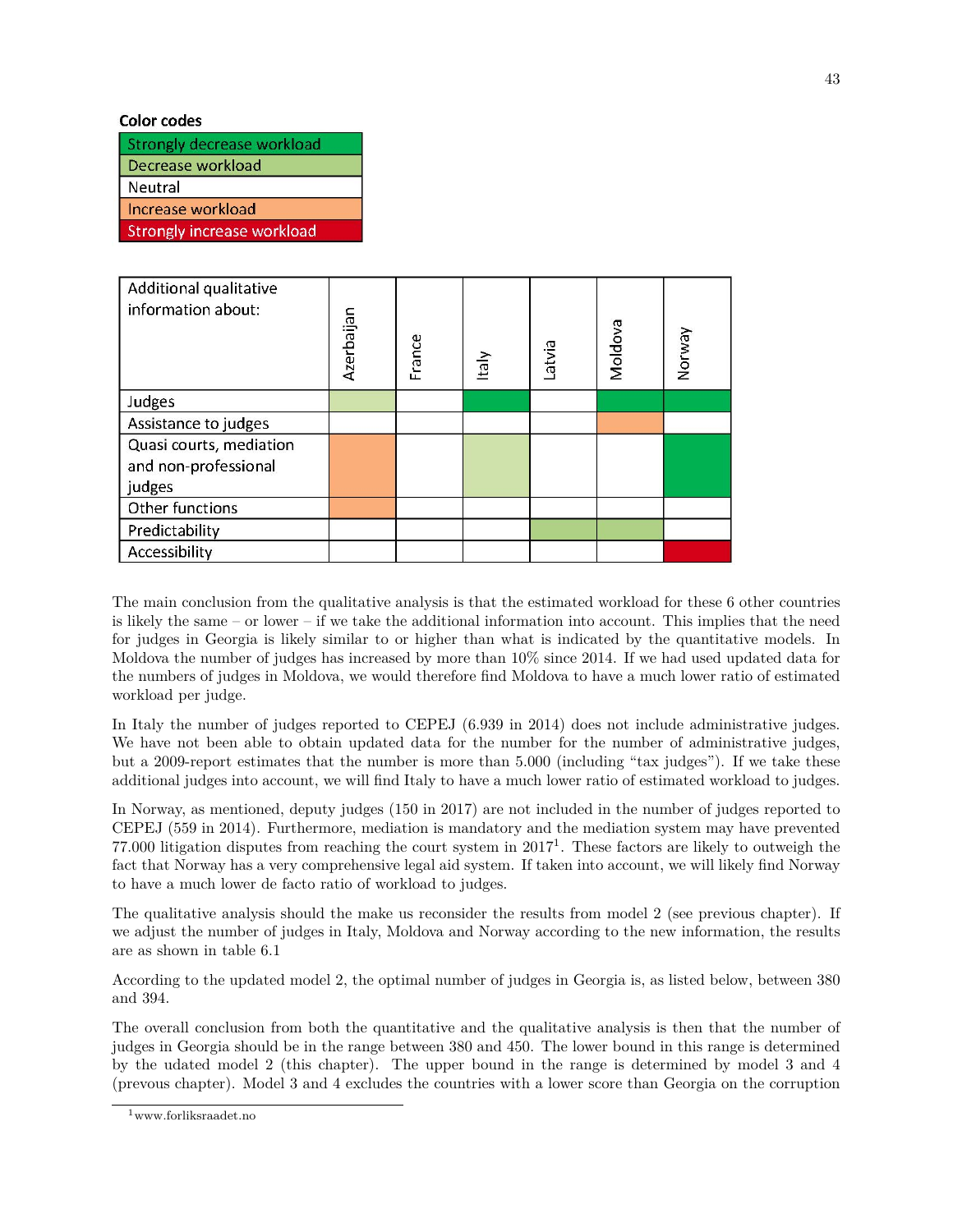<span id="page-43-0"></span>

|          | Model variants Include other staff? Method |                                  | Country 1 Country 2 Country 3          |             |
|----------|--------------------------------------------|----------------------------------|----------------------------------------|-------------|
| Model 2e | No                                         | Method 1 MDA (383) FRA (422)     |                                        | MLT $(461)$ |
| Model 2f | $\rm No$                                   | Method 2 $MDA (380)$ UKR $(431)$ |                                        | MLT (441)   |
| Model 2g | Yes                                        |                                  | Method 1 FRA (386) MDA (390) ALB (391) |             |
| Model 2h | Yes                                        | Method 2 FRA $(394)$             | MDA (402)                              | UKR (451)   |

Table 6.1: new model 2 with updated data

perception index (CPI) from Transparency International or the judicial independence index by the World Economic Forum.

A reasonable target for Georgia would be to aim for the middle of this range: 410 judges. This would be substantial increase from the current level (arround 310 judges), but even with 410 judges, the Georgian courts will - given the current estimates for court workload - have a high ratio of workload to judges when compared to most other countries with well-functioning judicial systems.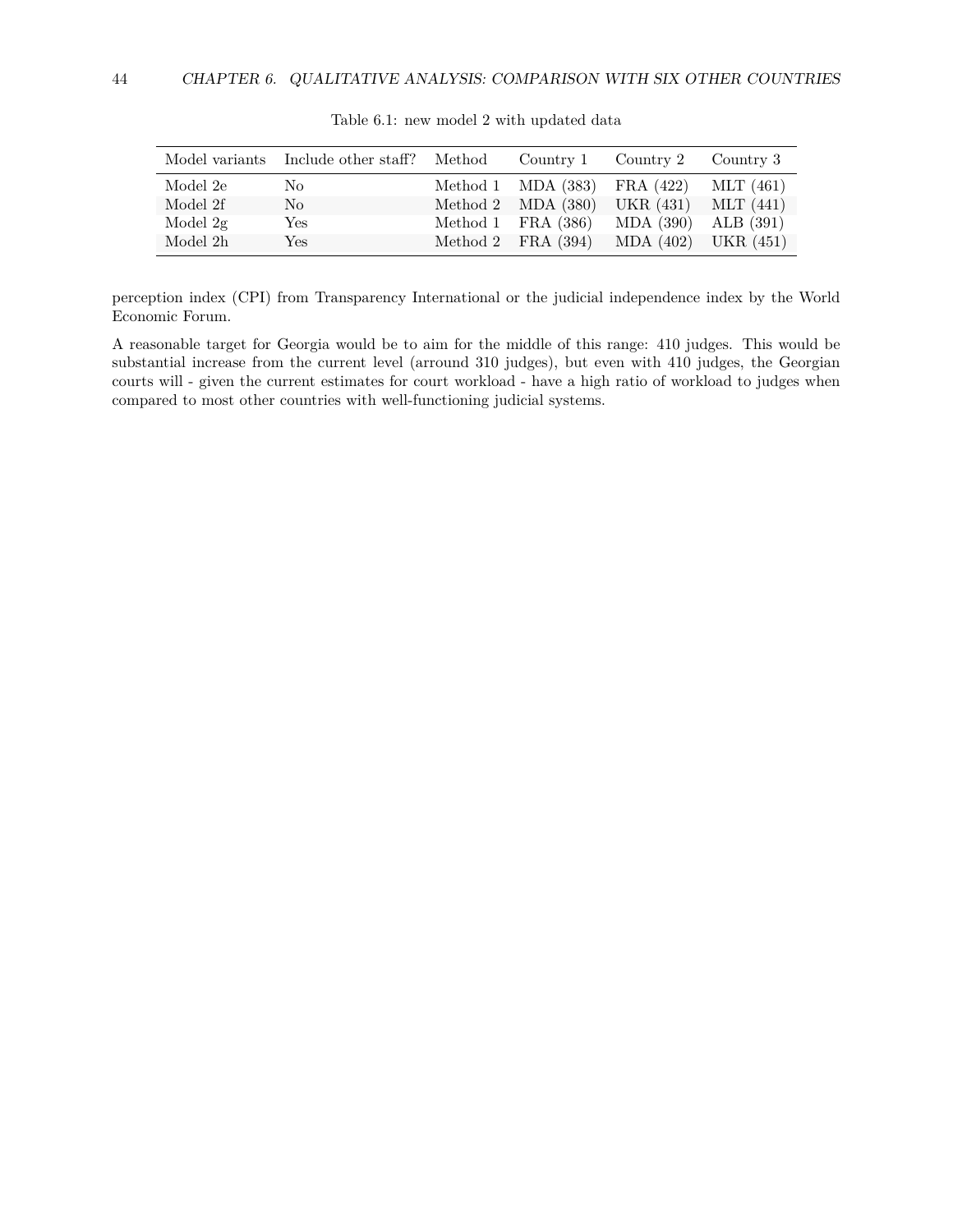### <span id="page-44-0"></span>**Chapter 7**

## **Discussion of backlog**

The backlog of cases is often considered as an indicator for the need for judges. There are several problems with doing so:

- A court system may be overburdened by work, and still have a low backlog. This could happen if there are strict timeframes for solving cases and formal or informal sanctions associated with exceeding these. In that case, the work pressure more likely to result in poor and hastened decision-making than in a high backlog.
- A severe backlog may be the result of inefficient organization, and not caused by a lack of judges.
- Seen from a long-term perspective only the workload associated with incoming cases matters. Present backlogs should not impact the number of judges needed long term.

Nevertheless, it is of course relevant to consider the backlog also when analyzing the need for judges. It has been especially difficult to obtain updated comparative data for the development in backlogs. The CEPEJmeasure for backlogs is the estimated disposition time calculated as the number of pending cases (at the end of period) divided by the number if resolved cases in the period, and multiplied by 365. The indicator measures the theoretical time necessary for a pending case to be solved in court in light of the current pace of work (CEPEJ, 2016: 185).

According to the CEPEJ-report based on 2014-data, Georgia has a comparatively short disposition times. For civil and commercial litigious cases the calculated disposition time for Georgian 1st instance courts was around 100 days in 2014. For many other European countries, the disposition time was close to a year, or above that.

Figure [7.1](#page-45-0) shows the development for Georgia since 2014. We observe especially a very dramatic increase in the disposition time for 1st instance civil cases. This number has tripled in the period from 2014 to 2017. The disposition time for administrative cases in the courts of appeal has also increased substantially.

For better understanding of the reasons for the backlog in Georgian courts, four focus–group interviews have been conducted with the stakeholders of the Georgian Judiciary – members of the High Council of Justice (HCOJ), judges of the Tbilisi City Court, judicial assistants of Tbilisi City Court, and attorneys (practicing in civil or criminal law). These meetings have demonstrated that the position of stakeholders is unanimous – everyone believes that the current number of judges is low and insufficient. However, these interviews also revealed other, more technical issues that affect the caseload of courts (and cause the delays in proceedings), as well as negatively influence the efficiency of courts in handling these cases. These issues include:

• Lawyers may often deliberately seek to delay cases, and they use the procedures according to the civil procedure code to further this aim. According to the focus group meetings, legislation could be revised in order to strengthen the power of judges for improved case management (to entitle judges not to allow postponements with no justification).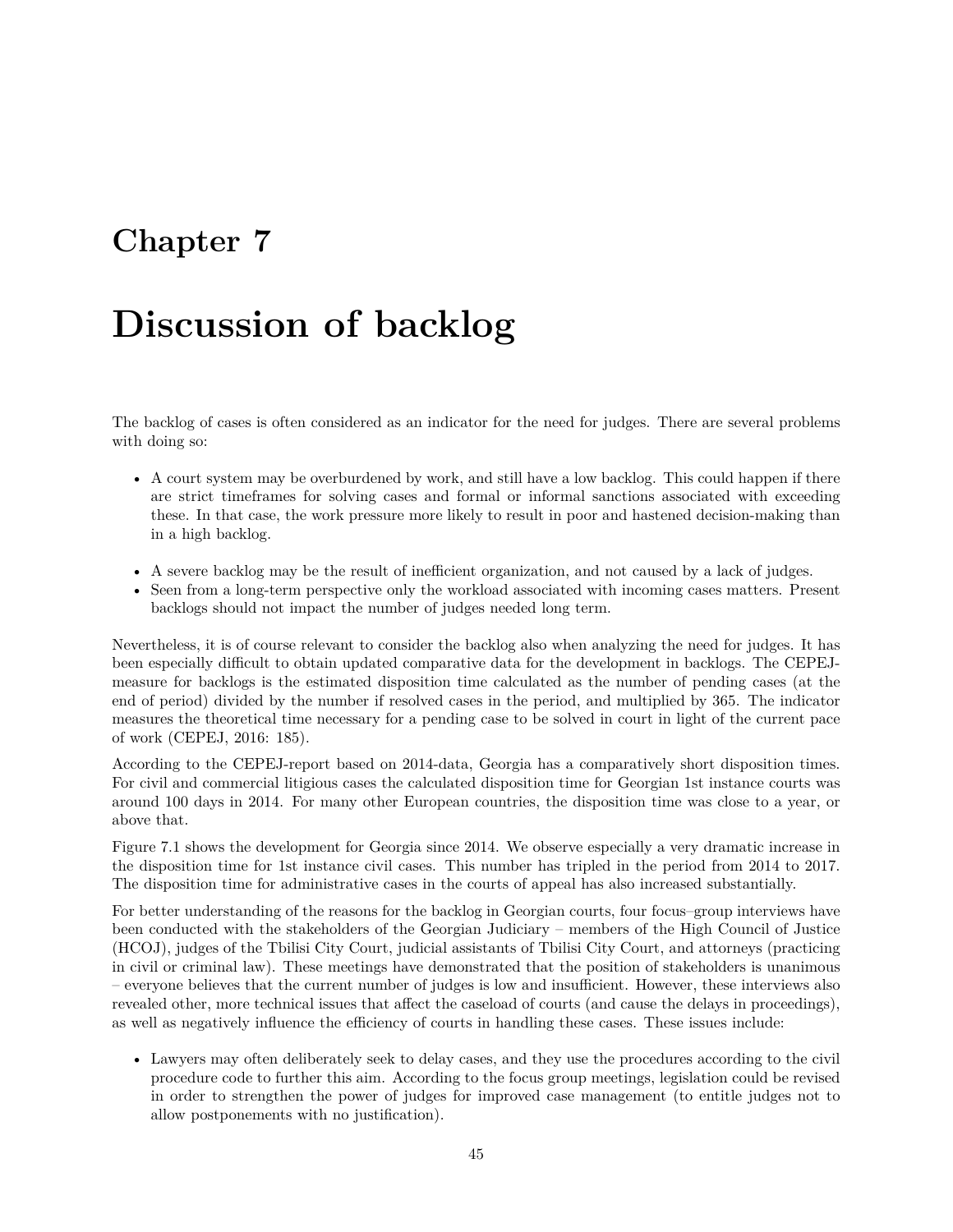<span id="page-45-0"></span>

Figure 7.1: Indicator for backlogs in the Georgian courts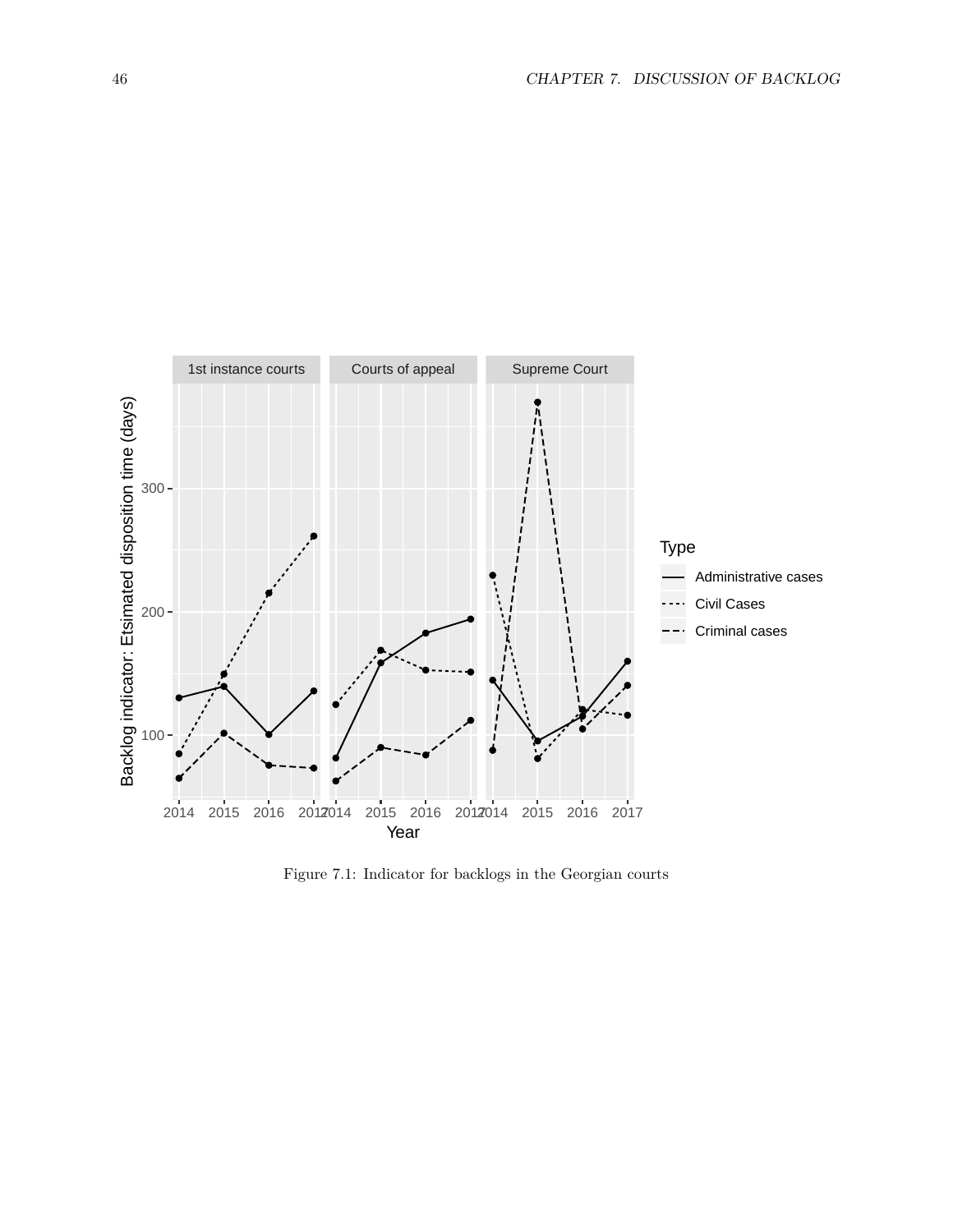- Lack of courtrooms and lack of guards causes delays.
- To increase efficiency more work could be delegated to non-judge staff (recthspfleger's)
- The system for alternative dispute resolution/mediation needs to be improved.
- There are problems in serving court summons

In agreement with the observation above, that the disposition time in civil cases has increased a lot, civil case attorneys complain there is a huge number of cases per judge. One explanation may be that the term of office of several judges expired two years ago and they have not been replaced until recently. Furthermore, the civil attorneys allege that if the judge breaches the provisions of the Civil Procedure Code including the timeframes for the consideration of the cases, the mechanism for imposing a disciplinary responsibility is not effective. As the judges are aware that they will not be held accountable, they handle the cases with the serious breaches of the Civil Procedure Code. Notwithstanding this, the attorneys think that the existing resources are not enough to handle the cases properly and duly.

Appendix F contains the detailed observations from the focus group meetings.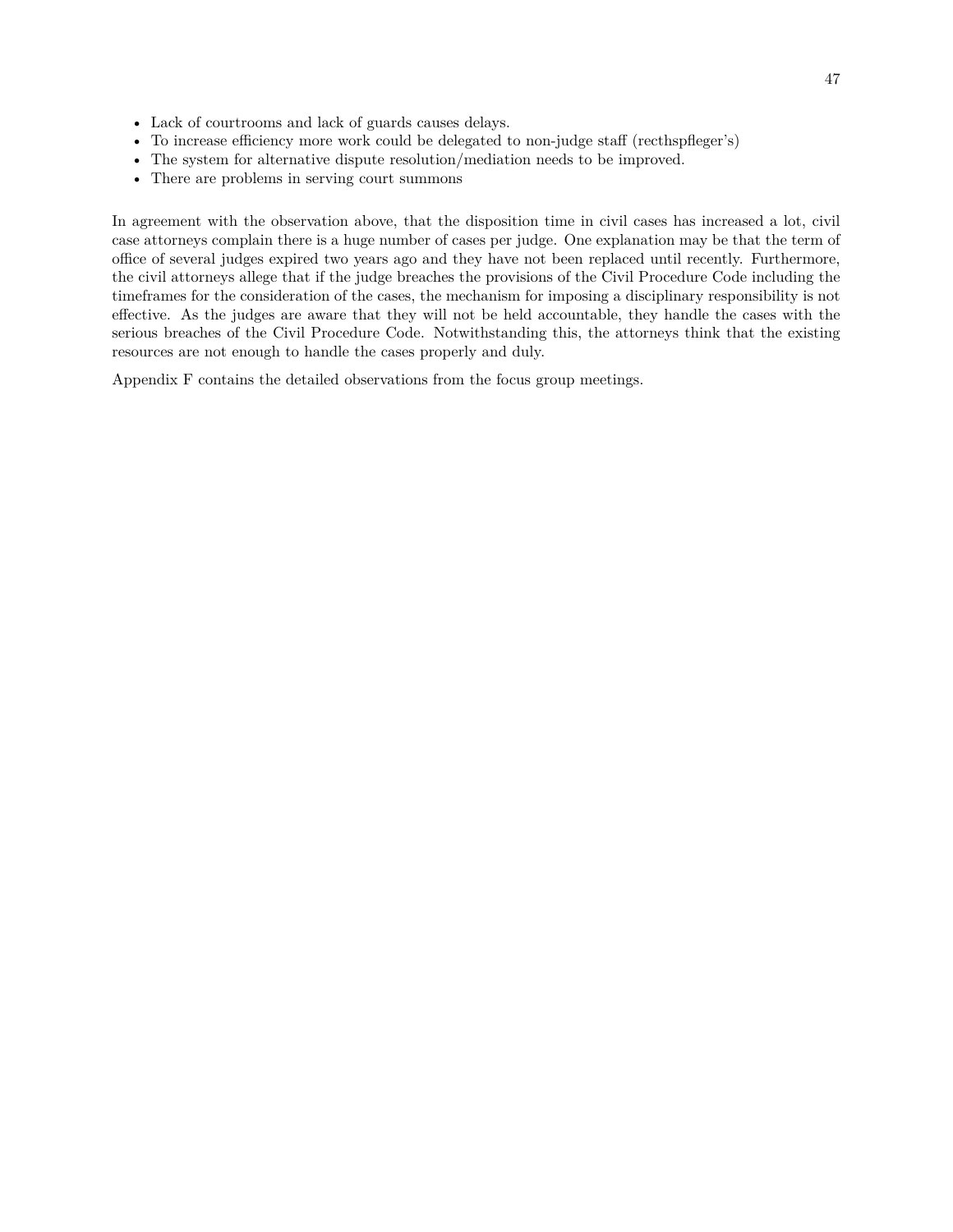### <span id="page-47-0"></span>**Chapter 8**

## **Conclusion**

This study has adopted a demand-driven approach to the assessment of the number of judges. It is assumed the activity in courts in the European countries reflect a demand for judicial services, and that differences between the European countries in the number of cases (criminal, civil/commercial and administrative) per 100.000 inhabitants – at least partly – reflect differences in demand.

As argued by Ramseyer and Rasmusen (2010) the activity in courts is probably not only determined by demand, but also by the supply of judges: Cases may be initiated, and suits may be filed, because of the number of judges the government has appointed. Another important challenge, highlighted by Ramseyer and Rasmusen, is that "a case is not a case". More specifically, analogous categories of disputes do not generate the same number of "countable" cases in every country.

In support of our demand-driven approach, we have in this study documented how the number of cases (criminal, civil/commercial and administrative) per 100.000 inhabitants correlates highly with factors implicating judicial demand.

For criminal cases, we show that the criminal case rate is strongly correlated with macroeconomic variables. Higher macroeconomic disadvantage, high (male) unemployment, and low levels of (male) education are associated with higher criminal case rates. Our interpretation is that these variables has a causal effect on the level of crime, and that this is reflected in the criminal case rate.

For civil and commercial litigious cases, we find a strong negative correlation with cooperation in laboremployer relations, transparency of government policymaking, efficiency of legal framework and overall government efficiency. Our interpretation is that poor labor-employer cooperation and bad legislation/unclear laws cause a higher number of litigations.

For administrative cases, we find a strong positive correlation between the administrative case rate and the amount of subsidies and other transfers (as share of public expenses). Our interpretation is that a high level of public subsidies and transfers leads to a higher number of administrative cases. We also find the administrative cases rate to be strongly correlated with the level of social trust and expenditure on tertiary education. We find it plausible that a higher level of social trust and general knowledge in the population may lead to a higher number of people who will be willing to, and have capacity to, confront public authorities in court.

All in all, this study identifies 14 indicators reflecting judicial demand. We use factor analysis to aggregate the 14 indicators into 5 indicators for estimated demand-driven judicial workload: Two indicators for criminal case workload, one indicator for civil/commercial case workload, and two indicators for administrative case workload. Since these indicators do not depend upon the number of cases reported (to CEPEJ) by any particular country, they do not suffer from the "a case is not a case"-problem highlighted by Ramseyer and Rasmusen. Our estimates of workload are entirely based on socio-economic and demographic variables.

To benchmark the number of judges in Georgia against other countries from the 5 workload indicators, we use Data Envelopment Analysis (DEA). One of the main advantages with the DEA method is that it can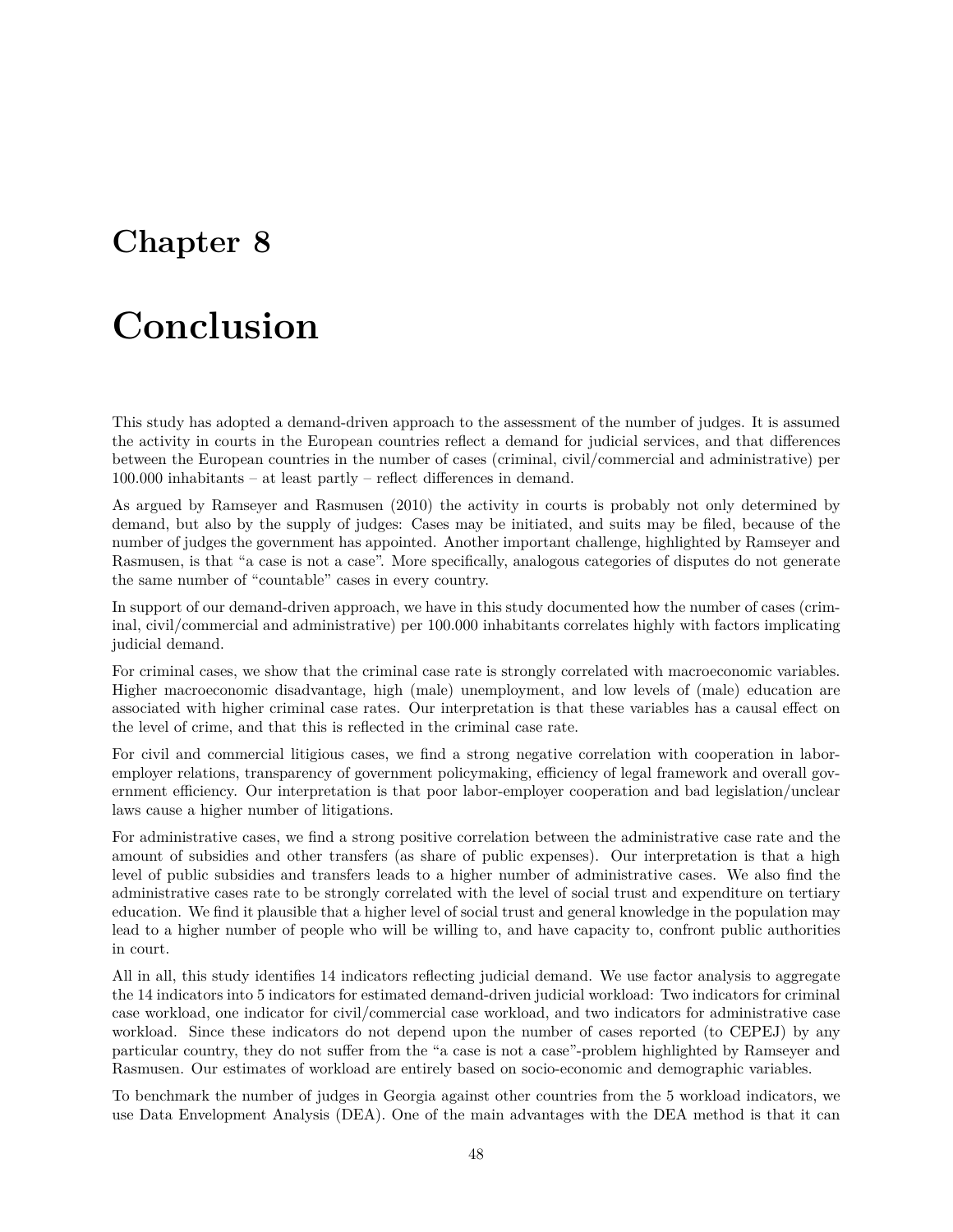handle multiple inputs and outputs and weight them together. Furthermore, DEA assumes we want the Georgian judiciary to be efficient, implying that we want to be able to say that the workload of Georgian judges is not lower than in other European countries.

Our benchmarking analysis aims to address some very important additional challenges. First, there are substantial differences regarding the structures of European judicial systems. One may therefore question our ability to compare quantitative data across nations. To address this issue, we have supplemented our quantitative analysis with a qualitative study. Furthermore, we have applied the concept of "legal origin" (LaPorta et al, 2008) to group countries into legal "families". In appendix B we argue that it is fair to categorize Georgia into the group of countries with a German legal origin.

Another challenge for our benchmarking efforts is that the countries in our study may not have a "proper" number of judges. They could have too few, leading to a bad-functioning court system, or they could have too many, leading to inefficient use of public resources.

To address the first concern (some other countries may have to few judges), we introduce various indicators of judicial quality. In some models, we restrict comparison to other countries with high scores on judicial quality indicators, suggesting our assessment of the proper number of judges in Georgia is only based on well-functioning judicial systems.

To address the second concern (some other countries may have too many judges) we have, as mentioned, decided to require that Georgia remains "efficient" in comparison with the other countries. This implies that the proposed number of judges in Georgia should provide Georgian judges with an estimated workload which is not lower than in any of the other countries it is compared with.

Six countries have been selected for the qualitative analysis: Azerbaijan (AZE), France (FRA), Italy (ITA), Latvia (LVA), Moldova (MDA) and Norway (NOR). They have been selected because the results from the quantitative analysis are most sensitive to exactly these countries.

Our qualitative analysis has focused especially on:

- Differences in the way professional judges are defined and counted. This study relies on CEPEJ-data, but the different countries may not have a uniform approach for counting judges. For instance, some countries appear to have omitted reporting certain types of judges. Some countries have reported the number of judges according to the Full-time-equivalent-method, while others have not.
- Differences regarding the existence of autonomous or semi-autonomous bodies handling administrative or civil complaints ("quasi courts"), or alternative dispute resolution mechanisms which may in some countries handle cases, courts would otherwise handle.

But it includes also several other issues which may potentially impact the need for judges.

The main conclusion from the qualitative analysis is that the estimated workload per judge for these 6 other countries is likely the same – or lower – if we take the additional information into account.

This implies that the need for judges in Georgia is likely similar to or higher than what is indicated by the quantitative models.

Our assessment based on both the quantitative and the qualitative analysis is that the number of judges in Georgia should 410, or in the range between 380 and 450. The lower bound in this range is determined by model 2 in the report. This model includes most European countries with some important exceptions:

- We have excluded the Common Law countries. The Common Law system has a very different structure, not the least because a majority of criminal cases are in some of these countries handled by unprofessional judges.
- We have excluded Azerbaijan and Armenia from the model. Unlike Georgia, these two countries have not signed an association agreement with the EU implying the lack of a current European perspective. Furthermore, Azerbaijan and Armenia score much lower than Georgia on various quality indicator, including the Corruption Perception Index. For similar reasons, Turkey has also been excluded.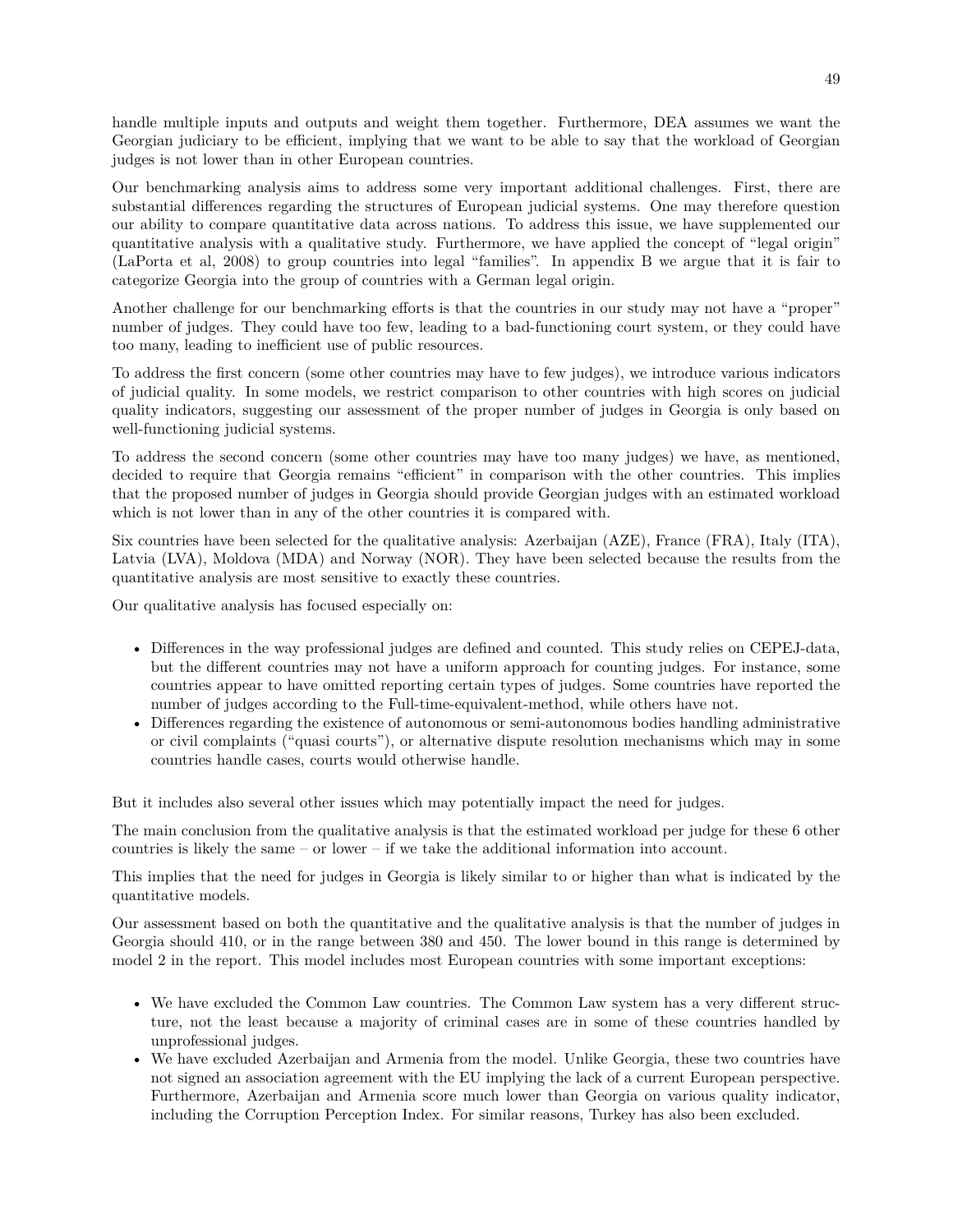• We have – based on the qualitative analysis – updated our estimate for the number of judges in Moldova, Italy and Norway when considering the results from model 2. This is because our qualitative analysis indicates the "real" workload per judge in these countries is (in relative terms when compared to Georgia) lower than what is indicated by the quantitative analysis.

The upper bound in the range, 450, is determined by model 3 and 4. These models excludes the countries with a lower score than Georgia on the corruption perception index (CPI) from Transparency International or the judicial independence index by the World Economic Forum.

Since the present number of judges (including "rechtspflegers"<sup>[1](#page-49-0)</sup>) in Georgia is around 310, our estimate points to a need for a substantial increase in the number of judges. This in spite of the fact that our estimate is inherently conservative, since we have required Georgia to have an estimated workload which is not lower than in any of the other countries it is compared with.<sup>[2](#page-49-1)</sup>

It is beyond the scope of phase one of this project to provide detailed recommendations for how and when such an increase in the number of judges should be implemented. Careful planning is obviously needed to ensure a successful implementation. It is crucial to ensure a sufficiently large pool of qualified candidates for new judge positions exists, and careful consideration is needed for how to best and most efficiently allocate new positions between courts.

In addition, it is important to remember that increasing the number of judges is by itself not a panacea for successfully dealing with problems related to high judicial workload. Our focus group meetings (see appendix F) have revealed several other potential important barriers to efficiency in the Georgian court systems, cf. chapter 7

Phase Two of this project will - if carried out - be an assessment of the distribution of judges and staff among courts with the intent being to construct a smart version of a case weighting system (CWS) and analyzing the court workflow process. An effective case weighting system will be crucial for ensuring an efficient allocation of new positions among courts. The analysis of workflow processes will provide more knowledge about the potential for removing current barriers to optimal work performance in the Georgian courts.

<span id="page-49-0"></span><sup>1</sup>Georgia has reported to CEPEj it had 4 rechtspflegers in 2014. Probably, this refers to 4 clerks with special delegated authority

<span id="page-49-1"></span><sup>2</sup>Our suggested number is in line with the number of judges Georgia used to have before the radical reforms of the mid-2000's.